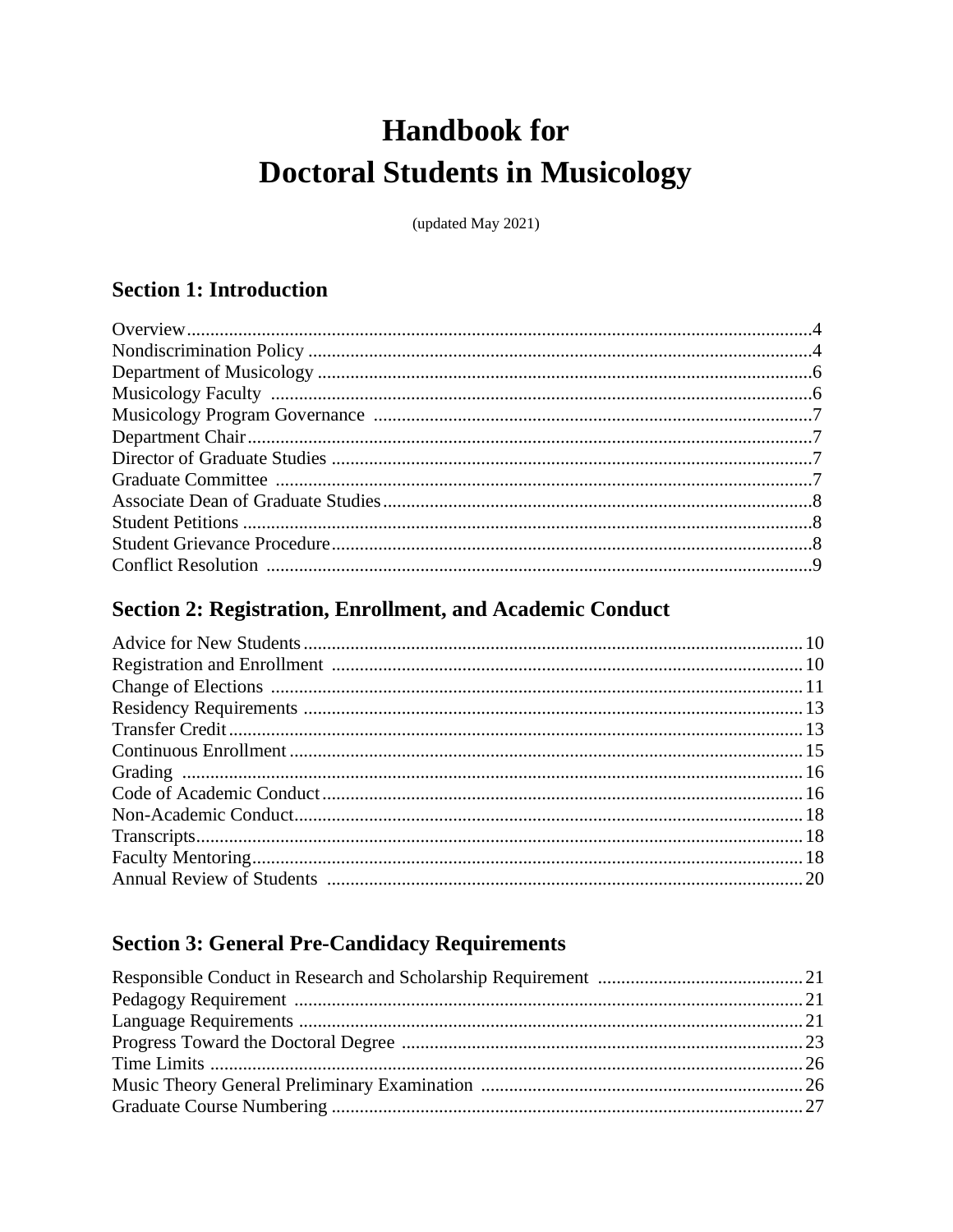## Section 4. Doctor of Philosophy in Musicology Pre-Candidacy Requirements

| Music Theory Coursework and Music Theory General Preliminary Examination  30 |  |
|------------------------------------------------------------------------------|--|
|                                                                              |  |
|                                                                              |  |
|                                                                              |  |
|                                                                              |  |
|                                                                              |  |
|                                                                              |  |

## **Section 5: Dissertation**

## **Section 6: Financial Support**

## **Section 7: Graduate Student Instructors**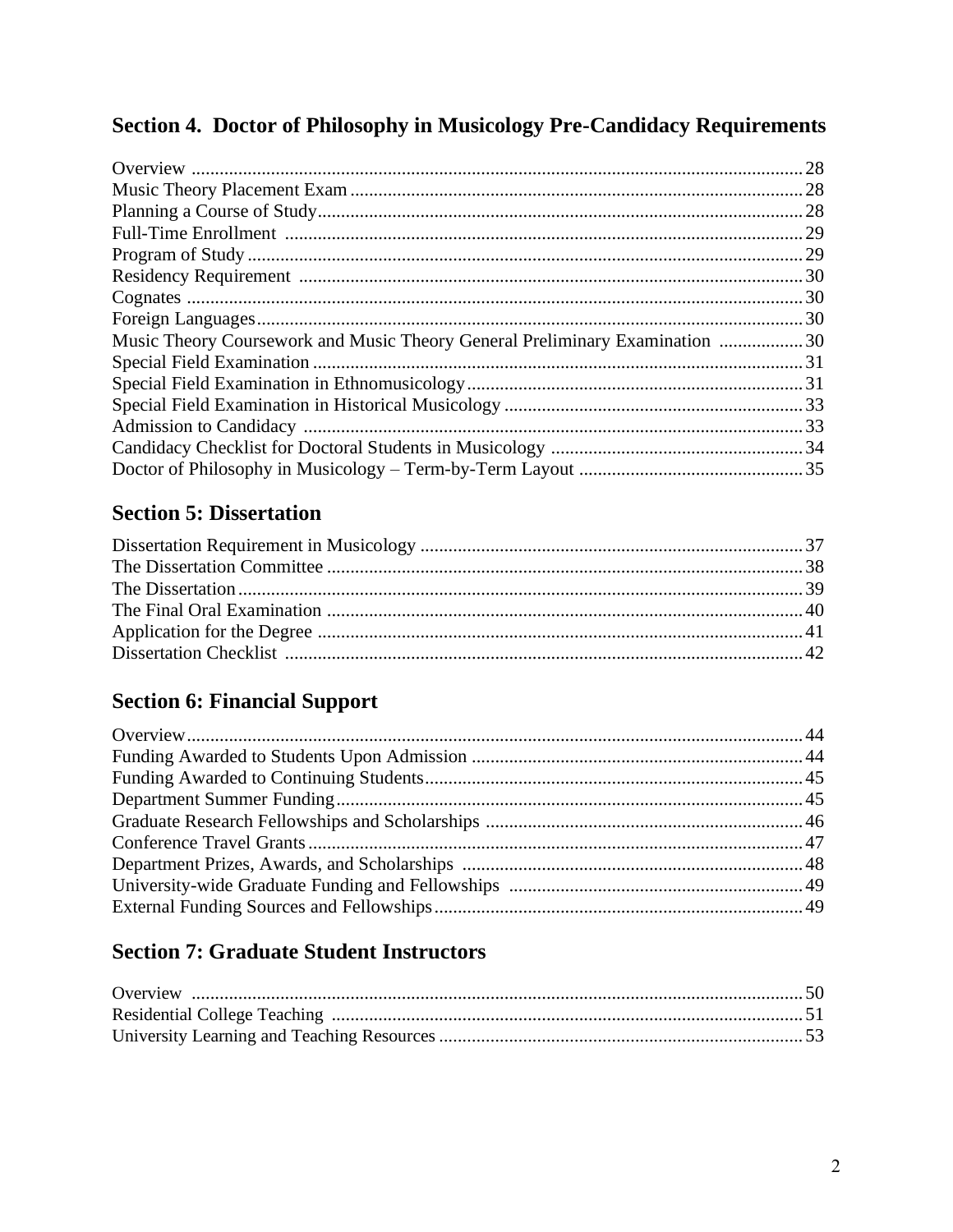## **Section 8: Student Positions and Campus Music Organizations**

## **Section 9: University Centers, Institutes, and Graduate Certificates**

## **Section 10: Professional Development**

## **Section 12: Student Services and Resources**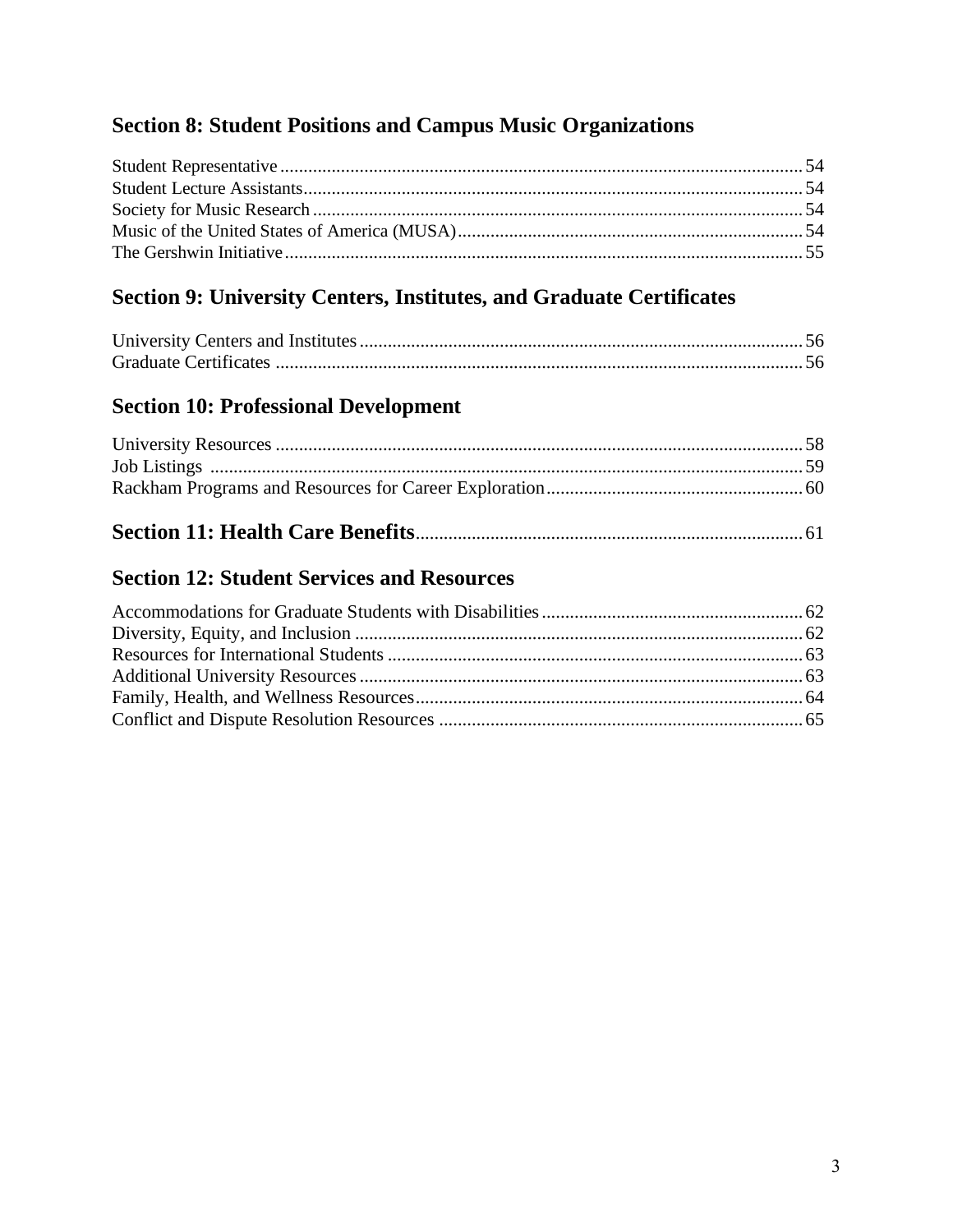## **Section 1: Introduction**

### **Overview**

This handbook is designed for doctoral students pursuing the following degrees in the Department of Musicology at the University of Michigan School of Music, Theatre & Dance:

- Doctor of Philosophy in Musicology with Ethnomusicological Emphasis—administered jointly with the Rackham School of Graduate Studies
- Doctor of Philosophy in Musicology with Historical Emphasis—administered jointly with the Rackham School of Graduate Studies

Doctor of Philosophy (Ph.D.) degree programs are administered through the Horace H. Rackham School of Graduate Studies. These programs are under the immediate supervision of Jason Corey, Associate Dean for Graduate Studies in the School of Music, Theatre & Dance.

It is each student's responsibility to follow the rules and regulations set by the Rackham Graduate School, by the School of Music, Theatre & Dance, and by the Department of Musicology. This Handbook outlines the degree requirements, program regulations, and resources available to doctoral students in the Department of Musicology. The handbook also covers many key requirements and policies set by Rackham. For a complete set of Rackham guidelines, see the online [Rackham Graduate School Academic Policies.](https://rackham.umich.edu/academic-policies/) The School of Music, Theatre & Dance publishes a [Handbook for Rackham Students in Music, Theatre & Dance](https://docs.google.com/document/d/1s4DbRkOQ58cd4KY1aOy0Uxtn2qPaU9nYCfmiXwuYS1o/edit) (the "Blue Book"), which outlines important information for Ph.D. students. Students should become familiar with all three of these publications.

## **Nondiscrimination Policy**

The University of Michigan, as an equal opportunity/affirmative action employer, complies with all applicable federal and state laws regarding nondiscrimination and affirmative action. The University of Michigan is committed to a policy of equal opportunity for all persons and does not discriminate on the basis of race, color, national origin, age, marital status, sex, sexual orientation, gender identity, gender expression, disability, religion, height, weight, or veteran status in employment, educational programs and activities, and admissions. Inquiries or complaints may be addressed to the Senior Director for Institutional Equity, and Title IX/Section 504/ADA Coordinator, Office of Institutional Equity, 2072 Administrative Services Building, Ann Arbor, Michigan 48109-1432, 734-763-0235, TTY 734-647-1388. For other University of Michigan information call 734-764-1817.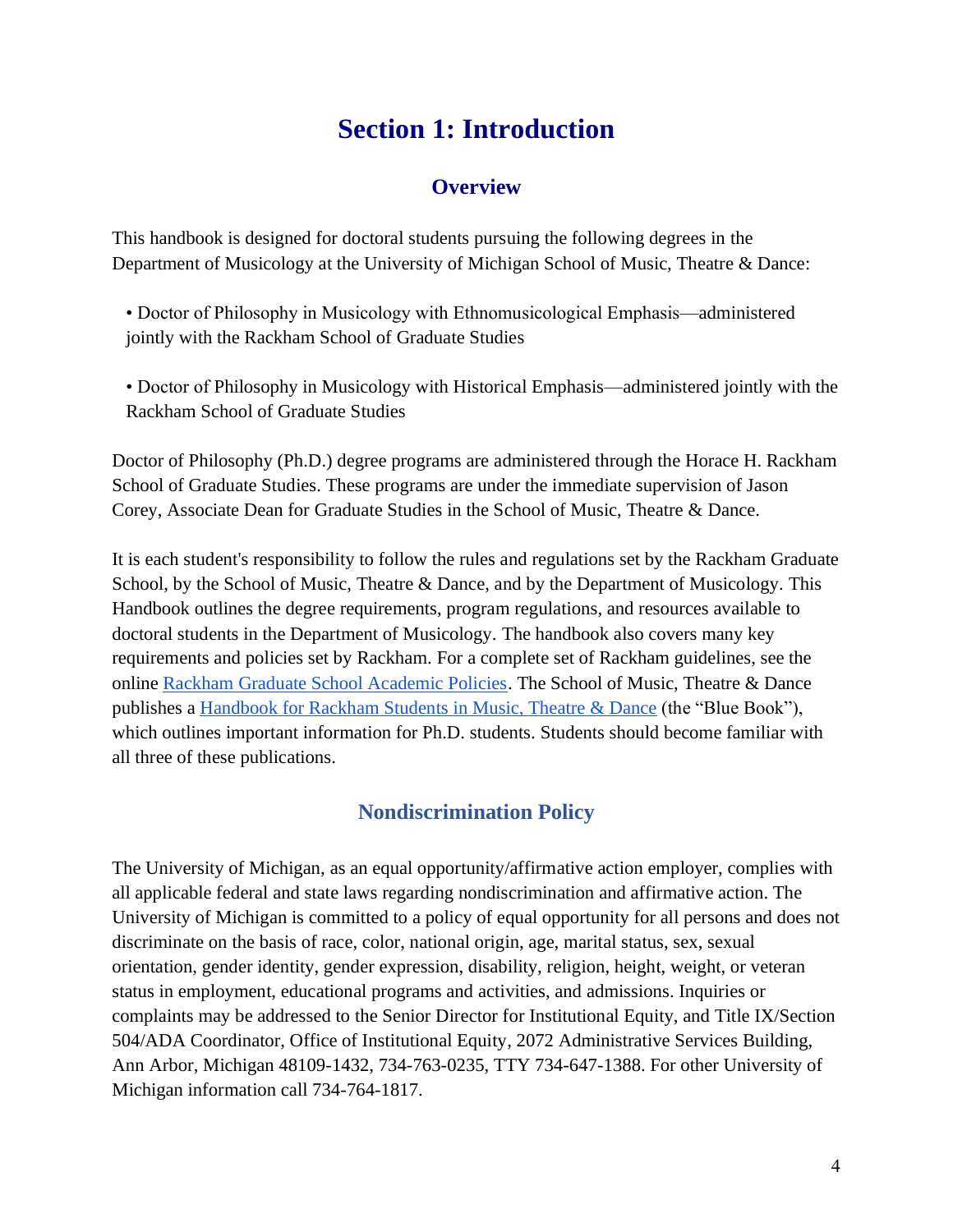## **Department of Musicology**

The Department of Musicology provides a rich environment for graduate study in ethnomusicology and historical musicology. It also oversees three BM curricula (music history, ethnomusicology, and early music) and provides musicology courses for students at the School of Music, Theatre & Dance and across campus. Michigan's internationally renowned faculty encourage students to design robust yet flexible plans of study while cultivating individual interests and opening new fields of investigation. The wealth of intellectual and institutional resources include many vibrant interdisciplinary centers on campus and excellent performing ensembles that offer invaluable opportunities to perform and listen to the repertories and musical traditions that are central to their scholarly work.

The musicology faculty at Michigan are diverse in their research practices and intellectual orientations, and embrace many methods of inquiry—from source studies, archival research, musical historiography, cultural history, and ethnography, to critical theoretical studies in music and gender, sexuality, and race. The faculty take advantage of the University of Michigan's strong programs in the humanities and social sciences to engage in cross-disciplinary collaborations that open the door for our students to broaden and deepen their study of music through interaction with scholars in other fields.

The musicology department trains its students to become tomorrow's leading scholars, teachers, researchers, and music professionals, contributing to the global understanding of culture, history, and society. The faculty and the institutional and creative resources available at U-M have launched the successful careers of generations of graduates in academic departments across the country. Financial support and teaching fellowships are available to graduate students for a total of 10 academic terms from SMTD, the Horace H. Rackham School of Graduate Studies, and other sources.

Musicology students work in a variety of facilities, including the Earl V. Moore Building, which recently received a \$29.5 million expansion and renovation. Students have access to cutting-edge audio and video recording studios and receive entrepreneurial and career planning support through the school's EXCEL program (Excellence in Entrepreneurship Career Empowerment & Leadership).

The University of Michigan is renowned for developing excellence. Combining the focus and rigor of a conservatory with the academic breadth and depth of a major public research university, an SMTD education is a transformative experience. Students receive a comprehensive program of instruction, performance, and pedagogy, along with academic opportunities made possible through the University's vast spectrum of top-rated programs. The School fosters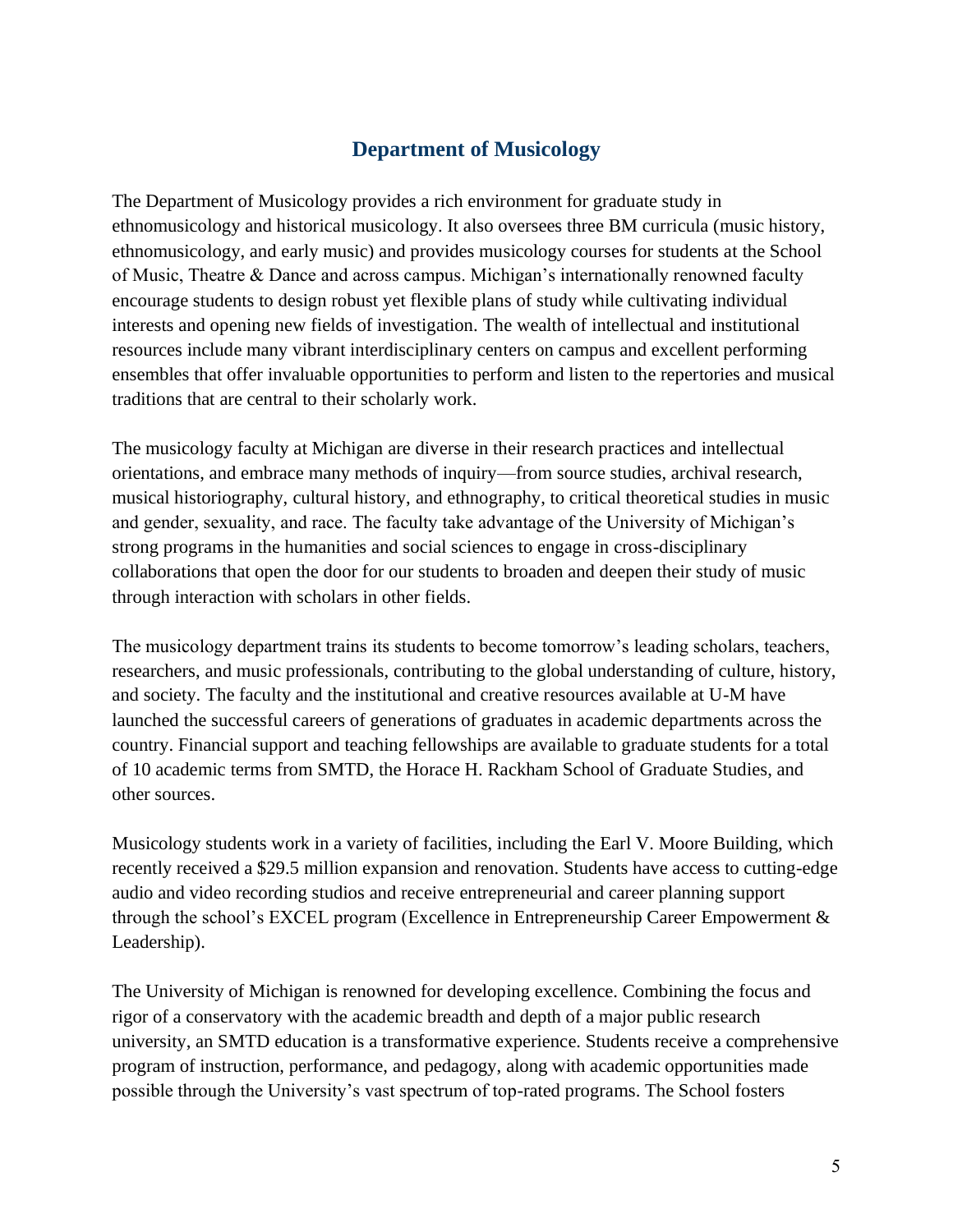innovation, values diversity and inclusion, and graduates fully-engaged citizens who are eager to make a difference in their field and community.

## **Musicology Faculty**

| <b>James Borders</b><br>Glenn McGeoch Collegiate Professor | jborders@umich.edu | 410 BMT<br>763-3278        |
|------------------------------------------------------------|--------------------|----------------------------|
| <b>Christi-Anne Castro</b><br><b>Associate Professor</b>   | ccastro@umich.edu  | <b>804 BMT</b><br>615-4216 |
| Mark Clague<br><b>Associate Professor</b>                  | claguem@umich.edu  | 2277 Moore<br>764-2516     |
| Gabriela Cruz<br><b>Associate Professor</b>                | ggcruz@umich.edu   | 604 BMT<br>936-2185        |
| <b>Charles Hiroshi Garrett</b><br>Professor                | cgarr@umich.edu    | <b>800 BMT</b><br>764-0232 |
| Inderjit Kaur<br><b>Assistant Professor</b>                | inkaur@umich.edu   | 230 Stearns<br>764-5437    |
| Joseph Sui Ching Lam<br>Professor                          | jsclam@umich.edu   | 402 BMT<br>647-9471        |
| Charles Lwanga<br><b>Assistant Professor</b>               | cwla@umich.edu     | <b>700 BMT</b>             |
| Stefano Mengozzi<br><b>Associate Professor</b>             | smeng@umich.edu    | 704 BMT<br>647-1890        |
| Mackenzie Pierce<br><b>Assistant Professor</b>             | piercejm@umich.edu | 233 Stearns<br>764-6810    |
| Louise K. Stein<br>Professor                               | lkstein@umich.edu  | 3229 Moore<br>764-6511     |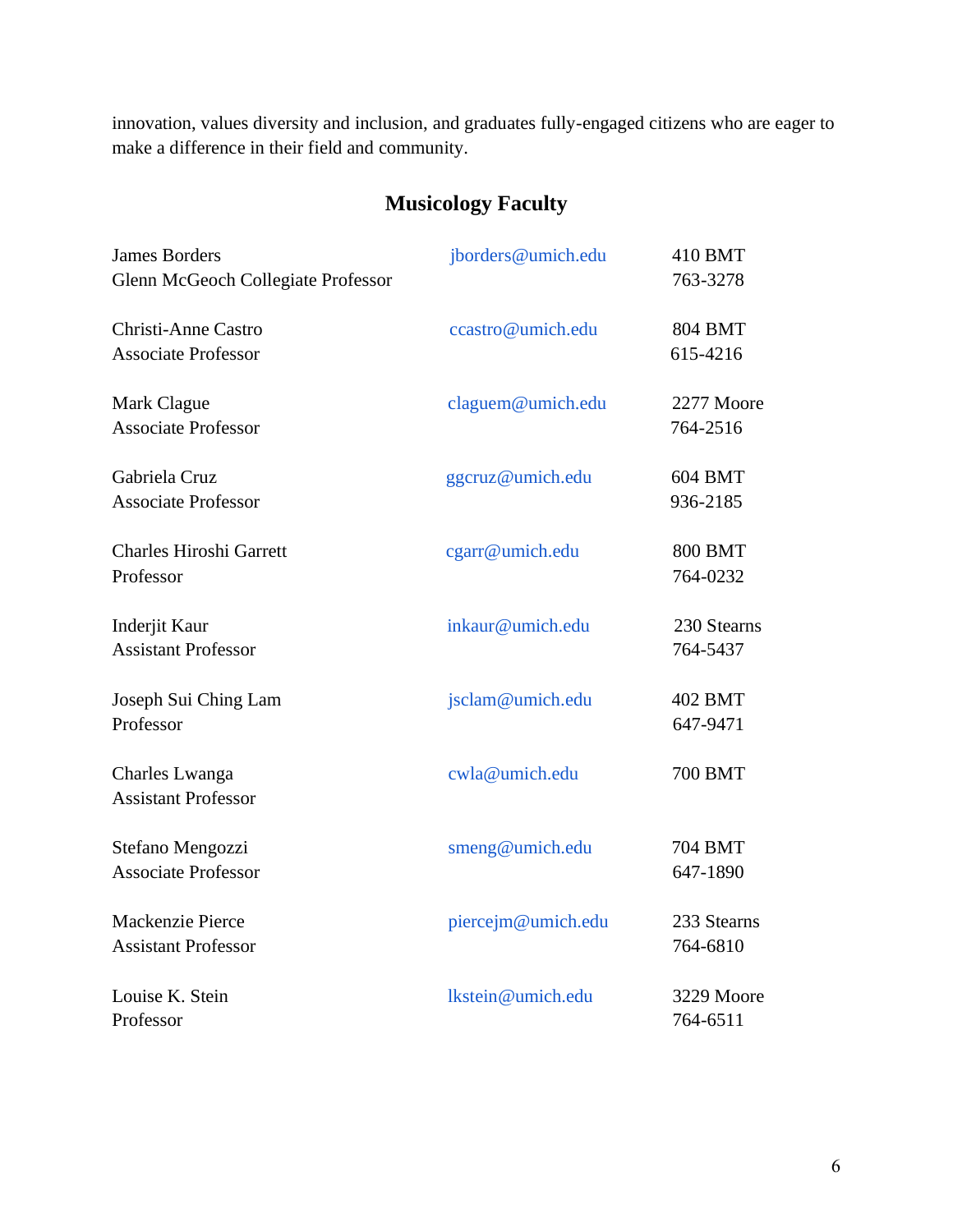#### **Musicology Program Governance**

Doctor of Philosophy (Ph.D.) degree programs in Musicology are administered through the Horace H. Rackham School of Graduate Studies. These programs are under the immediate supervision of Jason Corey, Associate Dean for Graduate Studies in the School of Music, Theatre & Dance.

#### **Department Chair**

The Musicology Department Chair is appointed by the Dean of the School of Music, Theatre & Dance. The Chair communicates with the Dean and advocates on behalf of the departmental faculty, while organizing departmental meetings and course schedules. The Chair manages departmental finances and reports to the faculty on account balances at least once per term during a regular faculty meeting. All financial transactions require approval of the departmental faculty. Any matter of concern about the student experience can be brought to the Chair's attention.

#### **Director of Graduate Studies**

The Director of Graduate Studies (DGS) serves as the general advisor for all graduate students on both departmental and Rackham requirements related to a graduate student's career including, but not limited to: required coursework, cognate coursework, completion of the language requirement, the special field examination, petitions to modify Rackham requirements, substitutions and/or waivers of PhD requirements, and departmental and Rackham benchmarks for satisfactory progress-to-degree. While there are many additional sources of advice and support available, the DGS provides guidance from the start and ensures that students always have a faculty member to turn to for assistance. At the end of each academic year the DGS formally approves next year's coursework by signing each student's list of proposed courses ("pink sheet"). (Also see Faculty Mentoring, p. 18)

#### **Graduate Committee**

The Director of Graduate Studies chairs the Graduate Committee, which comprises department faculty. The Graduate Committee functions as an advisory panel on graduate student affairs and makes recommendations regarding individual matters and general graduate program policies governing the doctoral degree. Broader changes to the doctoral program are discussed, considered, and voted on by the full faculty. The Graduate Committee oversees all matters relating to the financial support of graduate students, including the allocation of funding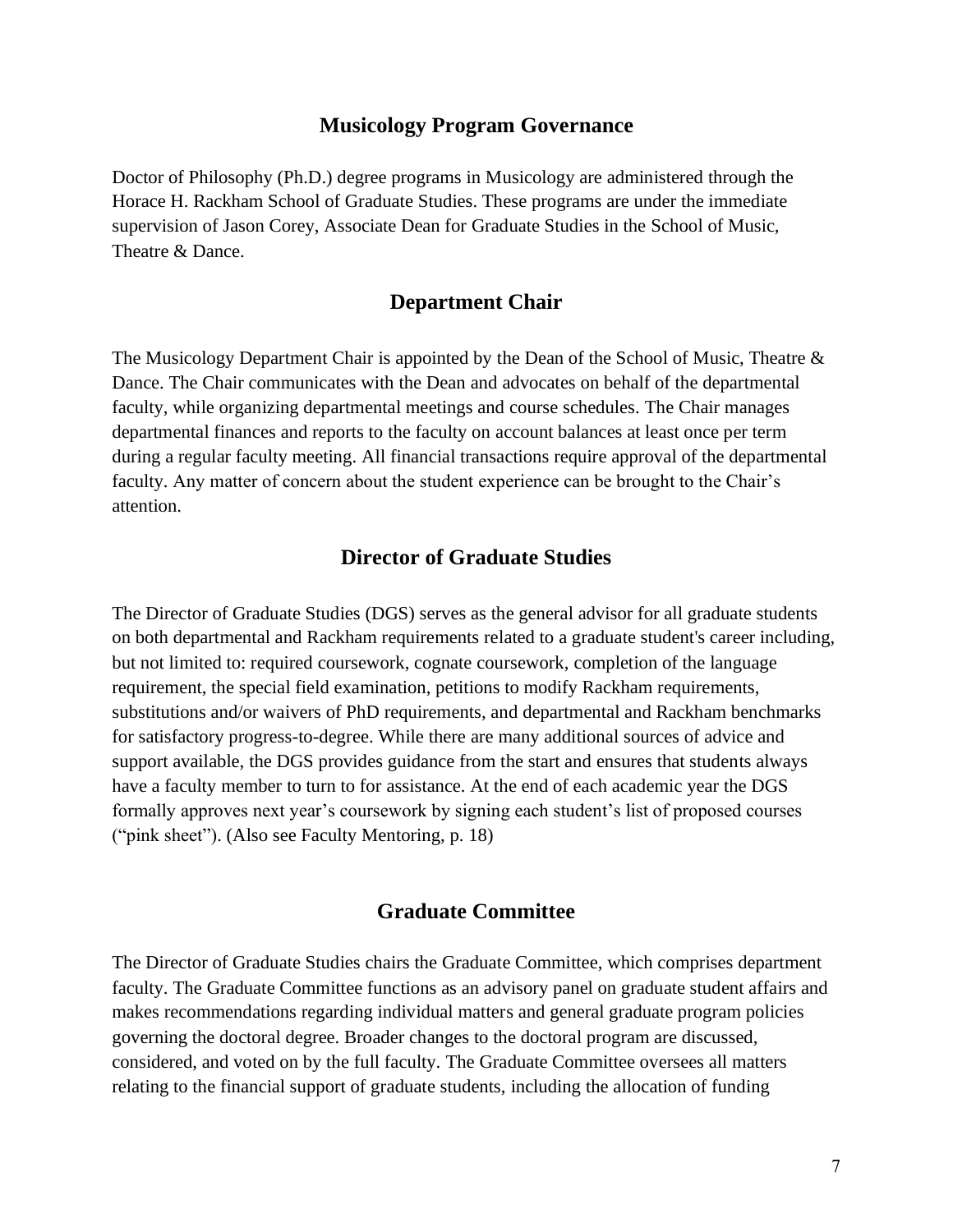packages to continuing students and the appointments of graduate student instructors (GSIs). The Graduate Committee also handles admissions to the Ph.D. program, a process typically coordinated by a different faculty member serving as chair of admissions. Upon request, the Graduate Committee may serve as an appeals board for graduate student matters.

## **Associate Dean of Graduate Studies**

Dean Jason Corey [\(coreyja@umich.edu\)](mailto:coreyja@umich.edu) provides support and assistance to all Rackham graduate students in the School of Music, Theatre & Dance. Any matter of concern about the student experience can be brought to his attention. Please contact the Assistant to the Associate Dean of Graduate Studies, Melynee Weber-Lynch [\(melynee@umich.edu,](mailto:melynee@umich.edu) 734-764-0590, 2277 Moore Building) for an appointment.

General inquiries about the graduate student program—including course enrollment, deadlines, employment, examination signup (language, preliminary exams, dissertation final oral presentation), financial aid, forms, health insurance, payroll, records, and requirements—may be addressed to the Graduate Coordinator, Melynee Weber-Lynch.

## **Student Petitions**

Requests for exceptions or waivers to any Musicology program regulations must be submitted in writing to the Department for consideration. Students making these requests for any reason should start the process by contacting the Director of Graduate Studies; candidates should consult their dissertation advisor before filing a petition.

Petitions to modify Rackham PhD requirements are handled by the Rackham School of Graduate Studies and require a completed [Rackham Petition Form;](https://rackham.umich.edu/navigating-your-degree/petition-for-modification-or-waiver-of-regulation/) candidates should consult their dissertation advisor before filing a petition.

## **Student Grievance Procedure**

The Director of Graduate Studies, the Chair, and the Associate Dean of Graduate Studies are available to provide guidance and assistance to graduate students about the program and the student experience. In the event of a grievance, graduate students have the right to petition the Director of Graduate Studies or the Chair.

Any student of the University of Michigan having a complaint against a faculty member or a policy of the School should attempt to resolve the matter through informal discussion or other appeal to teaching or administrative personnel of the School. If a satisfactory resolution of the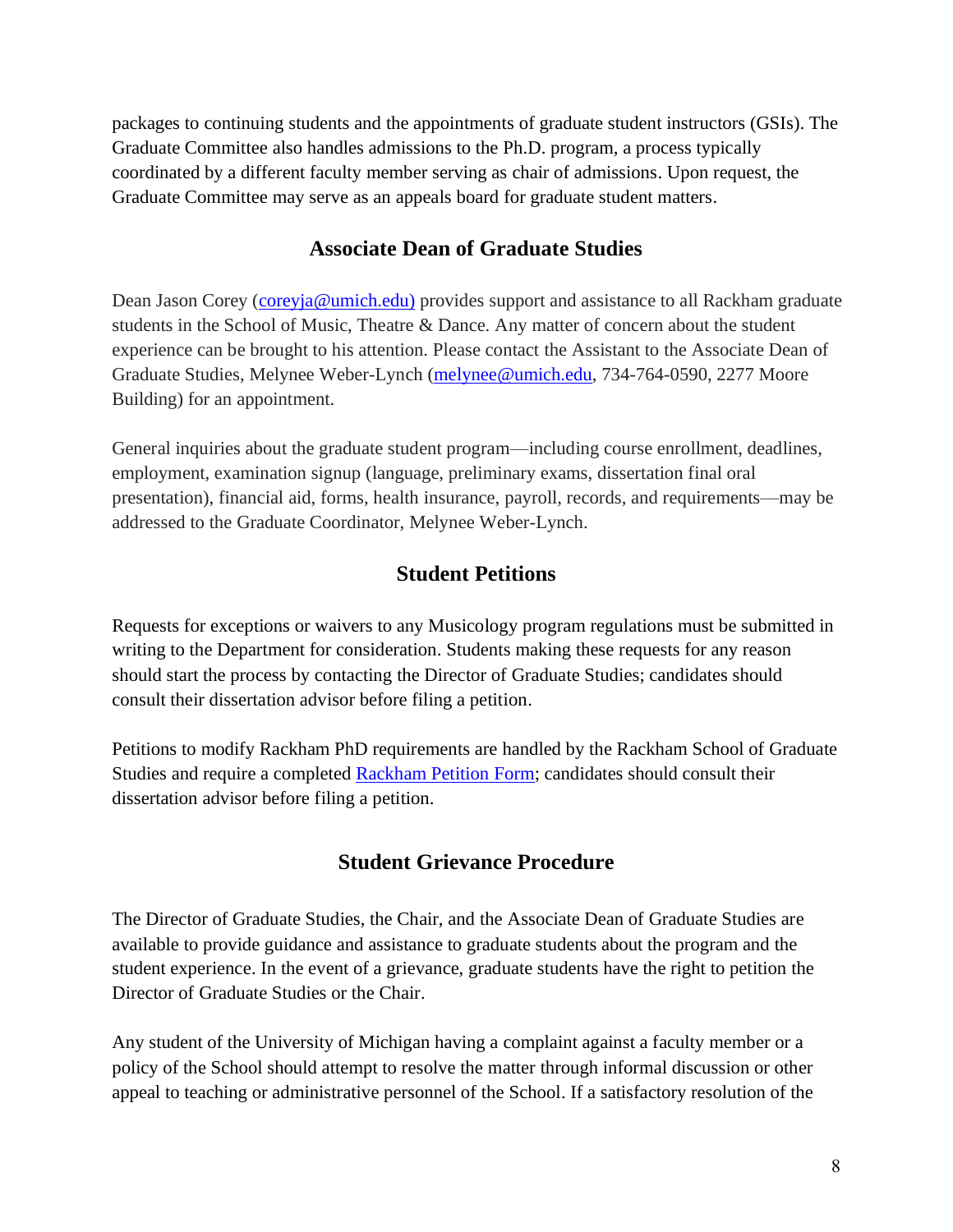matter cannot be achieved informally, the student may write directly to the Dean of the School, setting forth as succinctly and clearly as possible the nature of the complaint together with specific suggestions for a satisfactory remedy of the matter. This procedure may be used in any matter relating to discrimination in violation of University or School policy. Upon receipt of such formal complaint, the Dean will refer it to appropriate School personnel with instructions that a written reply be prepared, copies of which will be sent to the Dean and to the appellant. The appellant may make further appeal to the Dean and the Executive Committee of the School, who may, at their discretion, appoint an ad hoc committee to investigate the matter. The disposition of the further appeal by the Dean and Executive Committee or by the ad hoc committee will be described in writing to the appellant.

Rackham students who have a disagreement or dispute with faculty or staff about equity or fairness of decisions or procedures that affect their academic standing or progress toward completion of degree requirements may avail themselves of the Rackham Academic Dispute Resolution process. Questions about the process should be directed to the Rackham Resolution Officer, Darlene Ray-Johnson, [rayj@umich.edu.](mailto:rayj@umich.edu) The Rackham Resolution Board is convened as needed by the Resolution Officer and includes several Rackham students, who can serve as resolution counselors.

#### **Conflict Resolution**

Any conflicts relating to a graduate student that cannot be adequately handled or addressed by the department may be referred to Rackham's Conflict Resolution Officer. The Resolution Officer handles a wide variety of student issues, and they are the first resource for review of a situation. They will review any preliminary inquiries and determine if and how they should proceed. Based on the nature of the issue, the Resolution Officer may meet with the student, or provide in writing a summary of the dispute. If the issue is serious enough (generally harassment or misconduct related), it could be referred to the Rackham Hearing Board for review. The student could then face a variety of consequences, suspension, expulsion, educational service project, corrective action, disciplinary probation, etc. This would be determined in consultation with the department, and of course depends on the severity of the situation or allegations.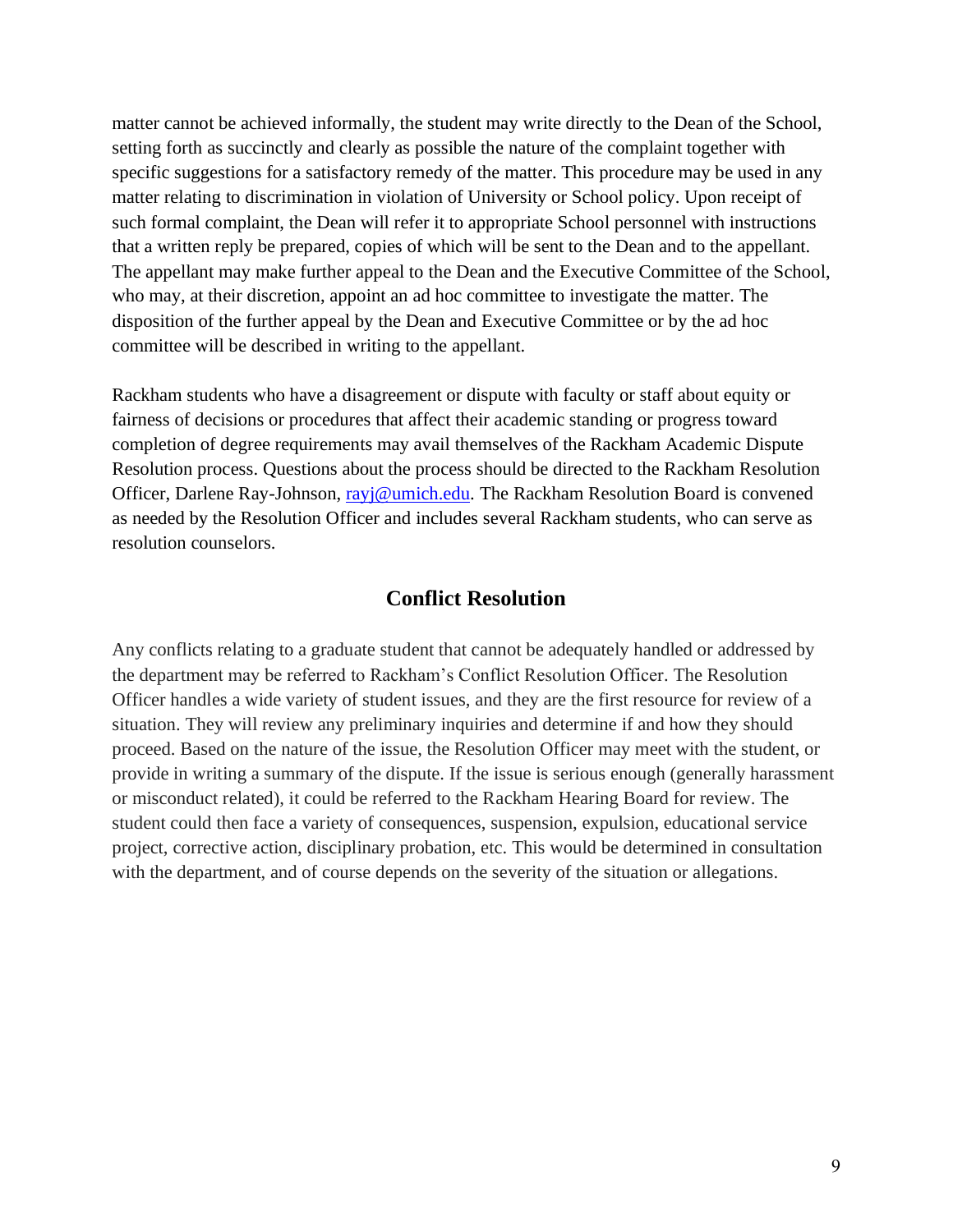# **Section 2: Registration, Enrollment, and Academic Conduct**

## **Advice for New Students**

#### Welcome to the University of Michigan!

1. Create an email address [\(https://accounts.it.umich.edu/uniqname/terms/\)](https://accounts.it.umich.edu/uniqname/terms/). It is extremely important to have access to electronic mail through the University as soon as possible. The University uses e-mail to notify students of special events, deadlines, and all kinds of opportunities, and it's often the most efficient way for students to reach colleagues, staff, and faculty.

2. Familiarize yourself with [Wolverine Access.](https://wolverineaccess.umich.edu/) It is the vehicle through which you will update your personal information, register for classes, print out or view your class schedule, check on your grades, print out or view your unofficial transcript, view your financial information, and search for courses, among many other tasks. Go to [http://wolverineaccess.umich.edu.](http://wolverineaccess.umich.edu/) Click on *Student Business.* Enter your uniqname and password. And explore.

3. Keep your home address and phone number up to date on Wolverine Access so that you can be reached. Some important written communications will be sent to your listed home address.

4. Attend graduate orientation sessions. Just prior to the fall term, the SMTD holds a school-wide orientation, and the Director of Graduate Studies holds an orientation for new students in the Department of Musicology. Additional orientation sessions are also held for graduate student instructors and for international students.

5. Orient yourself with a [campus map.](https://maps.studentlife.umich.edu/)

## **Registration and Enrollment**

Any student making use of University facilities, utilizing faculty time, or taking examinations must be enrolled (see "The Final Oral Examination", p. 41, for the one possible exception) . For instructions and information concerning registration, see the Rackham website [http://www.rackham.umich.edu/students/navigate-degree/registering-for-classes.](http://www.rackham.umich.edu/students/navigate-degree/registering-for-classes) Every doctoral precandidate is required each term to enroll for and to complete satisfactorily a full load of at least three courses relevant to his or her degree program. The courses must comprise a total of at least nine credit hours. Doctoral students may not count undergraduate, elementary, or reading foreign language courses among the three required courses. Permission to elect a lesser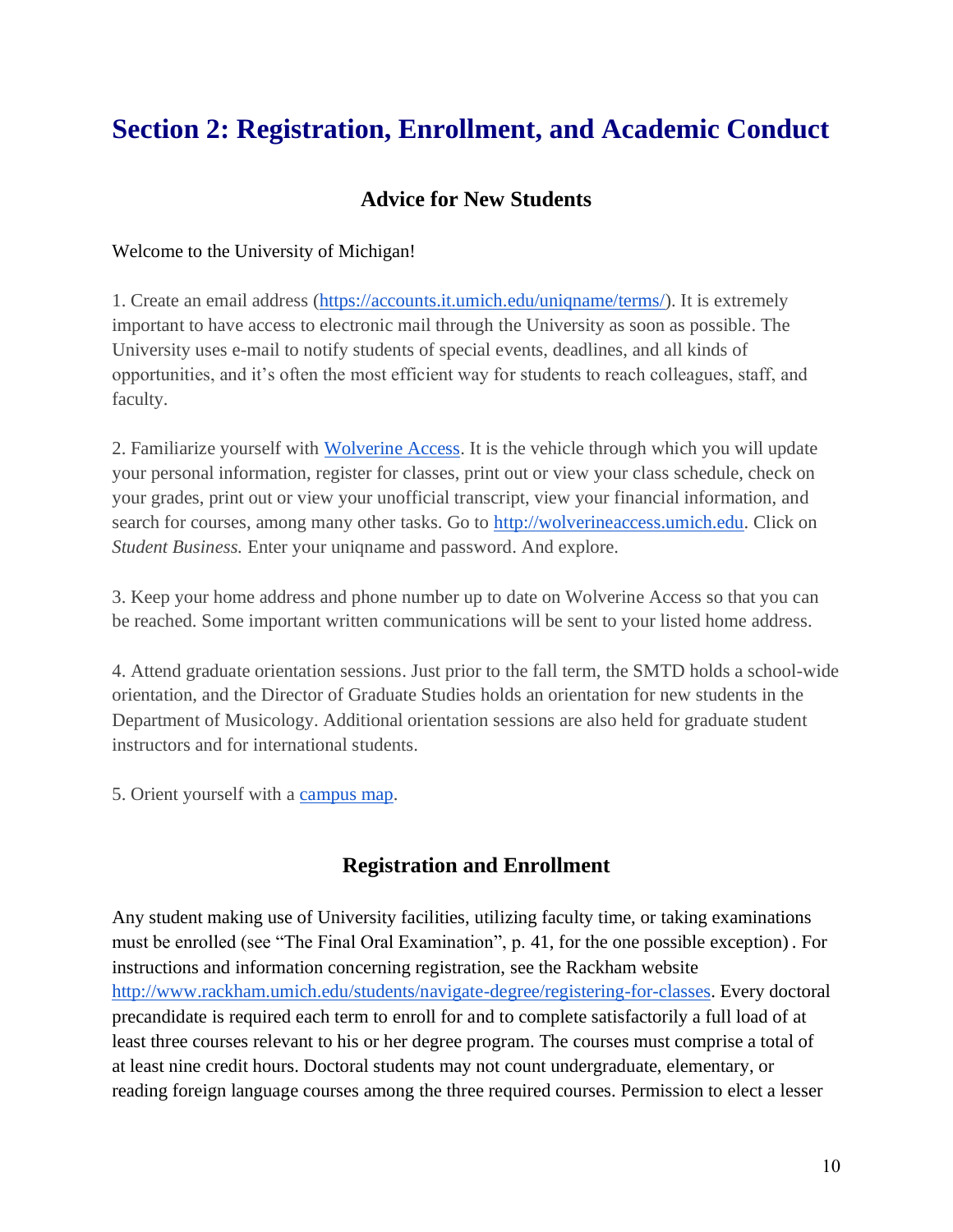load under special circumstances may be sought by submitting a request to the Associate Dean for Graduate Studies.

Every doctoral candidate must enroll for Musicology 995.

A late registration fee of \$50 is assessed to each student who registers on or after the first day of classes in a given term. The late registration fee is increased by \$25 at the beginning of each subsequent month. A doctoral candidate taking the final oral examination, however, may register for Musicology 995 as late as the day of the examination with no late fee.

Doctoral precandidates in Musicology must petition the Department to elect studio instruction (instrument or voice lessons, conducting, or composition) for graduate credit in Musicology each and every term in which such election is requested. Students electing performance or ensemble should do so under the subject Music Performance; those electing studio instruction should enroll in Music Performance 591. Any student wishing to take individual private lessons must complete an online "Individual Studio Assignment in Music Performance" form, no later than 5:00 P.M. on the final day of registration. The form is available at: http://www.music.umich.edu/current\_students/student\_resources/studioassignmentinstruct.php and must be completed each term.

Courses numbered below 500 are intended primarily for undergraduates and do not normally generate graduate credit. Any course not approved for graduate credit will carry the notation NFC (Not for Credit) or NDC (No Degree Credit) on the transcript. Graduate students may petition the Office of Academic Records and Dissertations to receive graduate credit for a 400 level course not already approved for such credit. Petition forms can be accessed online and must be submitted prior to taking the course

[\(https://secure.rackham.umich.edu/OARD/petitions/index\\_student.php\)](http://www.rackham.umich.edu/students/navigate-degree/registering-for-classes). A list of courses already approved for graduate credit can be found at:

[https://secure.rackham.umich.edu/academic\\_information/program\\_details/music\\_theatre\\_and\\_d](https://secure.rackham.umich.edu/academic_information/program_details/music_theatre_and_dance_school_of/) ance school of/

For specific degree deadlines, including grace period deadlines, see [https://www.rackham.umich.edu/current-students/policies/doctoral/phd-students/doctoral](https://www.rackham.umich.edu/current-students/policies/doctoral/phd-students/doctoral-degree-deadlines)[degree-deadlines.](https://www.rackham.umich.edu/current-students/policies/doctoral/phd-students/doctoral-degree-deadlines)

## **Change of Elections**

**Drops.** A student may drop a course, or change status from Credit to Visit, or decrease the credit hours for a course within the range listed on the Registrar's Office website, *Student*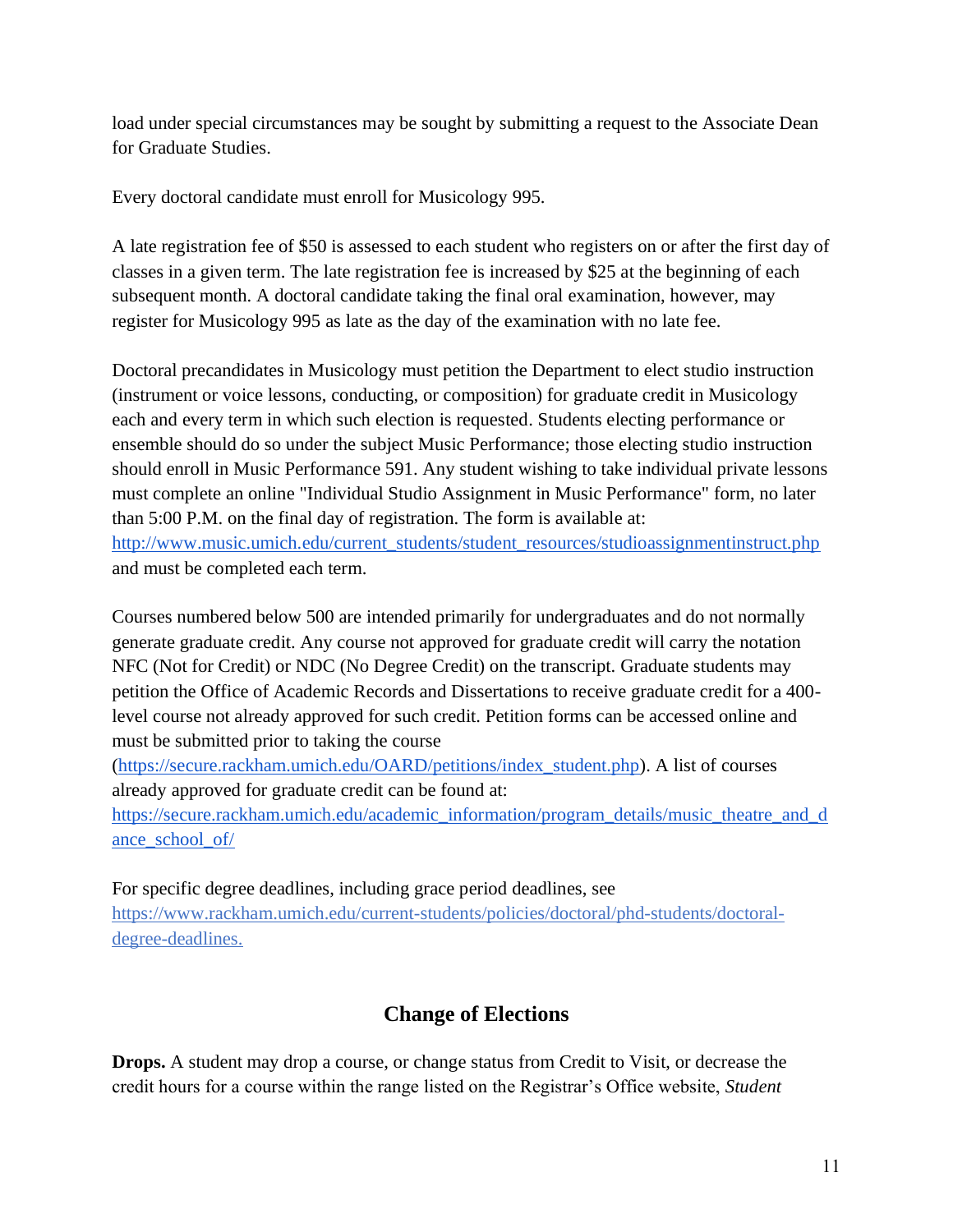*Registration Deadlines,* [http://ro.umich.edu/calendar/,](http://ro.umich.edu/calendar/) through the third week of classes in a full term or the second week of classes in a half-term. Between the third and sixth weeks (second and fourth weeks of a half-term) approval of the advisor, the instructor, and the Associate Dean are required. *After the sixth week (fourth week of a half-term) no change will be permitted*, except that a drop may be granted for medical reasons, provided that (1) an incomplete is not acceptable to the instructor in the course, and (2) a written statement is submitted to the Associate Dean by a physician confirming that continued enrollment in the course is or was not feasible.

Unsatisfactory progress or flagging achievement in a course are not considered acceptable reasons for dropping the course after the sixth week (fourth week of a half-term). Similarly, being too busy is not an acceptable reason for dropping a course after the sixth week, unless compelling circumstances have arisen since the sixth week.

**Adds.** The approval of the student's advisor, the instructor, and the Associate Dean for Graduate Studies are required to add a course, or to change status from Visit to Credit, or to increase the number of credit hours for a course after the third week of the term or half-term.

**Withdrawals.** To withdraw from all courses, a student should obtain a "Withdrawal Notice" from Melynee Weber-Lynch, the Graduate Coordinator, present the form, with his or her student identification card, at the Central Campus Student Services office (2200 Student Activities Building) or the North Campus Student Services office (2202 LL Pierpont Commons). A student withdrawing before the end of the sixth week of classes (third week of classes in a half-term) may be eligible for a partial refund of tuition. More information is found here: [http://www.rackham.umich.edu/policies/registration/term-withdrawal.](http://www.rackham.umich.edu/policies/registration/term-withdrawal)

**Disenrollment.** Disenrollment refers to canceling an early registration before the first day of regular registration for that term. A student who wishes to disenroll should so notify the Registrar's Office by letter, e-mail, or in person, providing University identification number (UMID), graduate program, and the term of disenrollment. The Registrar assesses a late fee for disenrollment after the first day of classes.

A student who withdraws or drops a course after the deadline for withdrawing or dropping will be liable for his or her tuition. This applies also to courses for which the student "early registered" during the preceding term (and failed to disenroll), even though he or she may never have attended class.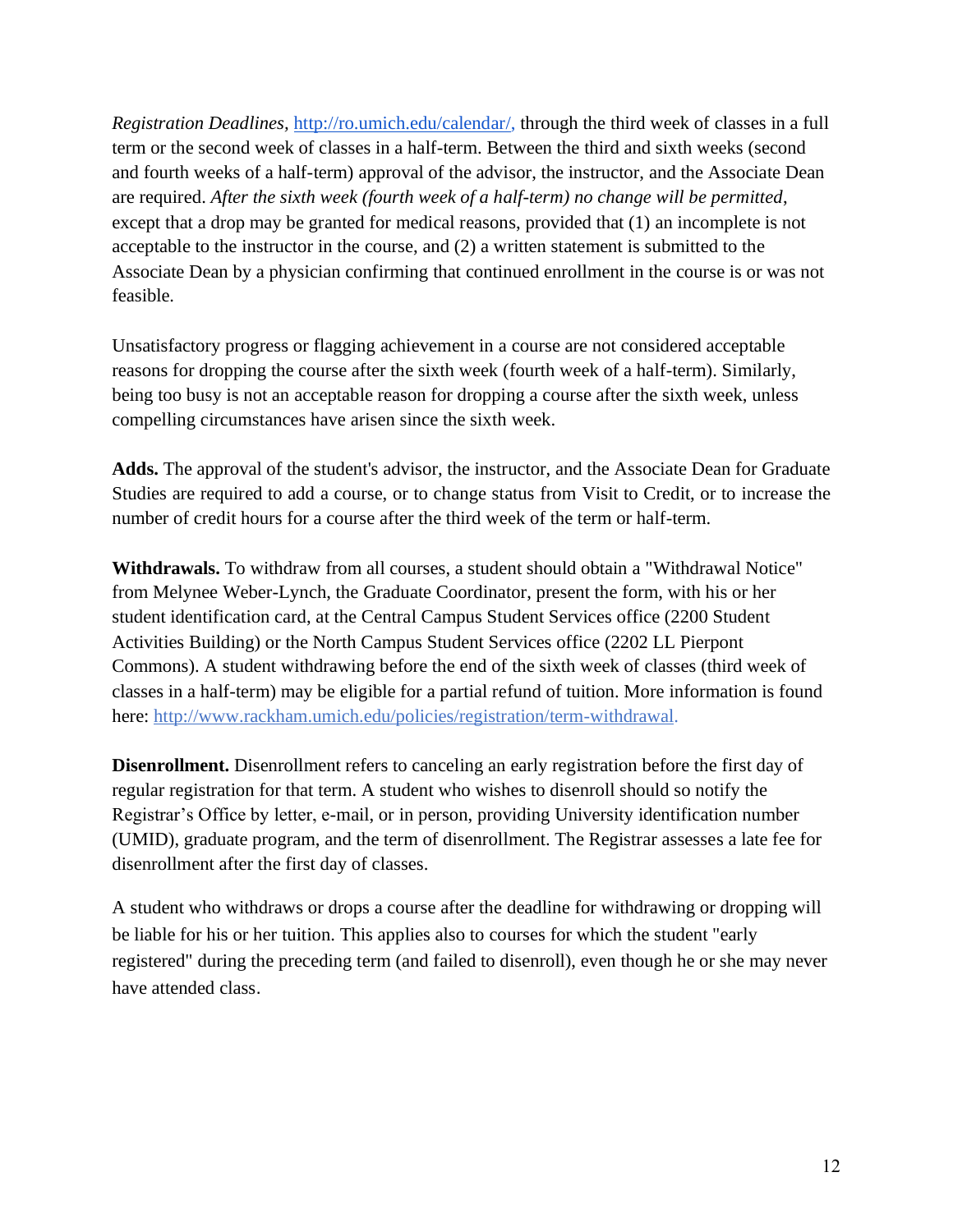## **Residency Requirements**

The purpose of the residency requirement at the doctoral level is to ensure that each student has ample opportunity and encouragement to participate fully in the artistic and intellectual life of the School and the University. This involves not only attending classes and lessons but also attending performances, lectures, conferences, and symposia as well as engaging in regular, informal exchanges with other students and faculty. To satisfy the residency requirement the student must complete at least two terms of full-time enrollment on campus. During the two terms of residence the student must participate as an active member of the School by being present in the School's facilities (or attending the School's classes or other activities in other University facilities) in a learning environment for at least three days per week. The student must also be approved by his or her department as having satisfied the purpose of the residency requirement. Enrollment in summer half-terms only will not satisfy the residency requirement. *Enrollment must be in the Rackham Graduate School; enrollment in the School of Music, Theatre & Dance may not be counted toward the residency requirement***.**

Any person not a resident of Michigan for fee-assessment purposes at the time of initial enrollment may not become a resident except in accordance with the residency regulations of the University, which are posted on the website of the Office of the Registrar at <http://www.ro.umich.edu/resreg.html>*.* Please note that new guidelines took effect in January 2014; if you are a U.S. military veteran or a member of the U.S. Public Health Service, or if you attended middle school and high school in the state of Michigan, your residency status could change to in-state.

## **Transfer Credit**

Up to fifteen hours of credit earned in NCFD (Not Candidate for Degree) status at the University of Michigan may be applied to a Rackham degree, with the permission of the Associate Dean, provided that

- 1. the courses were not used to meet the requirements of another degree;
- 2. the courses were approved for Rackham credit;
- 3. a grade of B or higher was received;
- 4. the courses were completed not more than one year prior to the effective term of admission to the degree program;
- 5. written approval of the student's major department is provided; and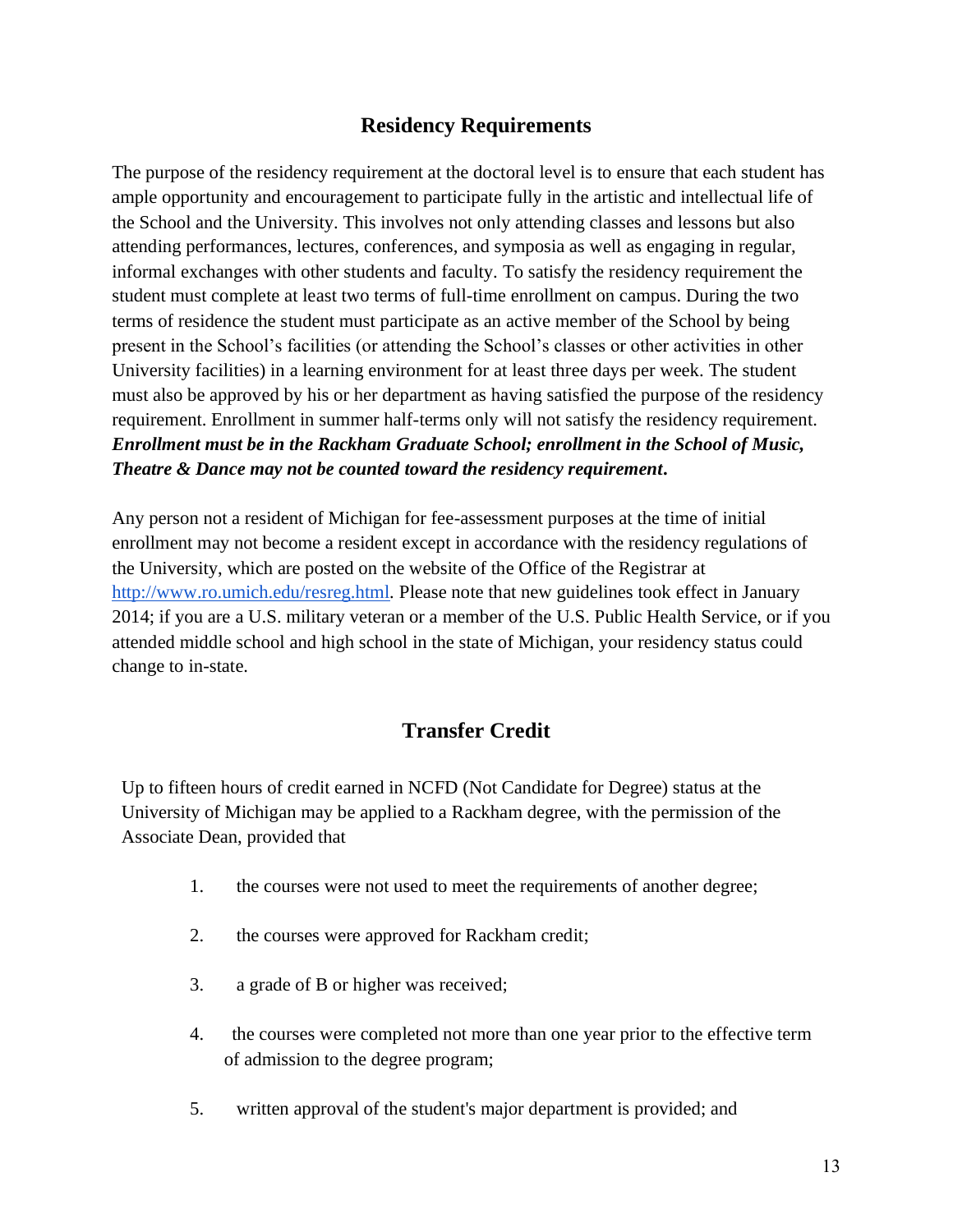6. the student has completed at least one term of full-time enrollment toward the degree with an average grade of B or higher.

No credit from other institutions may be transferred for doctoral degrees. It should be understood that the doctorate is awarded strictly on the basis of competence and not as a result of earning a specified number of credit hours.

## **Continuous Enrollment**

Effective with the fall term 2010, the Rackham Graduate School has adopted a policy of continuous enrollment for all students in Ph.D. programs. Under this policy, Ph.D. students register for each fall and winter term, from matriculation to completion of degree requirements, unless they are on an approved leave of absence or have been granted extramural study status. (For details about leaves of absence and extramural study status, see the Rackham website at [https://rackham.umich.edu/navigating-your-degree/leave-of-absence/.](https://rackham.umich.edu/navigating-your-degree/leave-of-absence/) Students may also use the website to apply for a leave of absence or extramural study status up to six months in advance.) Students need not register for a spring or summer half-term unless they are taking a course or sitting for a barrier examination. Students sitting for a final oral defense of dissertation (beyond the two-week grace period) or completing degree requirements must register for the full spring/summer term.

Ph.D. students making satisfactory progress toward completion of degree requirements may expect the School to cover candidacy tuition for any term in which (1) they are without another source of tuition funding, and (2) they would not have registered under previous policies.

Students who do not register will be assumed to have withdrawn from their programs and will be discontinued (after receiving a series of registration reminders from Rackham). Once discontinued, a former Ph.D. student may apply to Rackham for reinstatement if he or she seeks to resume active study in the same Ph.D. program. Rackham forwards reinstatement applications to the relevant academic department within the School, and the faculty (or admissions committee) of that department decides whether or not to reinstate the student. Questions about readmission and reinstatement under the continuous enrollment policy can be directed to Donna Huprich at the Rackham Graduate School [\(dhuprich@umich.edu](http://dhuprich@umich.edu/) or 734-615- 3680).

As a result of the policy, detached study status and dissertation research/writing status are not available for students in Ph.D. programs. So long as they are working on their degree requirements, Ph.D. students will have to register every fall and winter term, even when living away from Ann Arbor.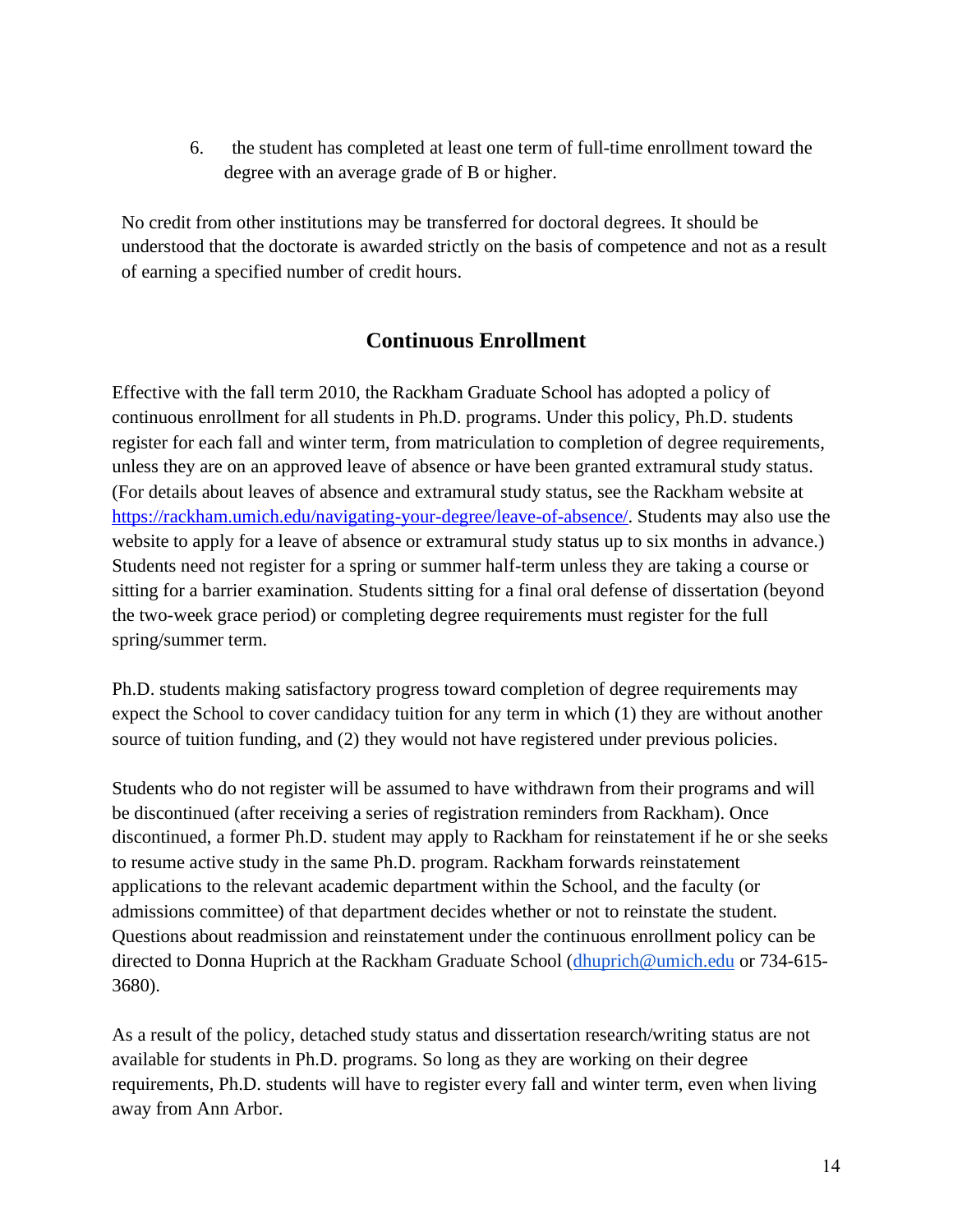## **Grading**

The Rackham Graduate School has established the following descriptions and criteria for grading at the graduate level:

Excellent: Markedly above average for graduate students

| $A+$ (4.3 points)          | The highest conceivable standard of work |
|----------------------------|------------------------------------------|
| A $(4.0 \text{ points})$   | Genuinely outstanding                    |
| $A - (3.7 \text{ points})$ | A very high standard in which strengths  |
|                            | far exceed weaknesses                    |

Good: Standard normally expected of graduate students

| $B+$ (3.3 points)    | Above average                |
|----------------------|------------------------------|
| $\beta$ (3.0 points) | Average                      |
| $B-$ (2.7 points)    | Revealing certain weaknesses |

Fair: Below average for graduate students

| $C+$ (2.3 points)        | Lacking essential qualities                      |
|--------------------------|--------------------------------------------------|
| C $(2.0 \text{ points})$ | Marginally acceptable                            |
| $C-$ (1.7 points)        | Need for marked improvement to remain in program |

Poor: Not acceptable at graduate level

- $D+$  (1.3 points)
- D  $(1.0 \text{ point})$
- D– (0.7 point)

The point system described above replaces the 9-point system used by Rackham in the past. Michigan Honor Points (abbreviated MHP on student transcripts) are calculated by multiplying the number of credit hours for which the course was elected by the number of points in the above scale. The grade-point average (GPA) is calculated by dividing the Michigan Honor Points earned in a given time period by the number of credit hours earned in the same time period. A cumulative GPA of B (3.0) or higher is required to remain in good standing or to receive a degree. A student whose cumulative GPA falls below B may be placed on academic probation for the following term (or half-term) of enrollment, or required to withdraw. A student whose cumulative grade-point average falls below B for two or more terms may be required to withdraw. No course in which a grade of D, E, I, W (Drop), VI (Visit), ED (Unofficial Drop), S (Satisfactory), U (Unsatisfactory), or Y (work still in progress in a multi-term course) is received may be counted to satisfy any requirement.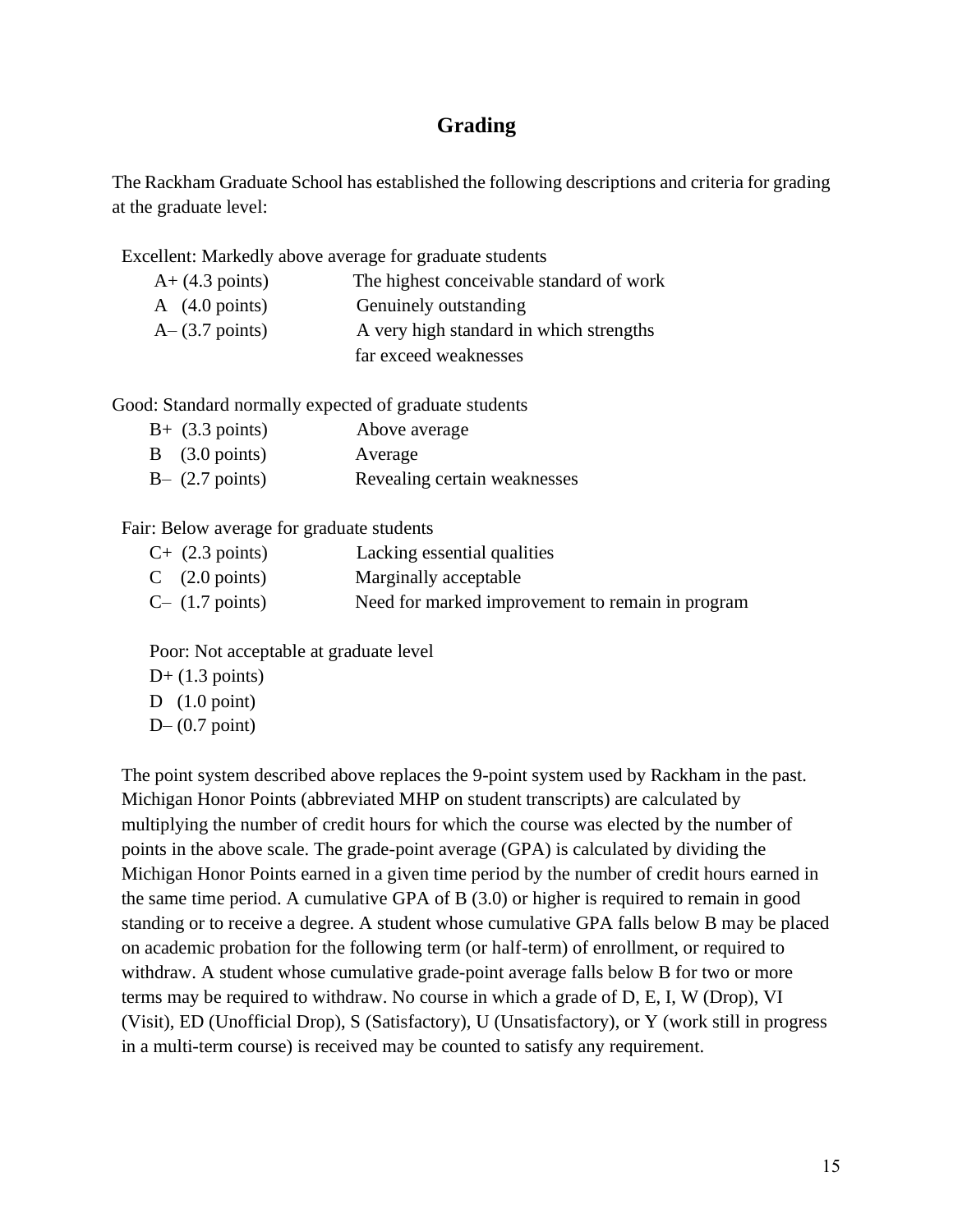A grade of Incomplete (I) may be assigned to a student only if the unfinished part of the student's work is small, the work is unfinished for reasons acceptable to the instructor, and the student's standing in the course is a B grade or higher. The student and the instructor should discuss the Incomplete prior to its conferral. *A grade of I can be changed to a letter grade only if the incomplete work is made up by the end of the second full term following the term for which the I is given, counting the spring-summer term, regardless of whether or not the Rackham student is enrolled*. If the grade of I has stood for two full terms, credit can be earned only by re-electing the course, attending classes, and completing all coursework and examinations. The grade-point average will be based on hours of work completed. The grade of I is permanently retained on the student's record. An incomplete that has been made up according to the above procedures will appear on the student's transcript as an I with the letter grade next to it. A grade of I may not be used to extend the grace period for presentation of a recital without enrolling.

*Avoid incomplete grades*. Even when made up, an incomplete remains on the transcript and becomes a significant negative factor when the student is under consideration for a fellowship. An incomplete that is not made up represents an even more serious blemish.

A student who submits work to make up an incomplete when the deadline is imminent should point out the approaching deadline to the faculty member and stress the urgency of reporting the grade prior to the deadline. A student who waits until the last minute to make up an incomplete may find that, for unanticipated reasons, he or she is simply unable to do so before the deadline. Sometimes illness intervenes. Sometimes the faculty member is unavailable, or has left the University. In some cases an incomplete ultimately means that the student must elect another course.

## **Code of Academic Conduct**

Honesty, fairness, and trust are fundamental values upon which the University is founded. Each member of the School should realize that deception for the purpose of individual gain or to obtain an improper advantage is an offense against the other members of the School and the University. Such dishonesty includes, but is not limited to, the following:

**Plagiarism:** Submitting the words, ideas, or work of another person as one's own, whether in writing or in oral presentations, and failing to give full and proper credit to the original source; copying or paraphrasing the work, ideas, images, or other creative content of others (or of one's own previous work) without proper acknowledgment; or otherwise taking credit falsely.

**Cheating:** Using unauthorized notes, or study aids, or information from another student or from another student's paper on an examination, including cheating by electronic means on a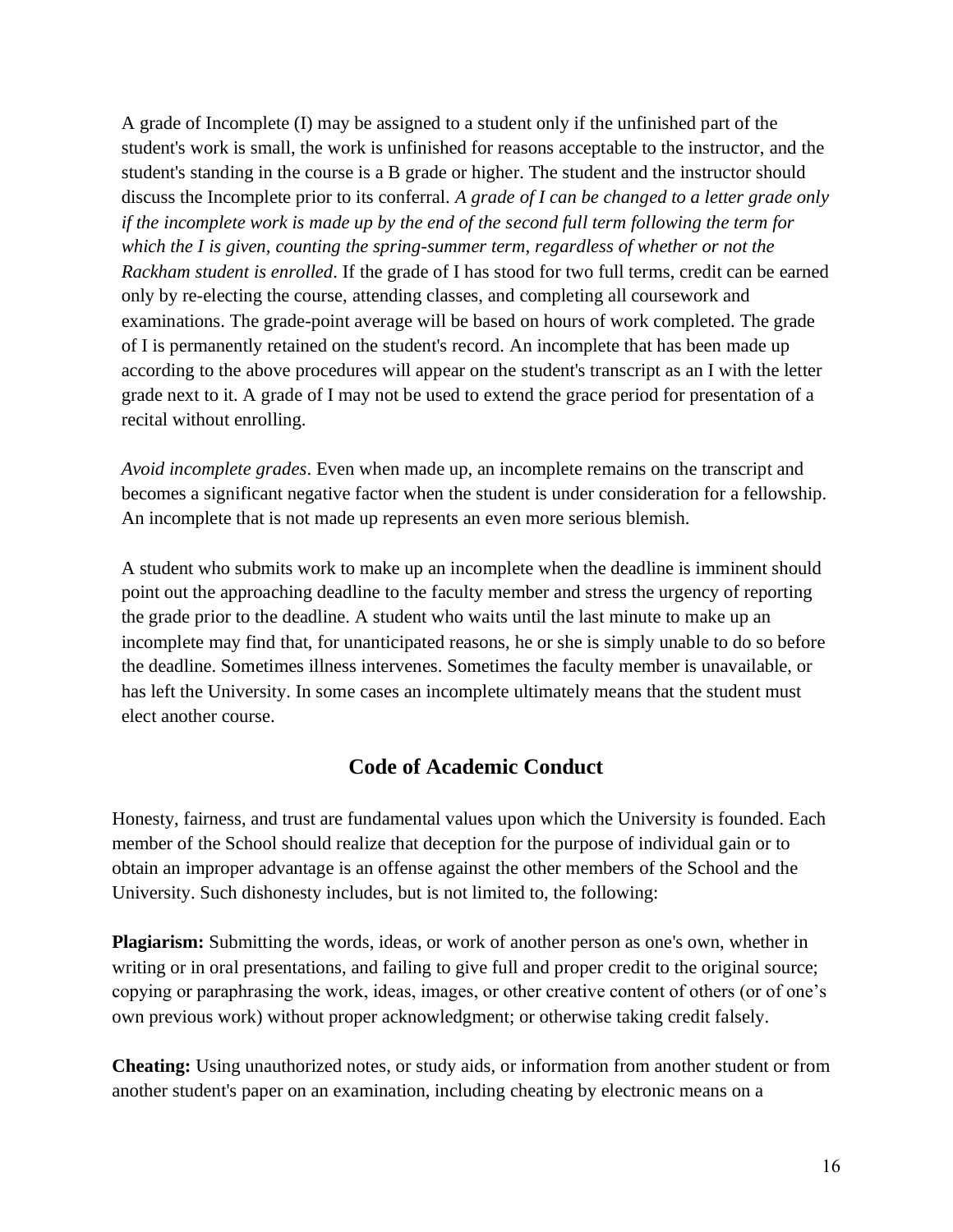computer-administered examination; altering graded work after it has been returned and submitting the work for re-grading; allowing another person to do one's work and submitting the work as one's own; or submitting one's own work previously submitted for another course without fully revealing the circumstances to the instructor.

**Aiding and Abetting Dishonesty:** Providing material or information to another person with knowledge that it will be used improperly.

**Dishonesty in Reporting the Results of Research:** Misrepresenting data or information or reporting false or misleading data or information including, for example, fabrication of data, improper adjustment of results, selective reporting for purposes of deception, omission of conflicting data for purposes of deception, or presenting data not gathered in accordance with appropriate methods for collecting or analyzing data and failing to include a substantially accurate account of the method by which the data were gathered or analyzed.

**Falsification of Records and Official Documents:** Altering documents affecting academic records; providing false information with intent to undermine the orderly functioning of the School or the University; forging signatures or falsifying information on an official academic document, election form, drop/add form, late drop form, grade report, transcript, letter of permission, petition, or any document designed to meet or exempt a student from a regulation or procedure of the School or the University, including making alterations after a document is signed.

**Unauthorized or Malicious Interference or Tampering with Computer Property:** Stealing, destroying, or tampering with the computer software, files, or data of others for purposes of academic gain or convenience.

**Professional Misconduct:** Misrepresenting one's credentials or status (or failing to correct others' inaccurate representations of same when one has knowledge of them) for whatever purpose; unauthorized disclosure of confidential information; conflicts of interest that are not properly disclosed.

When a complainant believes that academic dishonesty may have taken place, he or she should present the evidence to the Associate Dean for Academic Affairs or the Associate Dean for Graduate Studies. The Associate Dean will arrange for a hearing by a Hearing Board to determine:

1. Whether the evidence is admissible. In the event that it is not, the case shall be dismissed. If the evidence is admissible, the Hearing Board must determine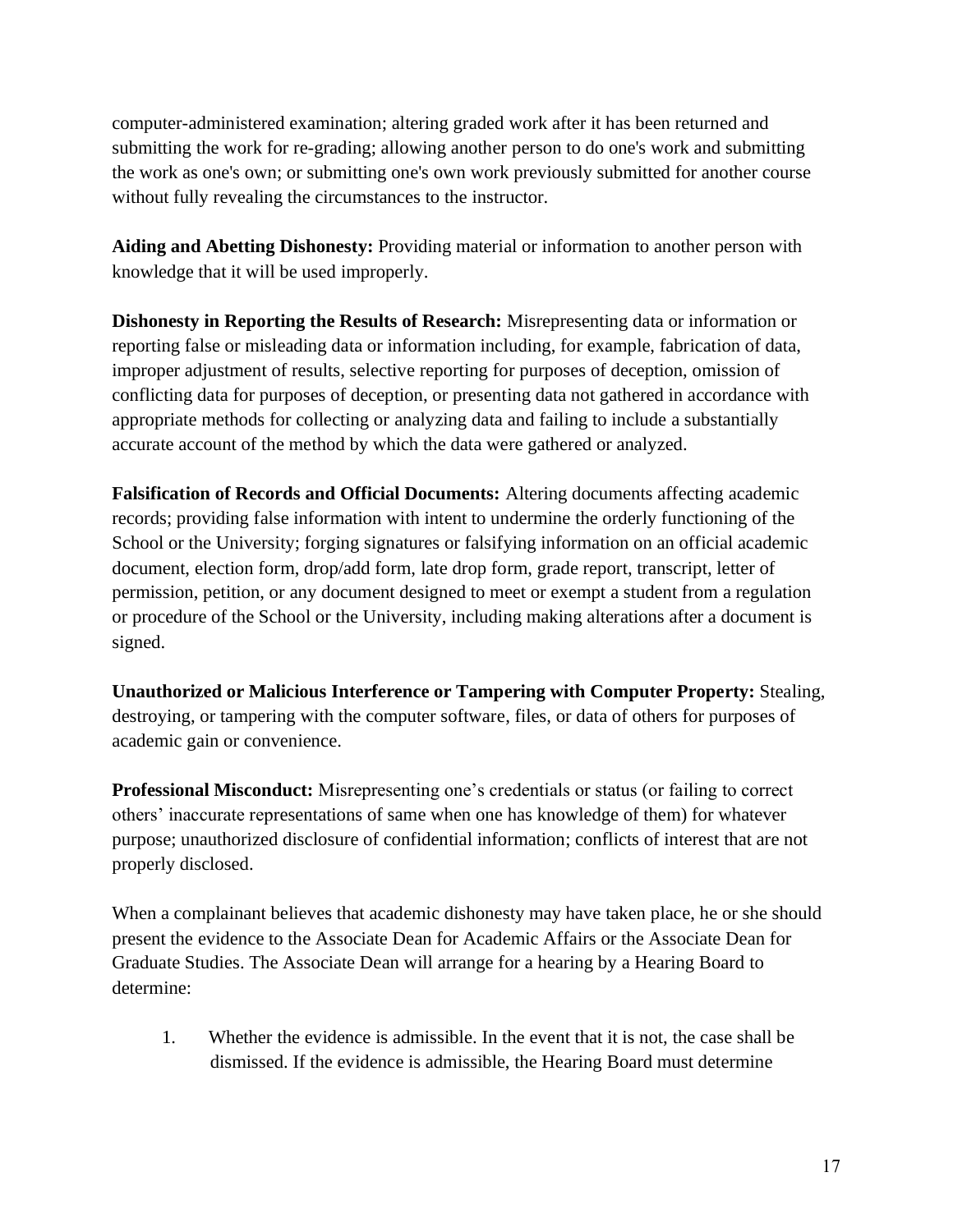2. Whether the evidence is sufficient. In the event that it is not, the case shall be dismissed. If the evidence is sufficient, the defendant is adjudged guilty of the infraction, and the Hearing Board must then take such action as is appropriate.

Copies of the School *Code of Academic Conduct* and the *Manual of Procedures for Dealing with Infractions of the Code of Academic Conduct* are available in the office of the Associate Dean.

## **Non-Academic Conduct**

The non-academic conduct of students enrolled in the School is governed by the rules of the University of Michigan, which are published in *University Policies Affecting Students* found here: [http://www.studentpolicies.umich.edu/.](http://www.studentpolicies.umich.edu/)

The School *Alcohol and Other Drugs Policy* is distributed at orientation, and is available here: [http://alcohol-drug-policy.umich.edu/.](http://alcohol-drug-policy.umich.edu/) While the emphasis of this policy is on prevention and assistance with problems associated with alcohol and other drugs, the offer of help and the willingness to accept assistance do not preclude sanctions or excuse students, faculty, or staff members from their obligations to the School or their liability under relevant laws. Consideration of sanctions may be necessary when alcohol or other drug use is associated with problems such as poor work performance, poor attendance, destruction of property, injury to individuals, and unlawful possession, use, manufacture, or distribution of alcohol and other drugs on University property or as part of University activities.

## **Transcripts**

Official transcripts cannot be supplied to the student or to other units of the University by the office of the Associate Dean but rather must be obtained (for a fee) through the Office of the Registrar [\(https://ro.umich.edu/records-registration/transcripts.](https://ro.umich.edu/records-registration/transcripts) Academic reports are available on Wolverine Access (https://wolverineaccess.umich.edu).

## **Faculty Mentoring**

Students in the program have access to multiple sources of guidance and support, including the Director of Graduate Studies, faculty mentoring teams, and individual faculty members.

The Director of Graduate Studies (DGS) offers students guidance about course selections, aspects of the program, degree requirements, and longer-term professional plans. While there are many additional sources of advice and support available, the DGS provides guidance from the start and ensures that students always have a faculty member to turn to for assistance,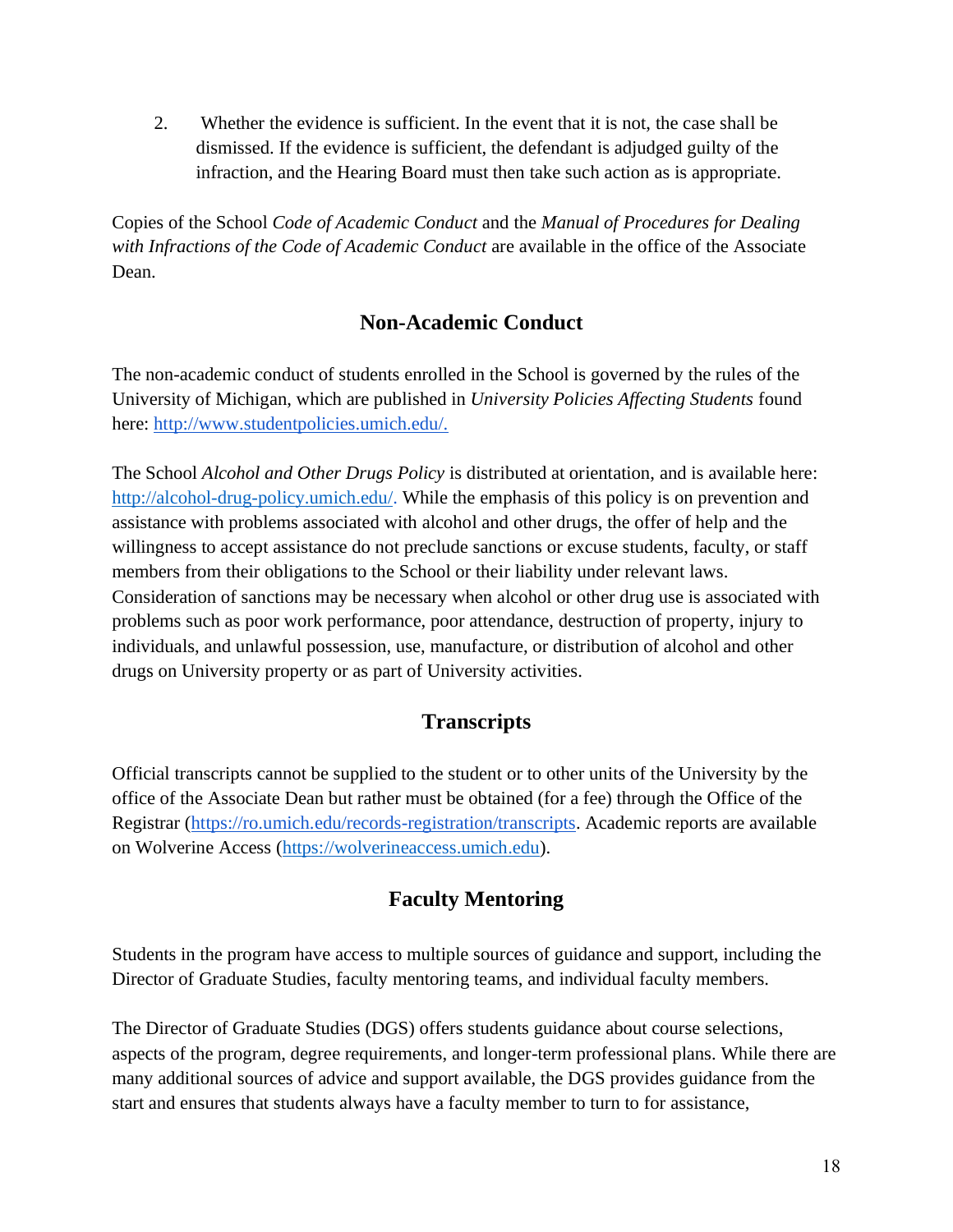particularly during the challenging first year of graduate school. Incoming students will meet with the DGS for an orientation meeting prior to the start of classes in the student's first term of enrollment. All precandidates (first-year, second-year, and third-year graduate students) are required to meet with the DGS at least once each semester to discuss plans for the next term's coursework and review progress to degree. Toward the end of each academic year the DGS will formally approve next year's coursework by signing the list of proposed courses ("pink sheet"). In the process of gaining greater familiarity with the department during this part of the program, students will study with different faculty and identify additional mentors who can provide advice concerning a broad spectrum of intellectual and professional issues.

First-year and second-year precandidates will also meet a minimum of twice in the academic year with a faculty mentoring team, comprising three faculty members appointed by department faculty, who can provide diverse perspectives about graduate school, scholarly paths, and professional options. Mentoring teams are designed to facilitate student conversations with a wide range of faculty, rather than with a narrow group of specialists. The DGS may be assigned to an individual mentoring team but is not a required member of any mentoring team. The firstyear mentoring teams will remain in place to support the students through the summer before their second year. Second-year students will continue to work with their faculty mentoring team, also appointed by the department faculty and possibly with some change in membership. All students are welcome and encouraged to meet individually with any member of their mentoring team and any other member of the faculty.

While some students may enter the program with a strong sense of which faculty member will eventually serve as dissertation chair, many understandably take time to decide which faculty mentor would be best suited for their project. Students should feel free to discuss how and when to select an advisor with the Director of Graduate Studies. By the end of the second year of graduate study, students should select a faculty advisor who will guide preparation for the special field exam during the third year and, typically, direct the dissertation. The selection of a dissertation advisor is a mutual decision between the student and a faculty member, subject to reconsideration by either party.

The dissertation advisor will provide guidance about coursework, cognates, and any other planning necessary to prepare for the special field exam and the dissertation. Third-year students are still required to meet once per semester with the DGS to discuss course plans and ensure they are on track to reach candidacy.

By the fourth year, once candidacy is achieved, all students are advised primarily by their dissertation advisor. In all years, the DGS continues to be an important resource. Other valuable resources include dissertation committee members and other faculty members.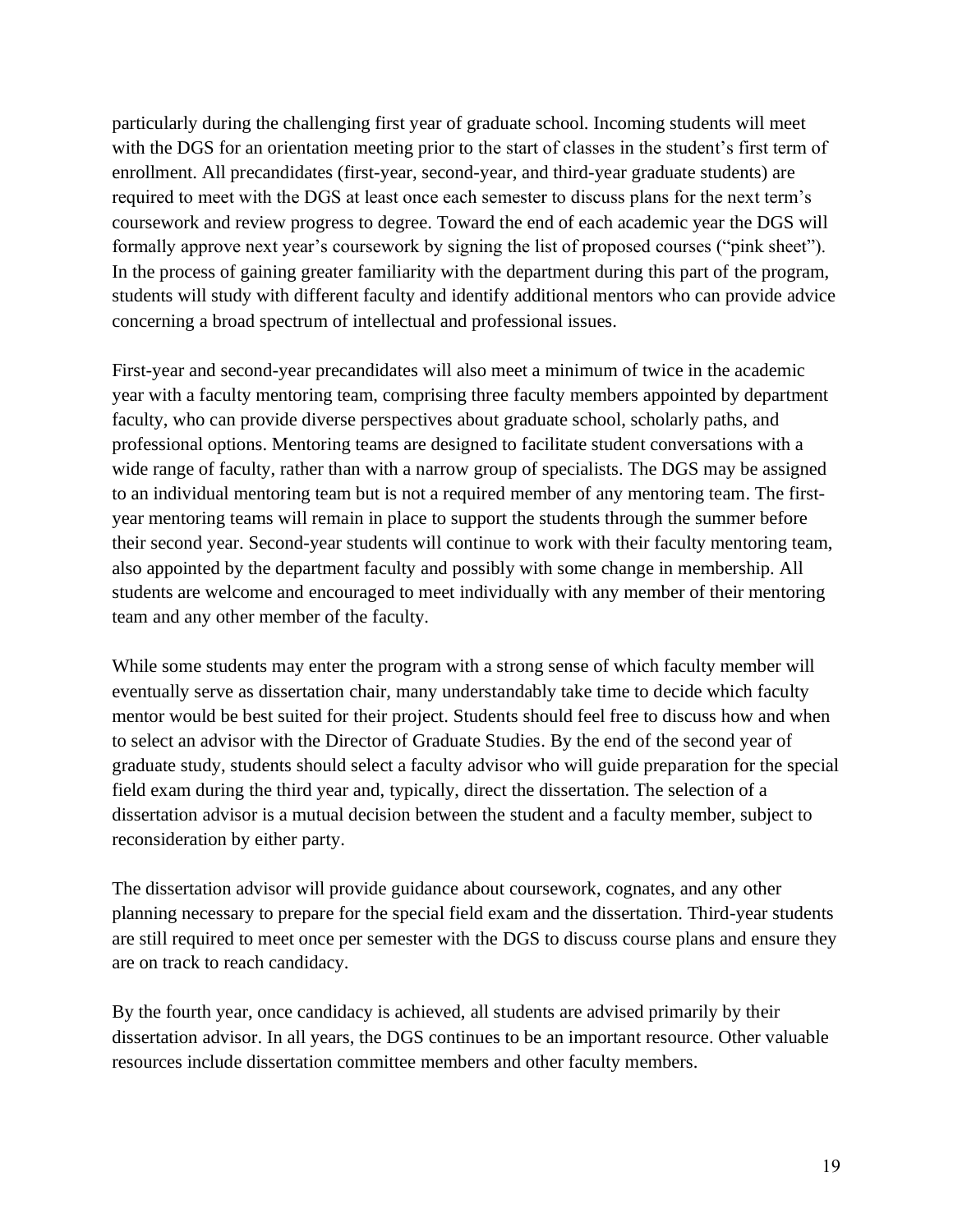The Rackham Graduate School publishes a helpful guide for students who seek to improve the quality of their working relationships with faculty: [How to Get the Mentoring You Want: A](http://www.rackham.umich.edu/downloads/publications/mentoring.pdf)  [Guide for Graduate Students.](http://www.rackham.umich.edu/downloads/publications/mentoring.pdf) Rackham also supplies [mentoring and advising resources](https://rackham.umich.edu/faculty-and-staff/facilitating-academic-success/mentoring-advising/) and holds [mentoring workshops for Ph.D. students and advisors.](https://rackham.umich.edu/faculty-and-staff/facilitating-academic-success/mentoring-advising/)

## **Annual Review of Students**

In adherence with Rackham guidelines, all students (precandidates and candidates) are reviewed annually by the Department. The entire faculty conducts these reviews at a meeting towards the end of Winter semester. After the review of each student is completed, the Director of Graduate Studies will prepare a letter to report to the student the faculty's discussion of their progress, performance, and needs.

All students must submit a learning and teaching portfolio to the DGS around April 1.

First-year precandidates must submit a learning and teaching portfolio as well as two writing samples: one essay written before enrollment at the University of Michigan, such as the writing sample submitted with the application materials, and one seminar paper written for a Musicology course during the first-year. The seminar paper may be revised in response to the faculty comments you receive on the paper.

Second-year precandidates must submit a learning and teaching portfolio, include both writing samples from the first year review, and submit one additional seminar paper written for a Musicology course during the second year. The seminar paper may be revised in response to faculty comments received on the paper.

All portfolios should include:

- a list of courses taken (department, number, title, professor)
- a list of courses assisted as a GSI (department, number, title, supervising professor)
- a list of courses taught (e.g., Residential College)
- a summary of plans for coursework, cognates, languages, and special field examination (if known)

All portfolios should also include a summary of scholarly activities (academic, professional, research), a brief reflection on scholarly activities, a summary of teaching-related activities (experience, accomplishments), and a brief reflection on teaching activities. Reflections should include a self-assessment of the students' progress toward graduation, and may address discoveries, breakthroughs, challenges, areas for improvement, and future plans. Please include commentary on your scholarly and teaching goals moving forward into the next academic year. Portfolios are generally in the range of 4-6 paragraphs.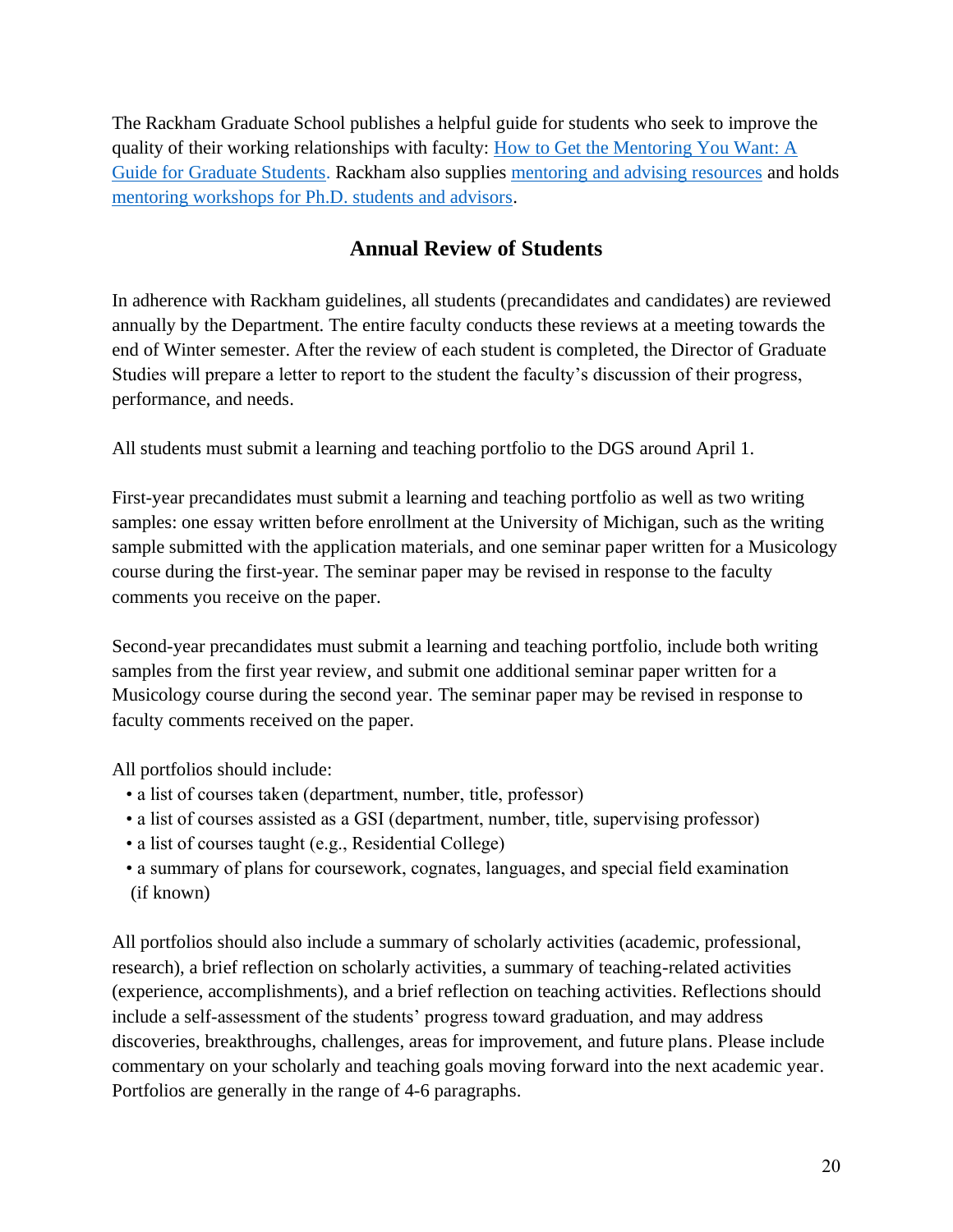# **Section 3: General Pre-Candidacy Requirements**

## **Responsible Conduct in Research and Scholarship Requirement**

All Ph.D. students in the School are required to complete academic training in the responsible conduct of research and scholarship before advancing to candidacy. This training is intended to educate students in the ethics of research and scholarship. Ph.D. students in Musicology shall satisfy this requirement through the successful completion of one or more courses already required in these respective programs (Musicology 501, 502).

## **Pedagogy Requirement**

Prior to admission to candidacy, each Ph.D. student in Musicology must satisfy the pedagogy require-ment. The purposes of the requirement are to expose doctoral students to a broad range of spe-cifi-cally pedagogical expertise among the School faculty, and to improve the preparation of doctoral graduates for teaching undergraduate students. Doctoral students in the Musicology program will satisfy this requirement by completing Musicology 509 (Musicology Pedagogy).

## **Language Requirements**

Those anticipating doctoral study at the University of Michigan should complete the relevant doctoral language requirement prior to initial doctoral enrollment, if at all possible. A student entering a doctoral program without having satisfied the language requirement may be expected to do so during the spring-summer term, here or elsewhere, and to demonstrate competence by examination.

For the Ph.D. in Historical Musicology or Ethnomusicology, the requirement is two languages, basic level; or one thesis-related language, advanced level.

Students are expected to demonstrate basic competency in the first language during the first year of residence. Before reaching candidacy, students must demonstrate either basic competency in a second language or advanced proficiency in the first language.

Subject to availability, the language requirement may be satisfied in any one of the following five ways. *Certificates of proficiency or coursework from other institutions or agencies are acceptable only as specified*.

1. Completion of doctoral reading courses 111 and/or 112 at the University of Michigan in Ann Arbor. In languages in which courses 111 and 112 are available, a grade of B or better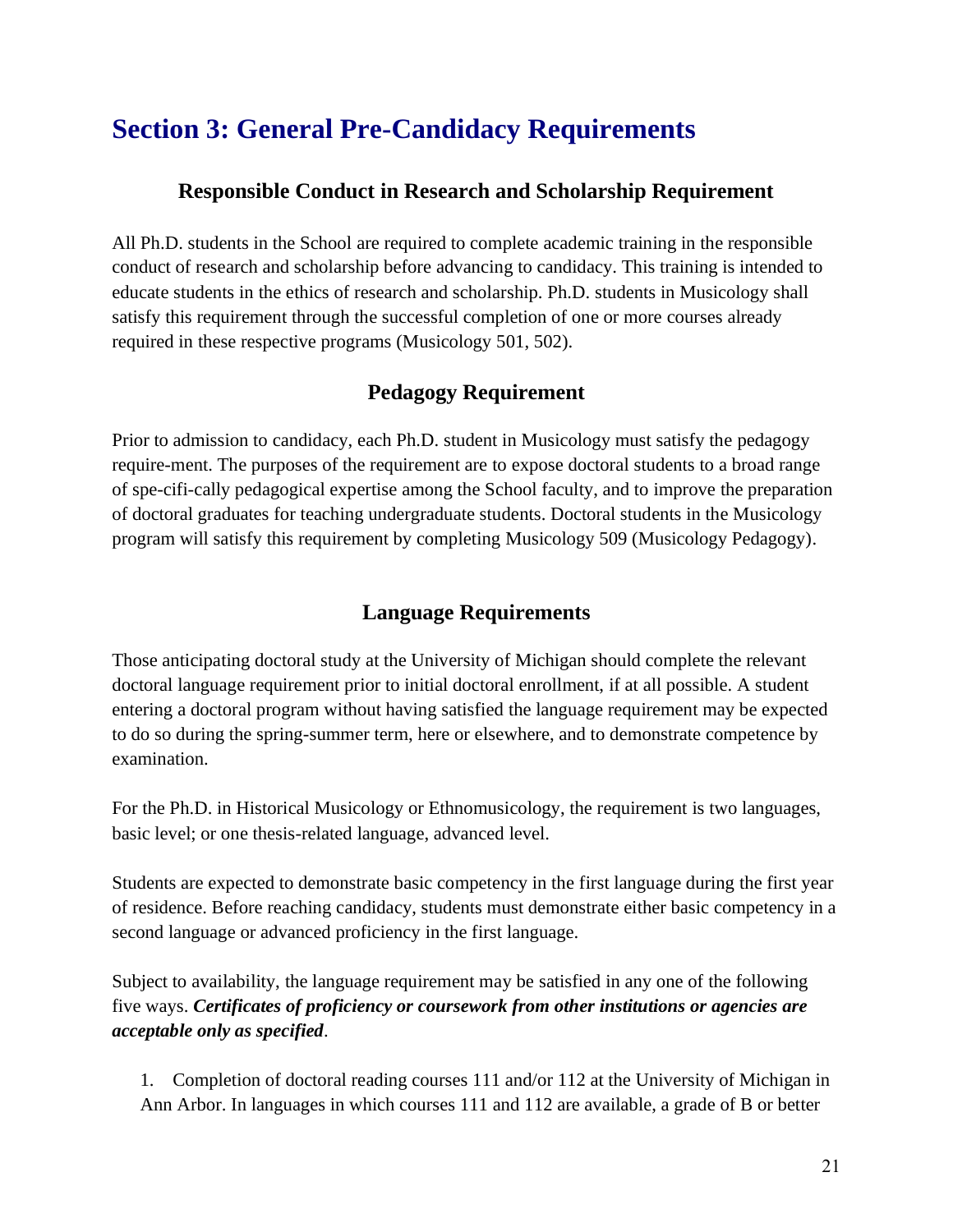(not B-minus) in course 112 completed on the Ann Arbor campus will satisfy the basiclevel requirement. A student with sufficient background may omit course 111 and enroll immediately in course 112. For languages in which courses 111 and 112 have been superseded by course 113, a grade of B or better (not B-minus) in that course will satisfy the basic-level requirement. Students in Musicology who exercise this option *may* also be expected to pass the School's language proficiency examination in that language, if available (see option 3 below). A grade of B or better in Course 232 will satisfy the advanced-level requirement in German. *Please note that doctoral reading courses are not offered every academic term; consult the appropriate language department for scheduling information. There are no advanced-level reading courses. Students needing to meet a language requirement over the summer should investigate offerings at the U-M Summer Language Institute. A letter from the department is required to verify that the coursework completed is equivalent to a letter grade of B or better.*

2. Completion of other language courses. Students in Musicology may satisfy the requirement at the basic level by completing *four* terms of approved post-secondary study (or six quarters) with a grade of at least B (not B-minus) for each term. These courses may include courses elected on other campuses, but must be approved by the student's department.

3. Passing the School Language Proficiency Examination. The School administers proficiency examinations in certain languages when qualified faculty are available and willing to participate. Information concerning the examinations to be offered will be available from the Graduate Coordinator. *Do not assume that a language examination will be offered in a particular term*. Each examination will be compiled and administered by a volunteer faculty examiner, and graded with the assistance of one or two readers. An examination will be offered no more than once per term during the fall and winter terms. No examinations will be offered during the spring or summer half-term. Any student wishing to take a language proficiency examination must sign up with the Graduate Coordinator in Room 2277 at least one week prior. A student must be enrolled to take any examination.

To demonstrate proficiency at the basic level the student must complete the following:

A. Write out an English translation of two or more excerpts chosen from at least two books and totaling approximately 350 words. This must be done within 90 minutes.

B. Summarize in a few written sentences the major points of another excerpt of approximately 600 words. This must be done within 30 minutes. This requirement does not apply in German but does apply in all other languages.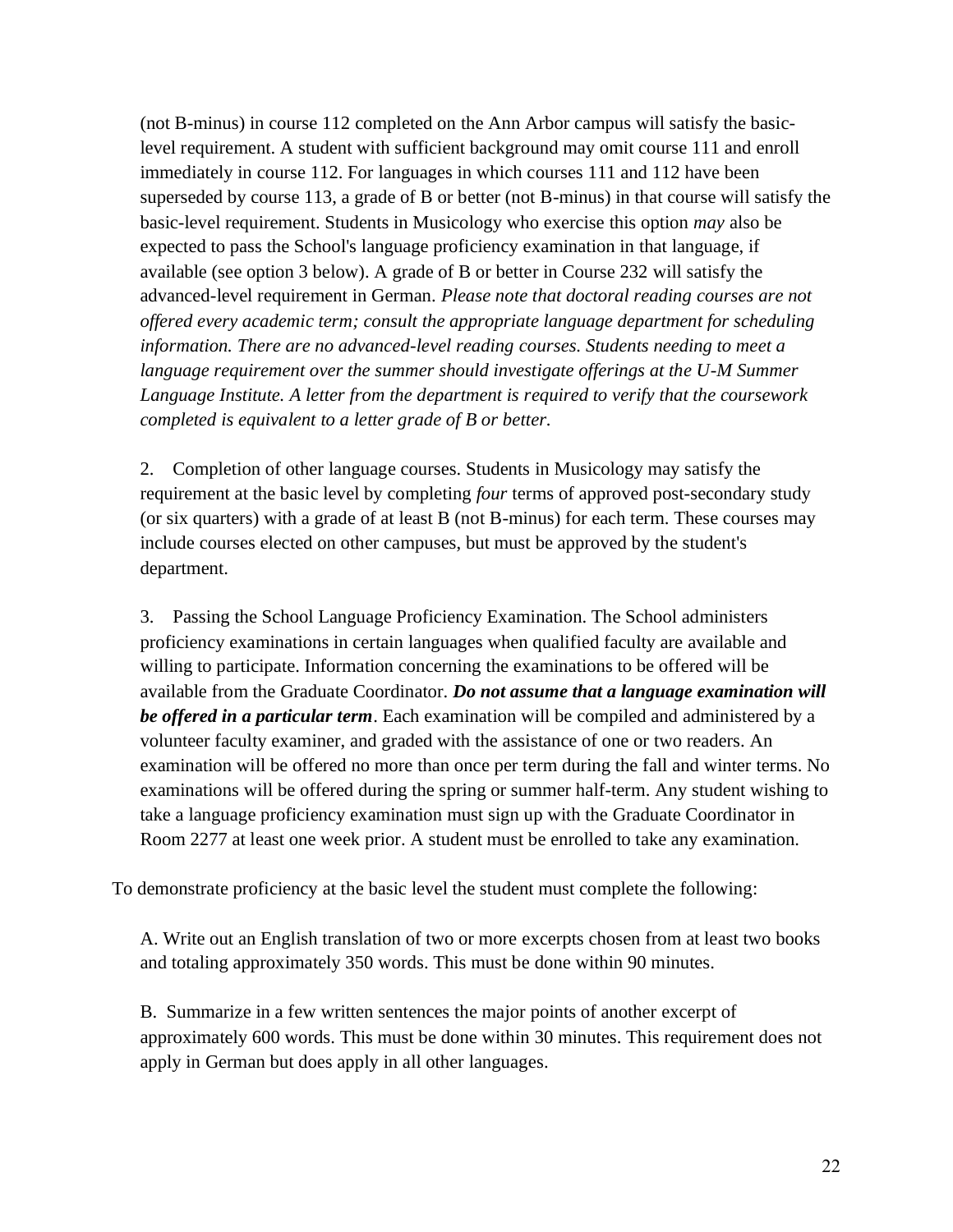The excerpts for translation at the basic level for music students will be chosen by the examiners.

The use of a dictionary will be permitted in all language proficiency examinations. Students may be permitted to use word processing equipment and facilities subject to the approval of the examiner. *German for Musicians* by Josephine Barber (London: Faber Music, 1985), available in the Music Library, [https://mirlyn.lib.umich.edu/Record/000425940,](https://mirlyn.lib.umich.edu/Record/000425940) is a useful source in preparing for the examination in German, but only a dictionary is permitted in the examination.

Each examination will be evaluated by the examiner and reader(s) on a pass/fail basis according to the following criteria:

A. Every translation must be accurate as to the sense of the passage translated.

B. Every translation must be in prose of acceptable quality and must be clearly legible.

C. In the basic examination, the summaries should reflect accurately the major points of the passages summarized.

Preparation for the examination is the responsibility of the student. No coursework in foreign language is required, nor is any consultation with faculty expected. Examinees will be informed of the results in writing by the Associate Dean within approximately two weeks. No language proficiency examination may be taken more than two times. If a student fails an examination a second time, he or she must satisfy the language requirement by another means.

## **Progress Toward the Doctoral Degree**

Every doctoral precandidate is required each term to enroll for and to complete satisfactorily a full load of at least three courses that are relevant to his or her degree program and that comprise a total of at least 9 credit hours. Doctoral students may not count undergraduate, elementary, or reading foreign language courses among the three required courses; studio instruction may be counted upon petition to the department prior to the term of proposed enrollment. Permission to elect a lesser load may be sought by submitting a request to the Associate Dean for Graduate Studies. Any student electing a lesser load without permission is considered not to be making satisfactory progress toward his or her degree. Every doctoral candidate must enroll for and successfully complete course 995.

The Faculty Council on Graduate Studies of the School has defined good standing in a doctoral program in music and satisfactory progress toward the doctoral degree as follows: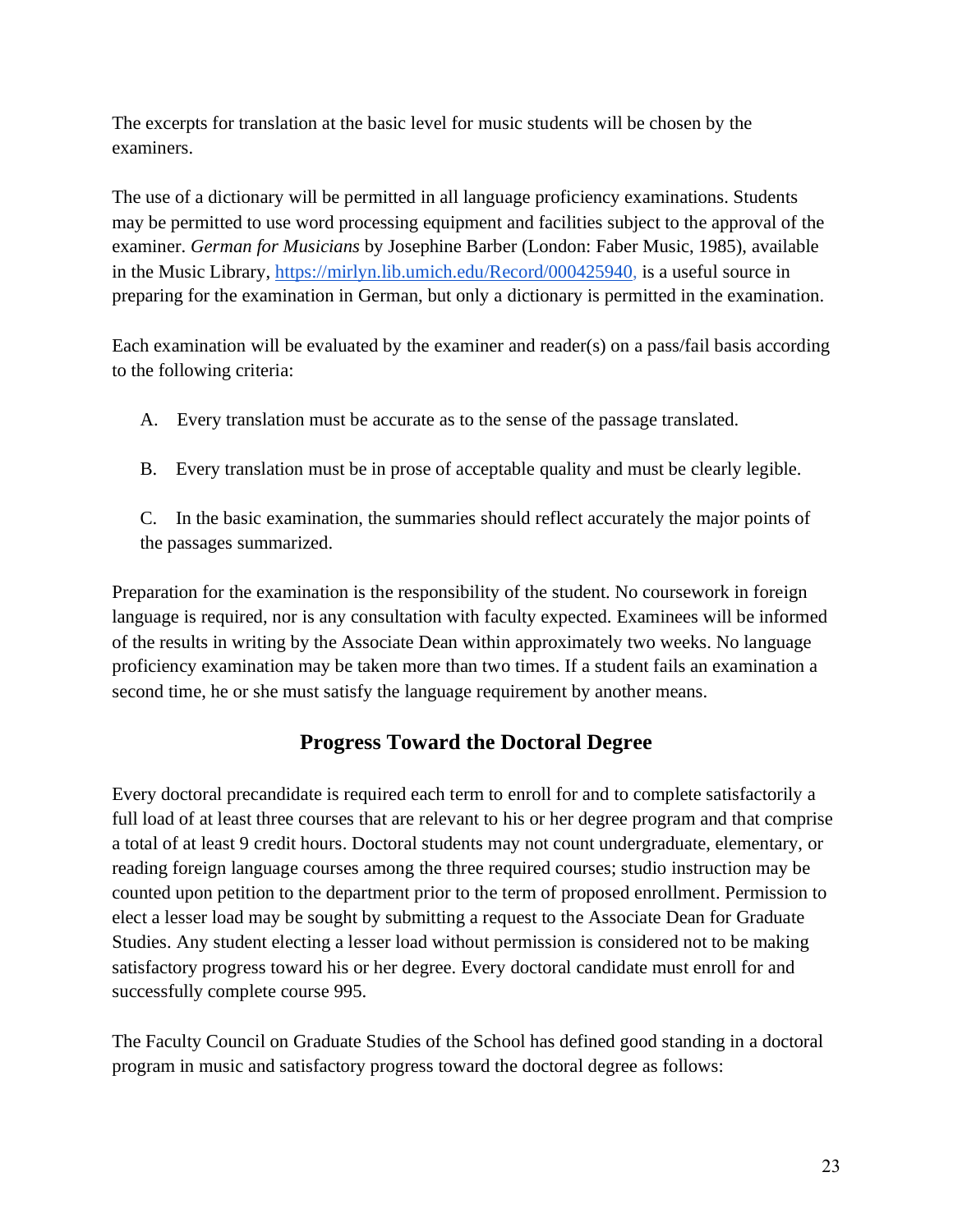- 1. A student who has completed two terms of doctoral study must have satisfied the pedagogy requirement, completed the language requirement in at least one language, and completed Musicology 501 plus one additional graduate course in Musicology or Music Theory, with a cumu-lative average grade of at least B in the Musicology and Music Theory courses. Work completed during the summer prior to the third term of study may be counted.
- 2. A student who has completed four terms of doctoral study must have satisfied the language requirement in two languages; and must have completed two courses in Music Theory and at least three in Musicology by the end of term four with a cumulative grade point average of at least B. Work completed during the summer prior to the fifth term of study may be counted.
- 3. A Ph.D. student who has completed six terms of doctoral study must have completed all of the requirements for candidacy and achieved candidacy effective no later than the beginning of the seventh term. The dissertation committee must have been appointed.
- 4. A cumulative GPA of B (3.0) or higher is required to remain in good standing or to receive a degree. A student whose cumulative GPA falls below B may be placed on academic probation for the following term (or half-term) of enrollment, or required to withdraw. During the probationary term, the student will not be awarded a graduate degree or certificate and cannot transfer credit to a Rackham master's program, be advanced to candidacy, or be allowed to change his or her program (i.e., dual degree, degree level, etc.). Upon the recommendation of the Associate Dean for Graduate Studies, and with the consent of the Rackham Graduate School, a student may be given an opportunity to correct the scholastic and/or academic deficiency. A student whose cumulative grade-point average falls below B for two or more terms may be required to withdraw. No course in which a grade of D, E, I, W (Drop), VI (Visit), ED (Unofficial Drop), S (Satisfactory), U (Unsatisfactory), or Y (work still in progress in a multi-term course) is received may be counted to satisfy any requirement.

A student who has not met all of these standards is not considered to be in good standing and is not considered to be making satisfactory progress toward the degree. As such, the Associate Dean for Graduate Studies and Research may recommend that he or she be placed on academic probation. He or she may be ineligible for any award or appointment through the School until these requirements have been met.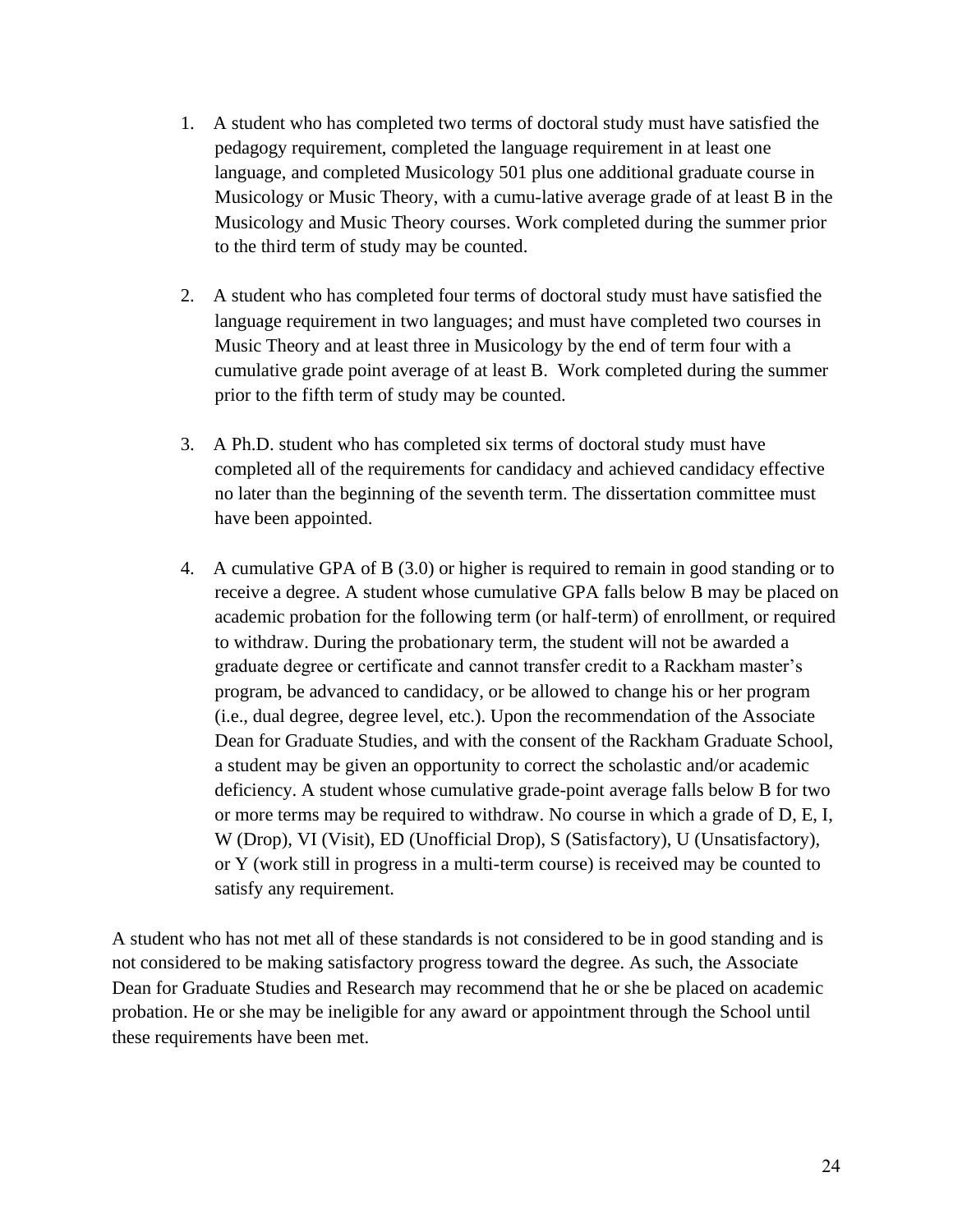A student on probation when last enrolled in the Graduate School who wishes to be reinstated or change fields or degree level, must petition the graduate program and the Graduate School to modify the conditions of academic standing or discipline. The petition should: provide reasons for the poor academic record; explain how conditions that produced this poor performance have changed; and present specific plans for improvement.

A student on academic probation who is not making satisfactory progress toward the degree, or who is failing to demonstrate an ability to succeed in his or her plan of studies, may be denied permission to register, required to withdraw, or dismissed from the program.

The School of Music, Theatre & Dance will observe the Rackham Graduate School policy described in section 3.5 Deficiencies in Academic Progress, Academic Probation, and Dismissal found here: [https://rackham.umich.edu/policy/section3/.](https://rackham.umich.edu/policy/section3/)

The regulations of the Rackham Graduate School specify that a student must complete all doctoral work within seven years from the date of first enrollment in the Rackham doctoral program. They also specify that good standing requires a cumulative grade point average of at least B throughout the period of doctoral study. Each student should monitor his or her own elections and transcript carefully. Note that an unofficial drop counts as a failing grade.

These guidelines are based on the expectation that the student enters with no deficiencies and has satisfied the language requirement or can satisfy it by examination. A student who enters with deficiencies or who cannot satisfy the language requirement by examination should plan to elect heavier loads.

"Terms of study" as used here refers to fall and winter terms of full-time study, which is defined as at least three courses relevant to the student's degree program that comprise a total of at least 9 credit hours, excluding undergraduate or elementary language courses. A doctoral student may enroll for part-time study only with written permission of the Associate Dean. A lack of funds is not sufficient reason to justify part-time enrollment. Students lacking funds should consider delaying further study until funds are available. During the second term of precandidacy enrollment every doctoral student must develop, in consultation with the advisor, a "Pink sheet" form listing, term by term, what courses will be taken as a precandidate to satisfy the various requirements. This electronic form may be viewed at any time (but only the DGS may make edits). Students may be asked to revise the forms during the fourth term of precandidacy enrollment or as needed. Comparable courses may be substituted for courses listed in the proposed "Pink sheet" when the anticipated courses are not offered, and the Program may be revised when necessary.

The expectations and standards outlined here are high, but with careful planning they can be met. Students should not hesitate to request an annual review by their department of their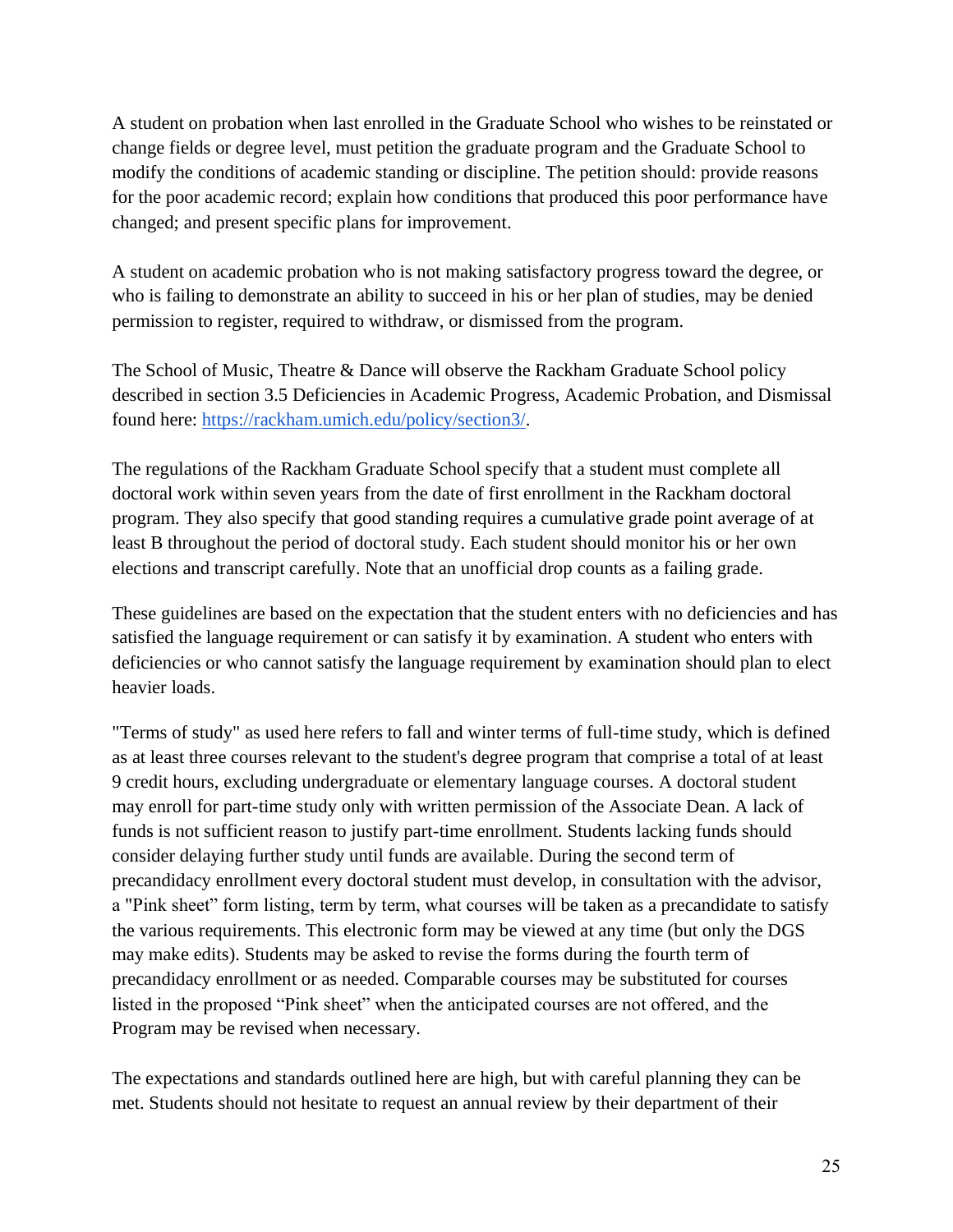progress toward completion of degree requirements. Every summer, the Graduate Office conducts a comprehensive audit of academic standing for all pre-candidates in Rackham programs and informs students of the results.

## **Time Limits**

All work toward any doctoral degree must be completed within five years of achieving candidacy and within seven years from the date of first enrollment in the Rackham doctoral program. Extensions may be granted under the following conditions: Effective for students entering in fall 2007 and later, departments may request (through FCGS) an unconditional oneyear extension for students deemed to be making satisfactory progress toward the degree, providing a plan and timeline for completion. A department (again through FCGS) may request one additional one-year extension. A student who fails to complete doctoral work after two years of extension beyond the normal time limit may be returned to precandidacy status, which means he or she must complete candidacy requirements again.

A doctoral student must complete at least one year of full-time study in residence not more than six years prior to achieving candidacy. Any general preliminary examination completed more than six years prior to achieving candidacy must be repeated. At least two courses in Music Theory must have been completed with a B average within six years prior to taking the general preliminary examination in Music Theory.

## **Music Theory General Preliminary Examination**

*The residency, language, and pedagogy requirements must be satisfied before any preliminary examination may be taken*. The residency requirement must be completed by the term prior to the term in which the first preliminary examination is taken. If the language requirement is being satisfied by the election of coursework, a student may take the first preliminary examination while enrolled in the final required language course, provided that he or she is making sufficient progress in the course to suggest that the requirement will be satisfied. A student may take the first preliminary examination while enrolled in an approved graduate pedagogy class.

The general preliminary examination in Music Theory is administered during the fall and winter terms. No written preliminary examinations are administered during the summer half-term. The examination dates are available from the Associate Dean's office. A file of previous examinations is available online:

<https://smtd.umich.edu/wp-content/uploads/2017/04/TheoryPrelimExams.pdf>[.](http://www.music.umich.edu/current_students/student_resources/theory_prelim_exam.htm)

Students must successfully complete two 500-level Music Theory courses in preparation for the general preliminary examination in Music Theory. The examination may be taken while the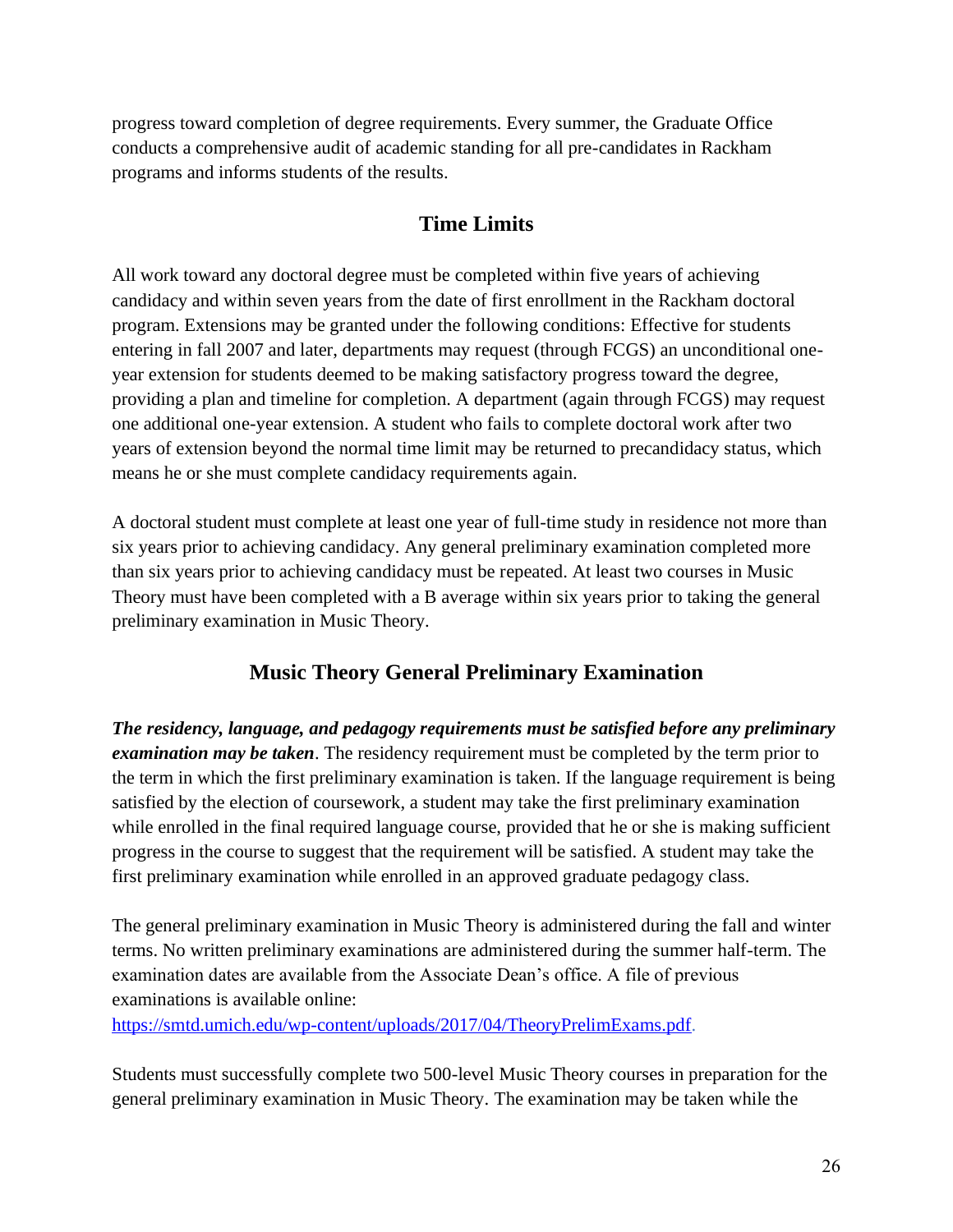student is enrolled in his or her second course in Music Theory, although taking the examination with such minimal coursework is unwise unless the student is unusually well prepared as a result of extensive experience or graduate coursework elsewhere.

The administration of the general preliminary examinations in Music Theory is governed by the following policies:

- 1. Any student wishing to take the examination must submit the form "Certification of Eligibility to Take General Preliminary Examination" to the Graduate Coordinator not later than two weeks prior to the date of the examination. The form must be approved before the student is eligible to take the examination.
- 2. Each examination will be passed or failed as a whole.
- 3. Examination results will be reported to the student by the Office of the Associate Dean as soon as they are available from the department.
- 4. In case of failure, the chair of the examination committee will be available to review the examination with the student and provide criticism and advice from the other committee members.
- 5. There is no limit to the number of times a student can take the general preliminary examination in Music Theory, though students should be aware that the time limits for reaching candidacy remain in place and that failure to attain candidacy in a timely fashion may result in the loss of financial aid and/or a GSI appointment.

## **Graduate Course Numbering**

- 400-500 level: 400-500 courses, which enroll a mixture of advanced undergraduate and graduate students, cover a wide range of periods and topics. Graduate students must elect 400-500 courses at the 500-level.
- 500-level: These courses, which cover a wide range of periods and topics, are designed to carry graduate students beyond their undergraduate training but presume no advanced experience with the material they cover.
- 600-level: These small-enrollment seminars are designed for graduate students to explore advanced topics.
- Musicology 990 and 995: Doctoral precandidates elect Musicology 990, an independent study course with their advisor, during the third year of study in preparation for the special field examination. Doctoral candidates enroll for Musicology 995 ("Dissertation Candidacy") with their advisor every semester after reaching candidacy.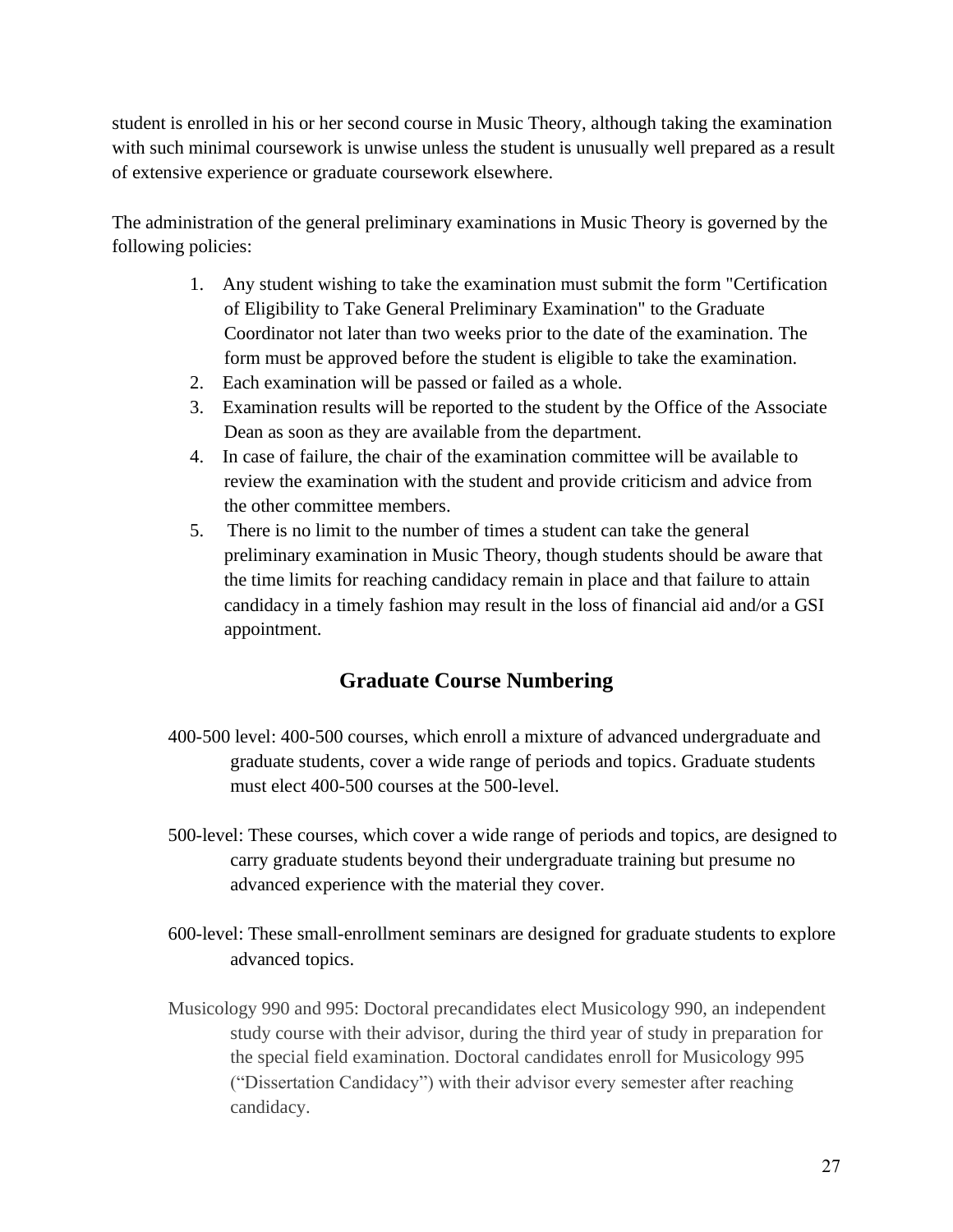# **Section 4. Doctor of Philosophy in Musicology Pre-Candidacy Requirements**

#### **Overview**

Our Ph.D. programs in ethnomusicology and historical musicology enable each student to follow a course of study that meets their intellectual and professional goals. Each program provides specialized training, develops the ability to pursue original research, and culminates in a doctoral dissertation. The initial three years of coursework (pre-candidacy) can be seen as exploring and expanding intellectual horizons on the path toward satisfying candidacy requirements, completing the special field exam (in ethnomusicology or historical musicology), and advancing to the Ph.D. Ethnomusicology and historical musicology students will complete the same three required courses as well as eight elective courses in the department. Students will naturally gravitate to take courses in their respective disciplines, but all are strongly encouraged to complete coursework in both ethnomusicology and historical musicology.

#### **Music Theory Placement Exam**

Entering students are given a two-part placement exam in music theory (one on harmony, one in tonal forms). If a student fails one or both parts of the music theory exam, they must retake the exam or complete one or both remedial courses (Theory 239 and Theory 334). The remedial courses also count as prerequisites for most advanced Theory courses. For instance, Theory 334 is the graduate equivalent to Theory 250 (which is listed as a prerequisite for many upper-level courses). Students may take advanced Theory courses alongside remedial courses but can only access advanced courses for which they have fulfilled the prerequisite.

#### **Planning a Course of Study**

The Department's Director of Graduate Studies provides advice for planning a course of study and completing the program requirements. Students also may find it helpful to consult with the faculty mentoring team or additional department faculty in areas of interest. For an overview of the degree requirements and a sample course of study through the doctoral program, see the Term-by-Term Layout on p. 35.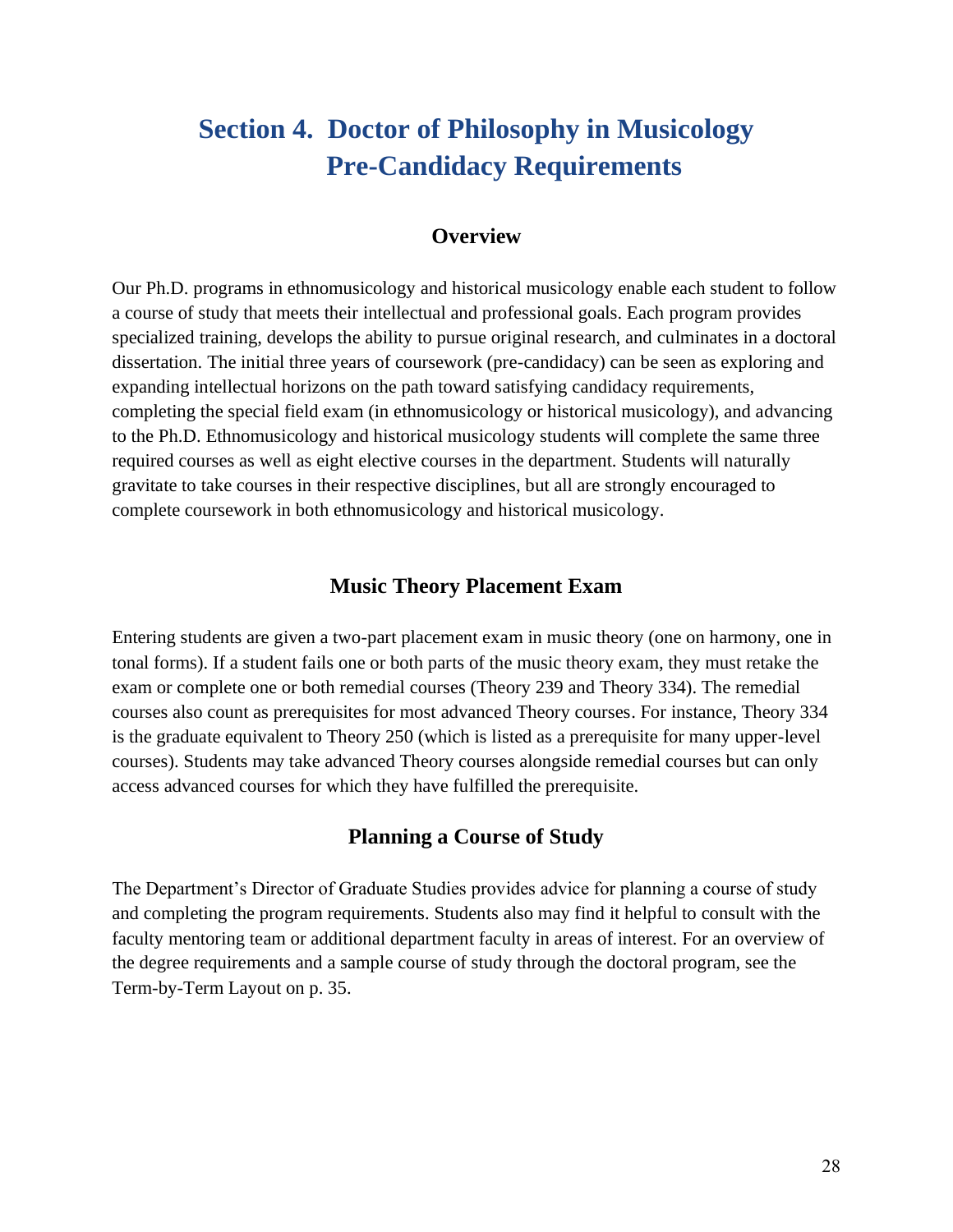## **Full-time Enrollment**

Every doctoral precandidate is required to enroll for and complete satisfactorily each term at least three courses that are relevant to his or her degree program and that comprise a total of at least nine credit hours. Doctoral students may not count undergraduate, elementary, or reading foreign language courses or remedial music theory courses among the nine required credit hours. Permission to elect a lesser load may be sought by submitting a request to the Associate Dean for Graduate Studies. Any student electing a lesser load without permission is considered not to be making satisfactory progress toward his or her degree.

Every doctoral candidate must enroll for course 995.

Doctoral precandidates in Musicology must petition the Department to elect studio instruction (instrument or voice lessons, conducting, or composition) for graduate credit in Musicology each and every term in which such election is requested.

## **Program of Study**

Both historical musicology students and ethnomusicology students must complete **three required departmental courses** in their first year of study:

- Musicology 501, Musicology Research Methods: Historical Musicology
- Musicology 502, Musicology Research Methods: Ethnomusicology
- Musicology 509, Musicology Pedagogy

Musicology 509 satisfies the school's pedagogy requirement and qualifies students to be considered for a graduate-student instructorship. A student with demonstrated competence in teaching at the college level may petition the Department for a waiver of this course but then must take a different doctoral pedagogy course to satisfy the SMTD pedagogy requirement.

During the first three years of the program, ethnomusicology students and historical musicology students must complete **eight elective courses in Musicology** (500-level or above), including Musicology 990 (an independent study course with their advisor in preparation for the special field examination).

Students are expected to demonstrate basic proficiency in a foreign language during the first year of residence. Students are advised to complete at least one of the two required cognate courses during the first two years of study. Students should also begin fulfilling music theory requirements during their first year, especially if any remedial courses are necessary.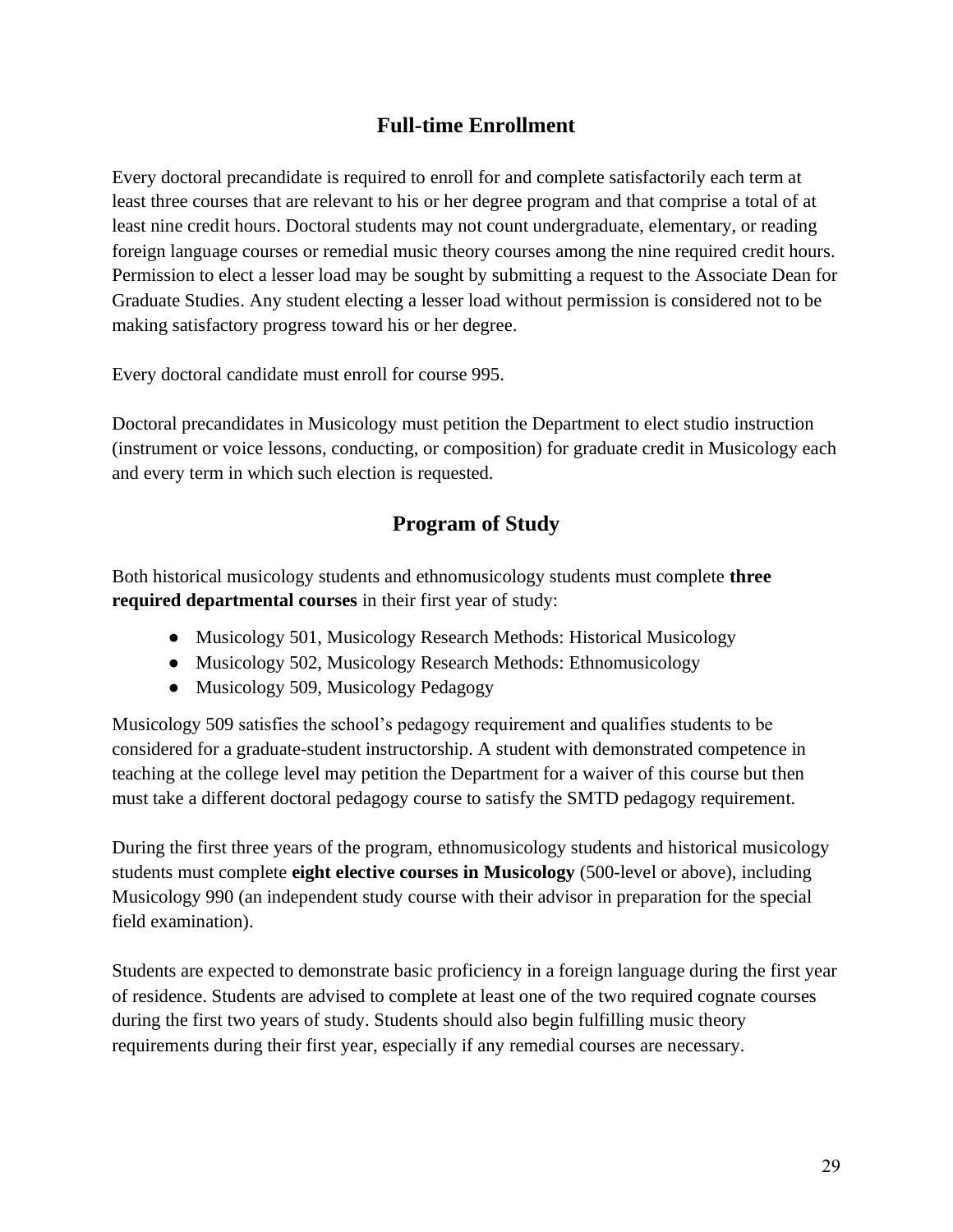The department conducts an annual review of students toward the end of the Winter semester, for which all students must submit a learning and teaching portfolio. First-year and second-year precandidates must submit additional writing samples (See Annual Review of Students, p. 20).

To reach candidacy, students must satisfy all of the requirements for the degree (coursework, languages, cognates, residency, exams) except the dissertation: see the Candidacy Checklist (p. 34). It is expected that students in Musicology will achieve candidacy within three years (six terms) of entering the program. Financial aid at the doctoral level is conditional on the achievement of candidacy within six terms.

## **Residency Requirement**

At least one academic year of full-time residence is required. (See Residency Requirements, p. 13)

## **Cognates**

Students are required to complete two cognate courses, one of which is normally completed during the first two years of study. These courses must be elected outside the School of Music, Theatre & Dance in a field or fields related to the student's areas of interest. The choice of electives is based on a student's background and on the plan of research for the PhD. Recommended cognates include, but are not limited to, courses in anthropology, history, literary criticism, medieval and early modern studies, and sociology; and area studies, such as African studies, American culture, European studies, East Asian studies, Latin American studies, South Asian studies, and Southeast Asian studies. Students must petition the Department to consider graduate coursework in Theatre or Dance to satisfy the cognate requirement. Students may take additional cognates beyond the two required courses.

## **Foreign Languages**

Students must demonstrate proficiency in two foreign languages, basic level; or one thesisrelated language, advanced level. Students are expected to demonstrate basic competency in the first language during the first year of residence. By the end of the second year in residence, students must demonstrate either basic competency in a second language or advanced proficiency in a thesis-related language. (See Language Requirements, p. 21)

## **Music Theory Coursework and Music Theory General Preliminary Examination**

In order to take upper-level Music Theory Courses, students must pass a two-part placement exam in music theory (see Music Theory Placement Exam, p. 28) or fulfill remedial coursework.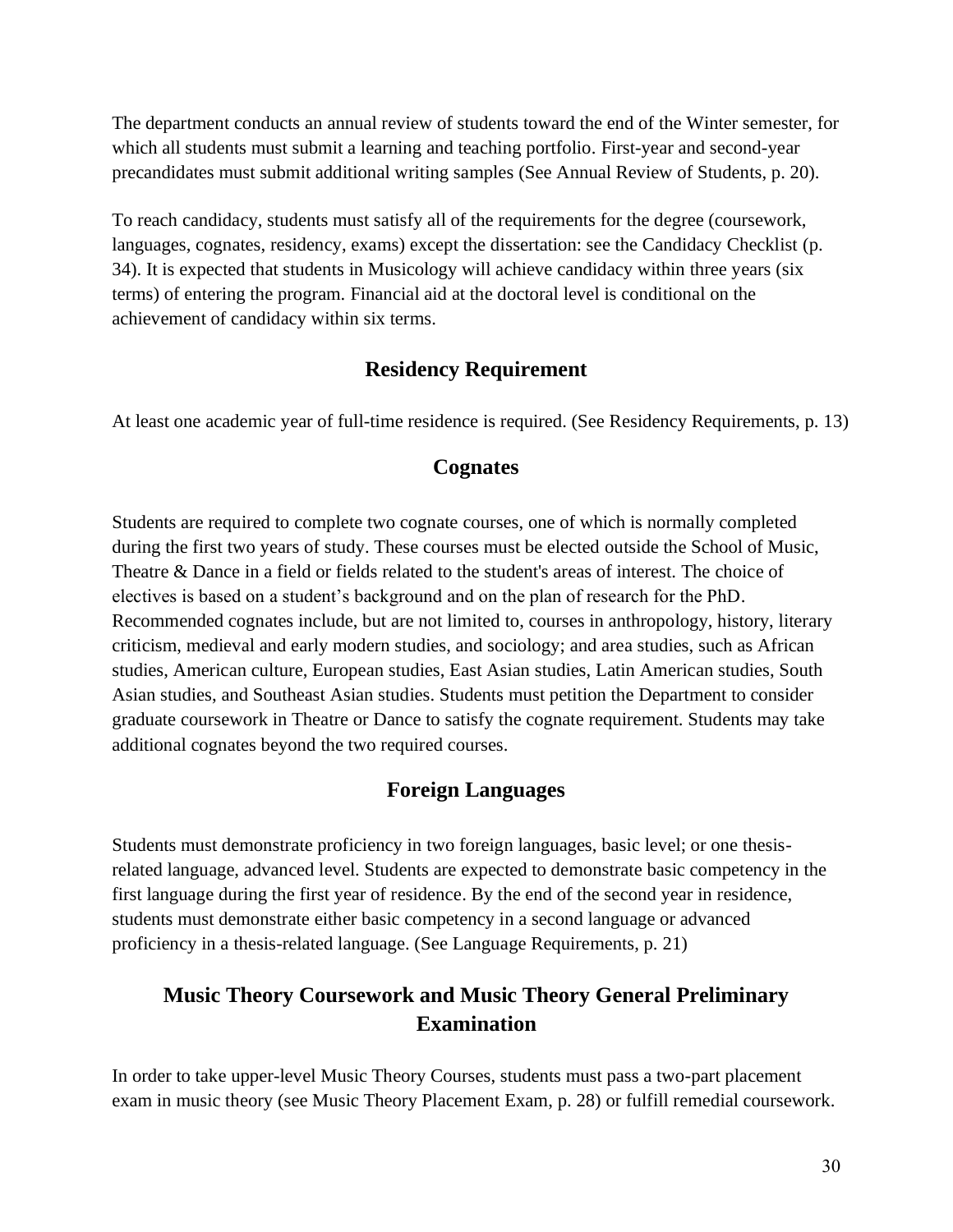Students subsequently must successfully complete two 500-level Music Theory courses before sitting for the General Preliminary Examination in Music Theory. The Music Theory examination must be completed before students sit for the Special Field Examination. (See Music Theory General Preliminary Examination, p. 26)

## **Special Field Examination**

It is expected that students will complete the special field examination in ethnomusicology or historical musicology within six terms of entering the program. By the end of the second year of graduate study, students should select a faculty advisor who will guide preparation for the special field exam during the third year and, typically, direct the dissertation. In preparation for the examination, doctoral precandidates should elect Musicology 990 (an independent study course with their advisor) during the third year of study in preparation for the special field examination.

The residency, pedagogy, foreign language, and cognate requirements must be satisfied, and the Music Theory General Preliminary Examination must be passed, *before* students sit for the special field examination. No preliminary examination may be taken unless the student is enrolled.

Students wishing to be considered by the department for a one-term candidacy fellowship must pass the Special Field Exam and achieve candidacy in the term prior to the fellowship term. In such cases, the Rackham grace period (within the fellowship term) may not be used.

## **Special Field Examination in Ethnomusicology**

The Special Field Examination in Ethnomusicology includes two components––a preliminary examination, and an examination in the field of specialization––both of which are taken on separate days during the 6th term of study and followed by a discussion with the exam committee.

The **preliminary examination** is designed to test the student's knowledge of the discipline of ethnomusicology, including history, methodologies, ways of analyzing music, and important theories. The questions and associated bibliographies will be prepared by the student for approval by the committee (the advisor and two other department faculty). The preliminary examination must be completed before the examination in the field of specialization.

The candidate should first formulate questions and submit them to the committee for approval. After initial approval is granted, the candidate should compile bibliographies. After the bibliographies have also been approved, the candidate may set a date for the preliminary examination.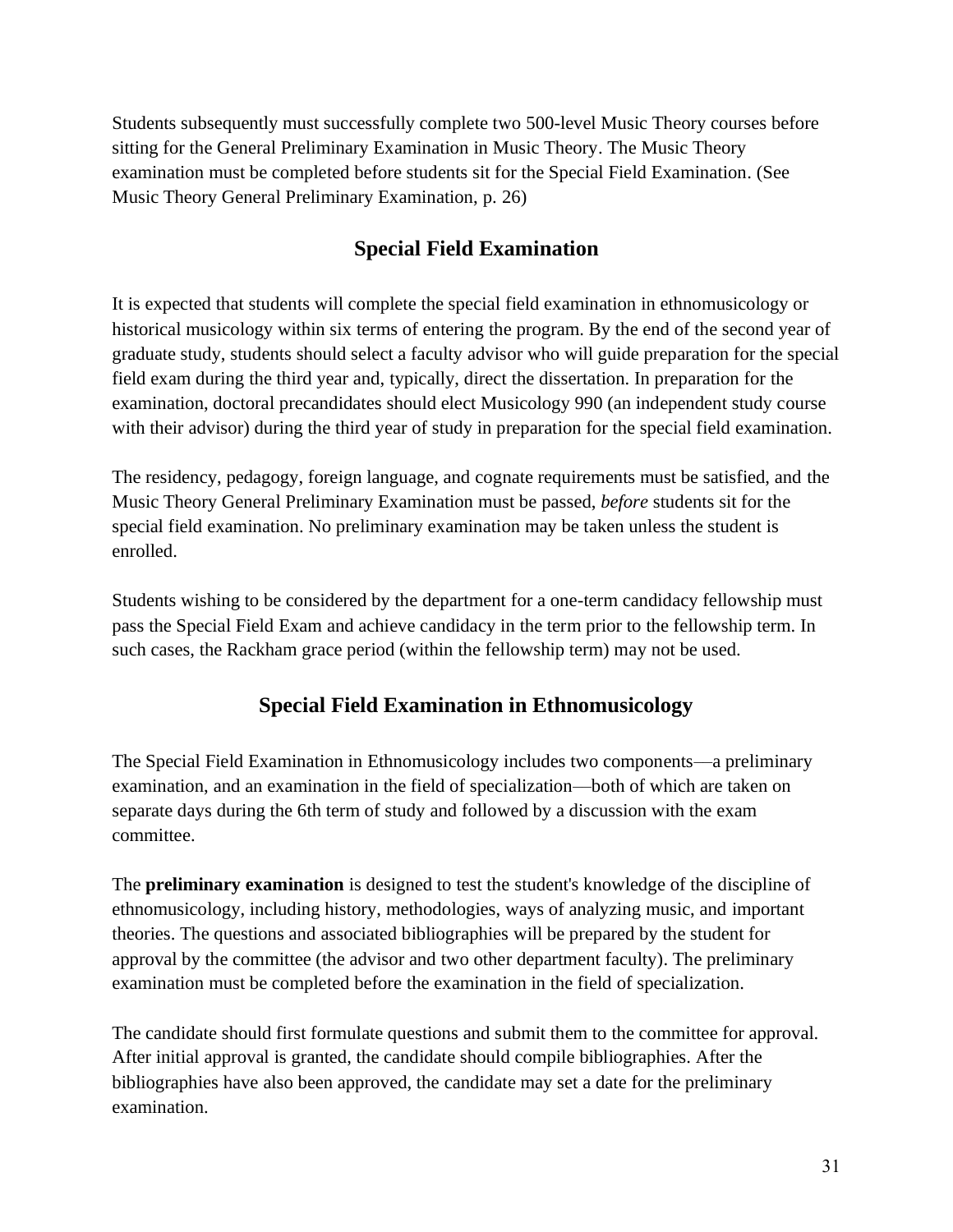**Three essays**, with topics formulated by the student and approved by the committee, are written using a computer at the School of Music, Theatre & Dance during a six-hour, monitored exam. The student will bring prepared bibliographies to be included with the essays. A discussion involving musical analysis must be included in one of the three questions.

**The first essay** is a discussion of a genre coming from a second geographical area of interest, i.e. not the principal focus of the candidate. The purpose of this question is to demonstrate a certain breadth of knowledge concerning musics of the world.

**The second essay**, the theoretical essay, centers upon an ethnomusicological issue of current concern. The purpose of this question is to demonstrate the currency of the candidate's knowledge concerning the discipline of ethnomusicology.

**The third essay** is more broadly defined. It may be a comparison of two musical genres (but may not include a genre covered in other questions or in the examination in the field of specialization), it may be a question relating to musical pedagogy, or to musical technology, or possibly to some other related subject (approved by the faculty). Whatever topic is chosen, the student must include substantive musical analysis.

The **examination in the field of specialization** in ethnomusicology is based on a question prepared by the student and submitted to the committee.

One essay, with the topic formulated by the student and approved by the committee, is to be written using a computer at the School of Music, Theatre & Dance during a six-hour, monitored exam. The student will bring a prepared bibliography to be included with the essay.

This paper, as a model of ethnomusicological writing, may encompass the historical, anthropological, linguistic, sociological, and musicological methodologies that constitute the discipline. The topic may encompass the dissertation topic but should be more broadly conceived.

Besides logical conclusions, creative themes, and scholarly approaches, the faculty expects examples of fine writing.

After the preliminary exam and the exam in the field of specialization, the student will be called in for a discussion with the committee.

The essay will be rated 'high pass,' 'pass,' 'low pass,' or 'fail.'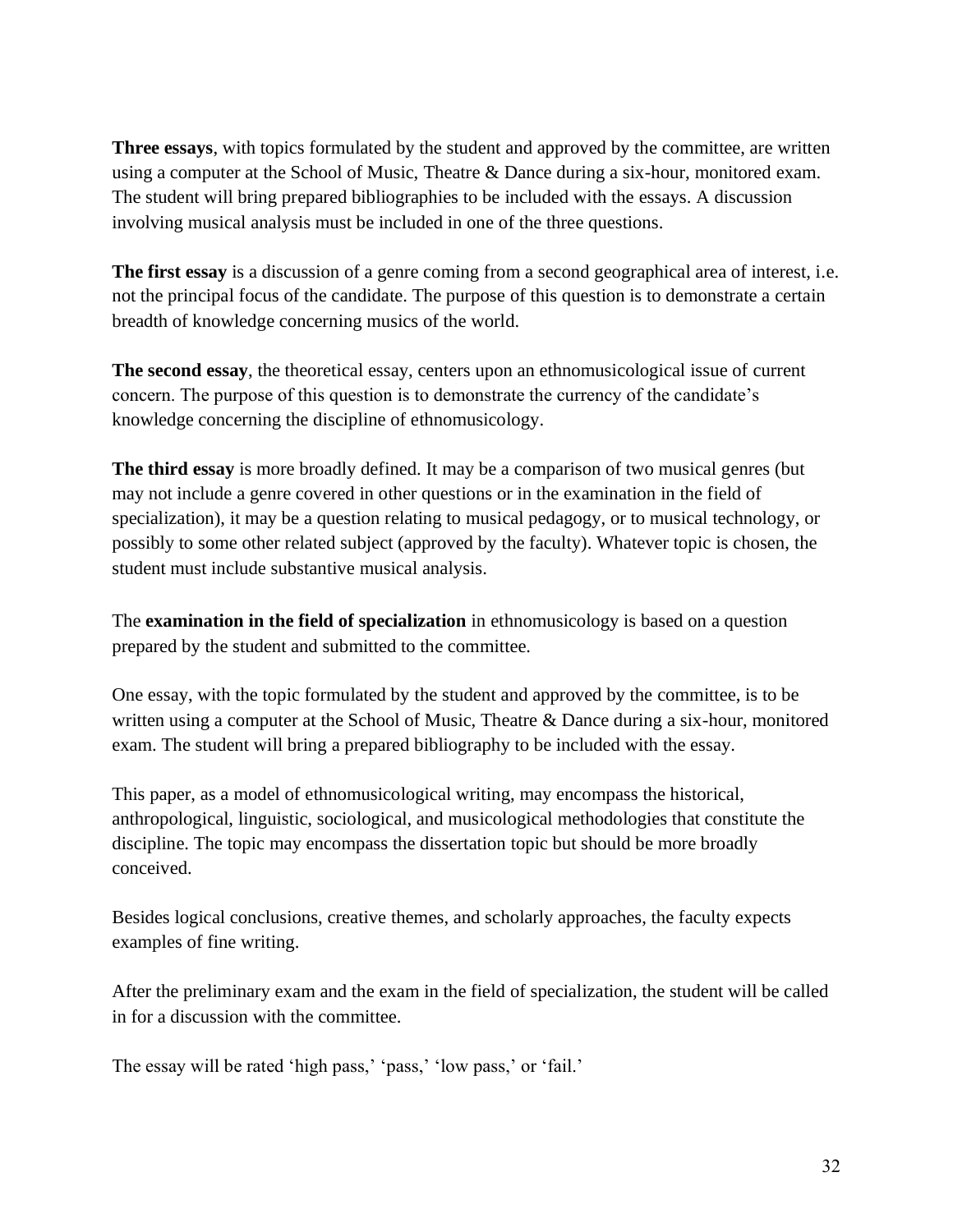## **Special Field Examination in Historical Musicology**

The special field examination in historical musicology comprises two parts, both of which should be scheduled in advance and in reasonably close proximity.

- 1. Two essays, the general sense and limits of which have been discussed in advance with the advisor and approved by the committee (the advisor and two other members of the musicology faculty). One essay will cover the entire period of research or area of concentration of the student. The second will be more closely focused on the dissertation topic. The time limit for the essay portion of the exam may last up to six hours, divided into two sections with an hour break in between.
- 2. An oral examination based on a repertoire list of 50 pieces (or up to 50 hours of music, depending on the candidate's area of specialization), comprising works in at least three genres. The student will propose the repertoire list and circulate it to the examination committee for its approval at least one month in advance of the exam. The repertoire list should be supported by bibliographical research, subject to the committee's inquiry at the exam. Questions may be asked about any portion of the exam. The oral exam may last up to two hours.

## **Admission to Candidacy**

When a doctoral student has passed all of the required examinations, met all of the other requirements—including the residency, language, and pedagogy requirements—and appointed the dissertation committee, the student should apply to the Associate Dean for admission to candidacy. The Associate Dean will recommend candidacy to the Dean of the Rackham Graduate School, who will normally approve the application. It is desirable to become a candidate as soon as possible, because the tuition is much lower than for precandidates.

For information on the Dissertation requirements, including the appointment of the dissertation committee, see Section 5: The Dissertation.

After achieving candidacy, a student normally enrolls only for Musicology 995, which must be elected for eight hours; no part-time enrollment is possible. One additional course may be elected, if desired, for no additional fee. This additional course must be elected for credit and not for visit. A candidate who does not elect a "free" course during a term of 995 enrollment may "bank" that course entitlement and elect two free courses during a subsequent term of 995 enrollment. If other courses are elected the appropriate additional fee will be charged.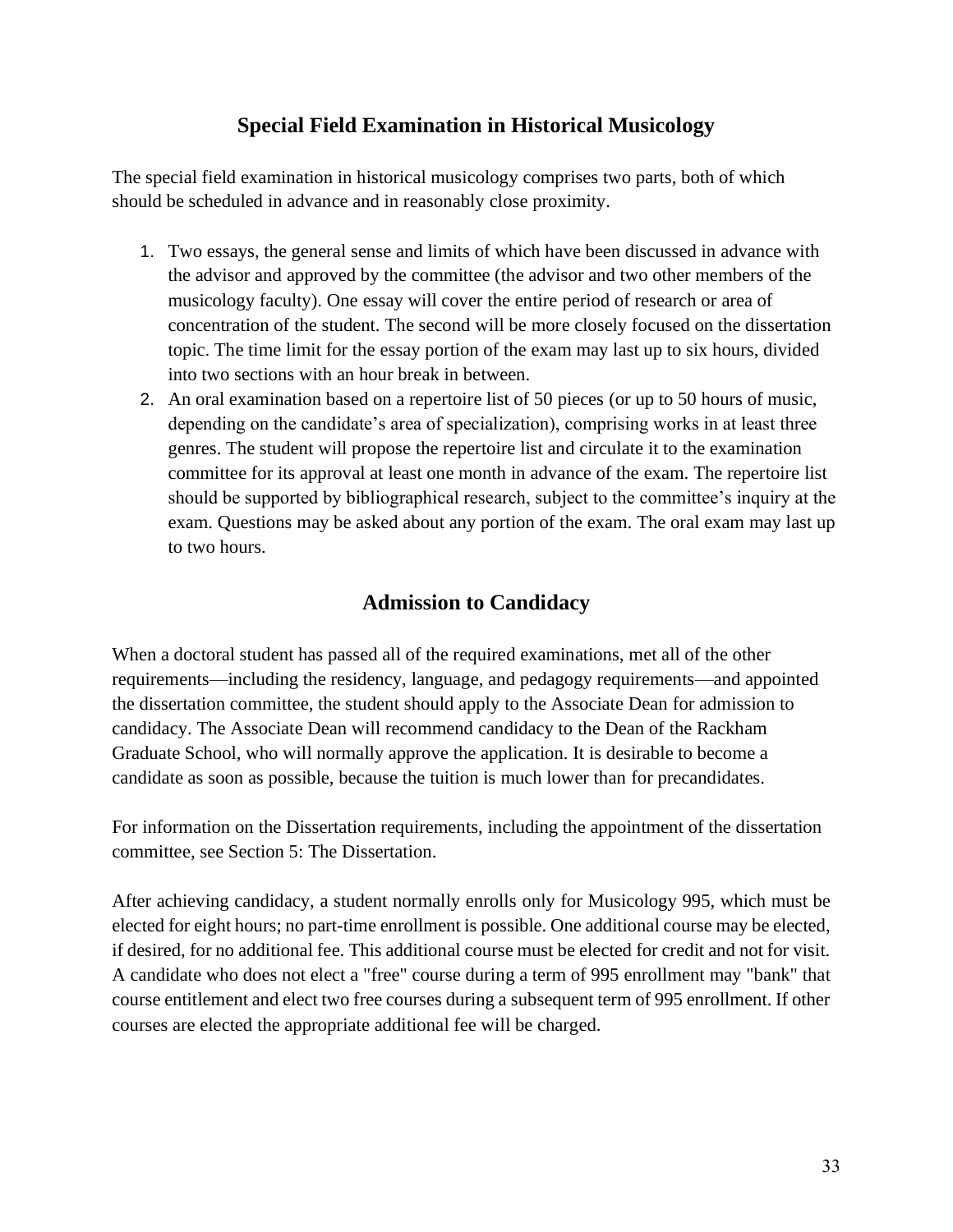## **Candidacy Checklist for Doctoral Students in Musicology**

| Requirement                                                                                                            | Date/Term<br>Completed |
|------------------------------------------------------------------------------------------------------------------------|------------------------|
| 1. FIRST LANGUAGE (language [basic or advanced] and how met)                                                           |                        |
| 2. SECOND LANGUAGE (language [basic, if needed] and how met)                                                           |                        |
| 3. TWO COGNATE COURSES (list two courses; may be completed during master's)                                            |                        |
| 4. MUSICOLOGY 501                                                                                                      |                        |
| 5. MUSICOLOGY 502                                                                                                      |                        |
| 6. MUSICOLOGY 509                                                                                                      |                        |
| 7. EIGHT ELECTIVE COURSES IN MUSICOLOGY (500-level or above)                                                           |                        |
|                                                                                                                        |                        |
| 8. RESIDENCY REQUIREMENT                                                                                               |                        |
| 9. GENERAL PRELIMINARY EXAMINATION IN MUSIC THEORY<br>(must complete two 500-level Music Theory courses prior to exam) |                        |
| 10. SPECIAL FIELD EXAM IN ETHNOMUSICOLOGY OR HISTORICAL<br><b>MUSICOLOGY</b>                                           |                        |
| 11. DISSERTATION COMMITTEE APPOINTED                                                                                   |                        |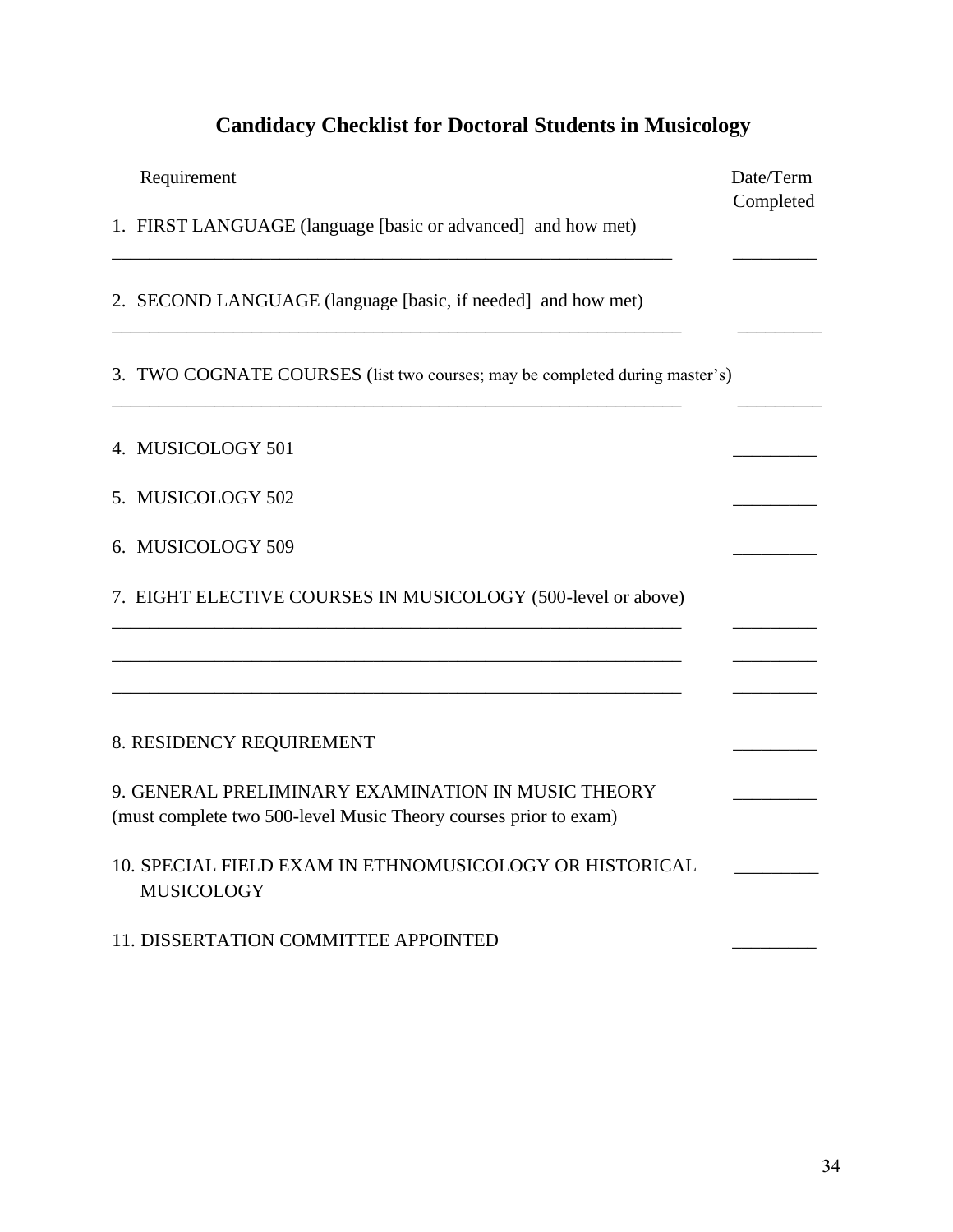## **Doctor of Philosophy in Musicology (ethnomusicology and historical musicology) Sample Term-by Term Layout**

*This term layout and silent advisor is provided as a guideline only. The sequence of elections and credits may vary based on individual circumstances. For more specific information, see the Handbook for Rackham Students in Music, Theatre & Dance.* 

#### **Program of Study for the First Three Years**

• Students must complete three required courses (Musicology 501, 502, 509) and eight elective courses in Musicology (500-level or above), including Musicology 990.

• The requirements also include two approved cognate courses, one of which is normally completed during the first two years of study. The courses must be outside of SMTD in a field related to the student's field of specialization.

• Students are required to successfully complete two 500-level Music Theory courses and pass the Music Theory Preliminary Examination.

Note: Doctoral precandidates in Musicology must petition to elect studio instruction (instrument or voice lessons, conducting, or composition) for graduate credit in Musicology each and every term in which such election is requested.

#### **Foreign Language**

● Students must demonstrate proficiency in two foreign languages, basic level; or one language, advanced level. Students are expected to demonstrate basic competency in the first language during the first year of residence.

#### **YEAR 1:**

#### **Fall Term 1 – Pre-Candidate (minimum 9 credit hours)**

Musicology 501 – *Musicology Research Methods: Historical Musicology* (3 hrs) Pedagogy Requirement – Musicology 509 – *Musicology Pedagogy* (3 hrs) Musicology 500 or above (3 hrs) Theory 500 level (3 hrs) or Language course (3-4 hours)

#### **Winter Term 1 – Pre-Candidate (minimum 9 credit hours)**

Musicology 502 –*Musicology Research Methods: Ethnomusicology* (3 hrs) Musicology 500 or above (3 hrs) Theory 500 level (3 hrs) Language course (3-4 hrs) or Language exam **\* Submit annual portfolio and writing samples (one prior to UM; one from UM seminar year one)**

#### **YEAR 2:**

**Fall Term 2 – Pre-Candidate (minimum 9 credit hours)** Musicology 500 or above (3 hrs) Musicology 500 or above (3 hrs) Cognate course, taken outside of SMTD (2-3 hrs) Language course (3-4 hrs) or Language exam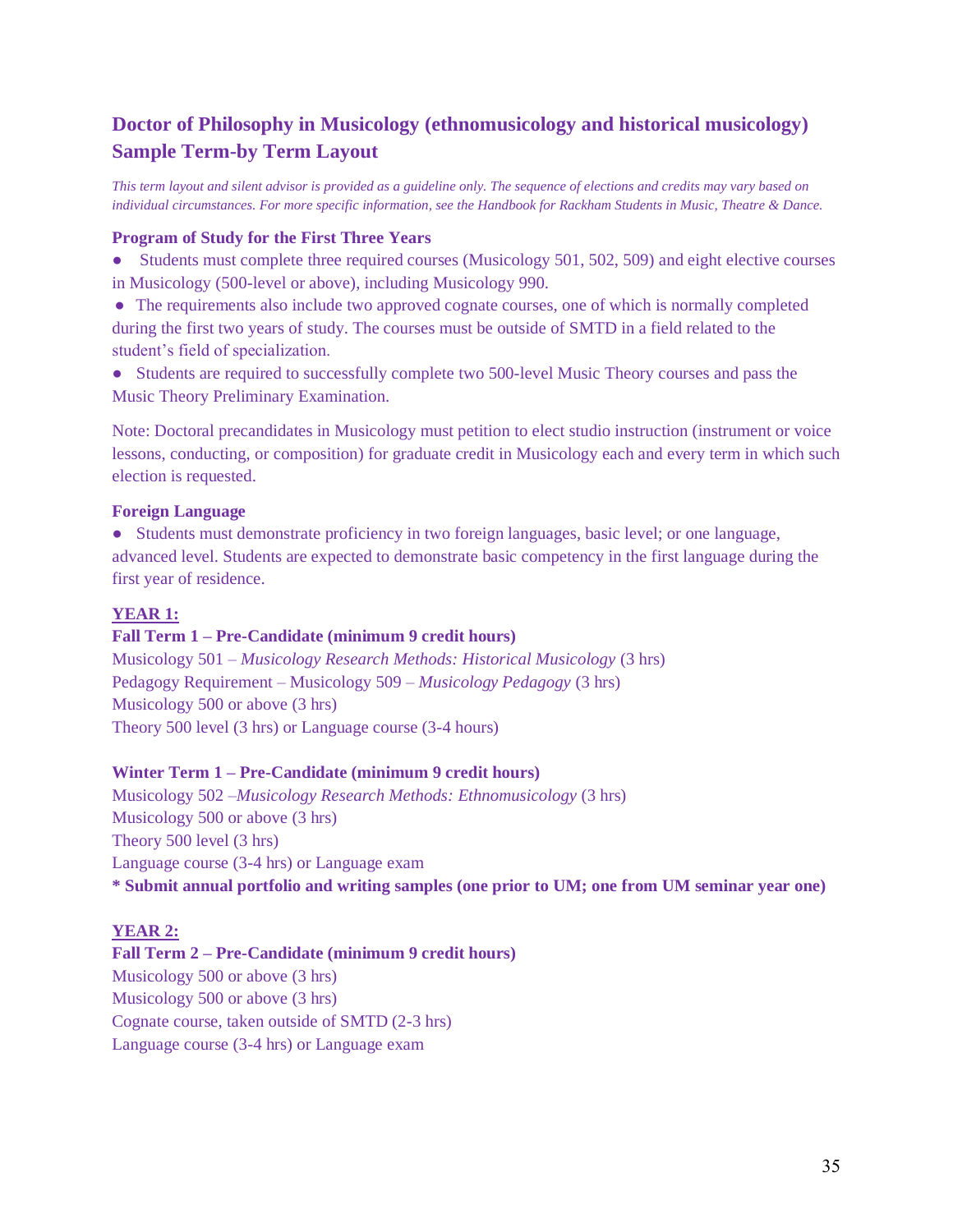#### **Winter Term 2 – Pre-candidate (minimum 9 credit hours)**

Musicology 500 or above (3 hrs) Musicology 500 or above (3 hrs) Cognate Course, taken outside of SMTD (2-3 hrs) Language Course (3-4 hrs) or Language exam **\* Theory Preliminary Examination \* Submit annual portfolio and writing sample (from UM seminar year two) \* Choose advisor for Special Field Examination**

#### **YEAR 3:**

#### **Fall Term 3 – Pre-candidate**

Musicology 990 – *Dissertation Pre-Candidacy* (3-6 hrs) Musicology 500 or above (3 hrs) Musicology 500 or above or Cognate (3 hrs)

#### **Winter Term 3 – Pre-candidate**

Musicology 990 – *Dissertation Pre-Candidacy* (3-6 hrs) Musicology 500 or above or Cognate (3 hrs) Musicology 500 or above or Cognate (3 hrs) **\* Special Field Examination in Ethnomusicology or Historical Musicology \* Nominate Dissertation Committee**

**Program of Study after the First Three Years**

#### **YEAR 4:**

**Fall Term 4 - Candidate** Musicology 995 – *Dissertation Candidacy* (8 hrs) Optional course (1–4 hrs)

**\* Dissertation Proposal and Dissertation Conference** (timing may vary in ethnomusicology and should be proactively discussed with the dissertation chair/co-chairs at the end of Winter Term 3)

#### **Winter Term 4 – Candidate**

Musicology 995 – *Dissertation Candidacy* (8 hrs) Optional course (1–4 hrs)

#### **YEAR 5:**

**Fall Term 5 – Candidate** Musicology 995 – *Dissertation Candidacy* (8 hrs) Optional course (1–4 hrs)

**Winter Term 5 – Candidate** Musicology 995 – *Dissertation Candidacy* (8 hrs) Optional course (1–4 hrs)

**\*Dissertation Oral Presentation (3-12 months before defense) \*Final Defense – Complete Final Oral Examination and Dissertation**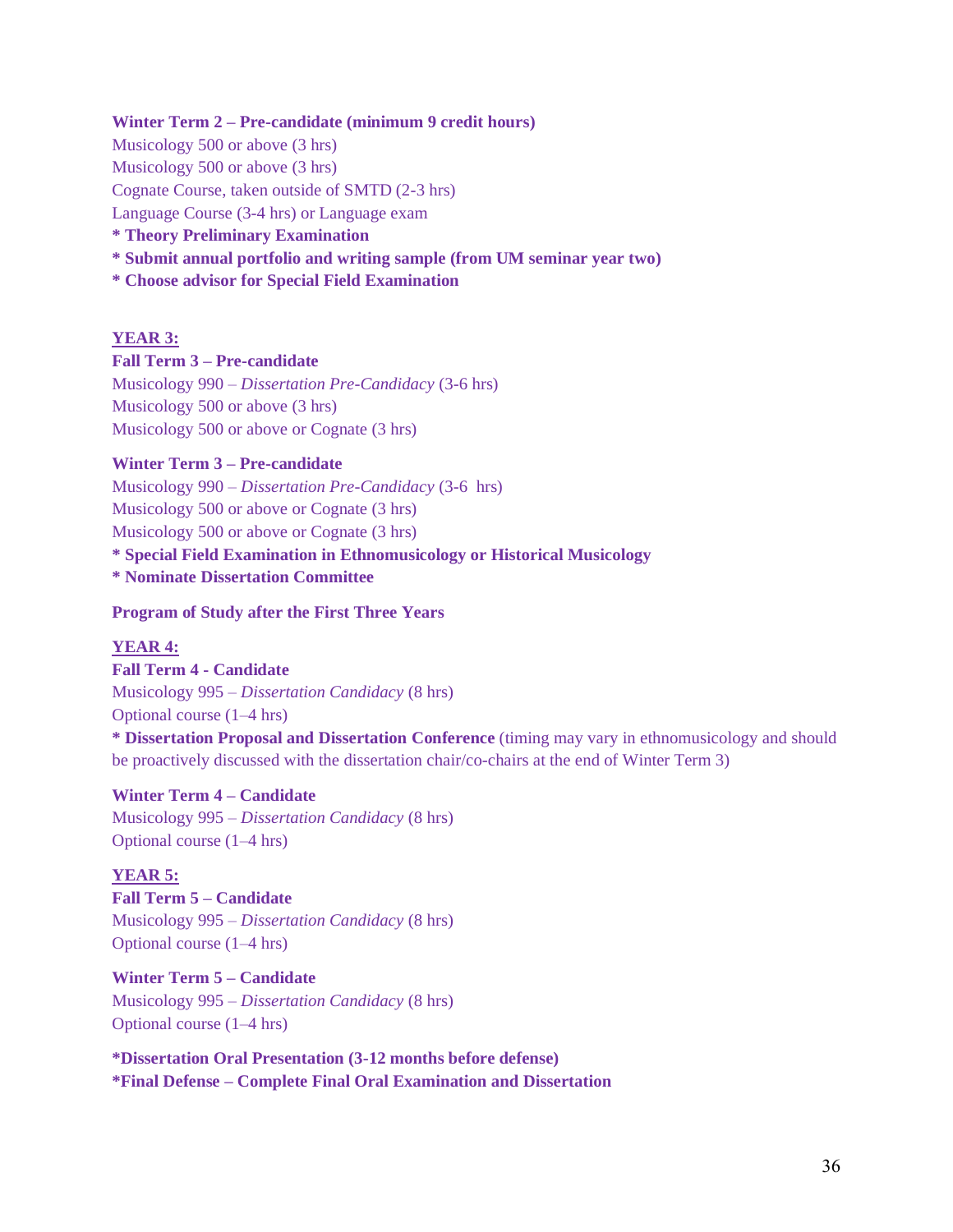# **Section 5: The Dissertation**

## **Dissertation Requirement in Musicology**

The dissertation requirement comprises four parts: the dissertation proposal, the dissertation conference, the dissertation oral presentation, and the dissertation.

The **dissertation proposal** will consist of a carefully researched and written description of the proposed topic (approximately 20-25 pages) that will argue for its relevance, feasibility, and originality as a scholarly contribution to the field. The proposal should also describe the plan of research and indicate as precisely as possible the objectives of the project, the sources to be consulted, the current state of research, and the cultural, musical, methodological, historical, aesthetic, anthropological, critical, analytical, and social issues relevant to the topic. If the project involves fieldwork, the proposal should indicate how it will be carried out and what criteria will be applied in the evaluation of data. Candidates who wish to do overseas field work usually apply for grants through the Fulbright program, the Social Science Research Council, and/or the Institute for International Studies at the University of Michigan.

The **dissertation conference** is a meeting of the student with a committee of the faculty soon after candidacy has been achieved to explore the avenues of research outlined in the candidate's proposal and pertinent to the dissertation topic. Many students complete the dissertation proposal and schedule the dissertation conference during the fall semester of the fourth year; timing may vary for ethnomusicology students with fieldwork demands and should be proactively discussed with the dissertation chair/co-chairs at the end of the winter term of the third year.

While researching and writing the dissertation, each PhD candidate will present a lecture in a public forum before an audience of students and departmental faculty. This **dissertation oral presentation** will describe the topic, methodology, and results of his or her dissertation research to date. This lecture will customarily be presented at a point when the candidate can benefit most from the exchange: after enough research has taken place to define the chief issues of the topic but before a large portion has been written. The oral presentation is typically scheduled 3-12 months before the dissertation defense. A dissertation abstract of not more than 550 words should be included in the announcement of the presentation.

A comprehensive **final oral examination** on the candidate's dissertation will be conducted by the dissertation committee following the completion of the dissertation.

The dissertation must make a significant and original contribution to the field, and otherwise conform to the standards of the Horace H. Rackham School of Graduate Studies.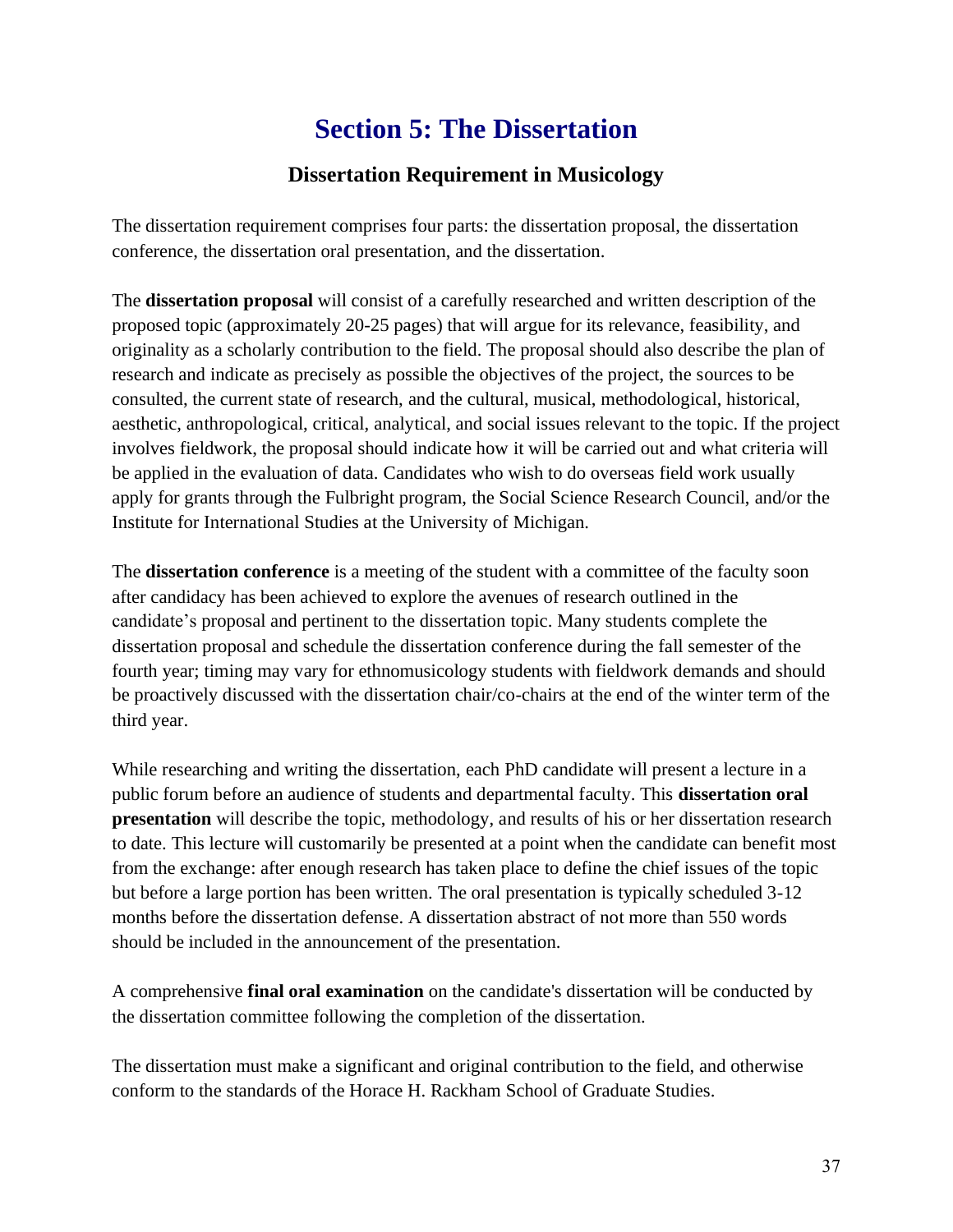### **The Dissertation Committee**

The work of every doctoral candidate is supervised by a dissertation committee. The dissertation com-mit-tee must be appointed prior to achieving candidacy. It should be organized early enough to monitor the dissertation from the earliest stages, including the disser-tation proposal. The student should ensure that every committee member is kept informed of his or her progress at every stage.

In Ph.D. programs the dissertation committee must consist of at least four members. Each committee must include a chair (or two co-chairs) and an outside member. At least two members must be from the student's major department. All committee members must be regular members of the graduate faculty. A regular member of the graduate faculty is a person holding an unmodified appointment (i.e., not visiting, adjunct, etc.) at the University of Michigan as a professor or an associate professor, or as an assistant professor with an earned doctorate from an accredited institution. (Information concerning rank is available in the University of Michigan Directory: [https://mcommunity.umich.edu/.](https://mcommunity.umich.edu/)) The outside member must be a regular member of the graduate faculty in a Rackham doctoral program outside the School. Such a person is assumed to be familiar with the standards for doctoral work. (Programs offering Rackham doctoral degrees are listed in the Rackham Bulletin *Programs of Study*, [https://secure.rackham.umich.edu/academic\\_information/programs/.](https://secure.rackham.umich.edu/academic_information/programs)) It is the function of the outside member to represent all other Rackham programs and to provide the intellectual stimulus of a faculty member in a field related to the student's program or dissertation topic.

Persons who are not regular members of the graduate faculty but who can contribute significantly to the dissertation may be nominated for service on specific doctoral committees using the form "Nomination for Special Assignment," which is available from Melynee Weber-Lynch, the Graduate Coordinator, and should accompany the "Nomination of Dissertation Committee" form. A person serving on this basis should be an additional member of the committee, not one of the required members, and may not serve as chair or sole outside member.

The membership of the committee should be discussed by the student with the dissertation advisor. The prospective members should be contacted by the student to determine their willingness to serve. The names of the prospective members should be submitted to the Associate Dean of Graduate Studies using the "Nomination of Dissertation Committee" form. The Associate Dean will forward the recommendation to the Dean of the Rackham Graduate School, who will appoint the committee. *The committee should be appointed at the time candidacy is sought, if it has not been appointed earlier.* Check later with Melynee Weber-Lynch to ensure that the appointments have indeed been made by the Rackham Graduate School. The same procedure should be used, if needed, to revise the committee membership.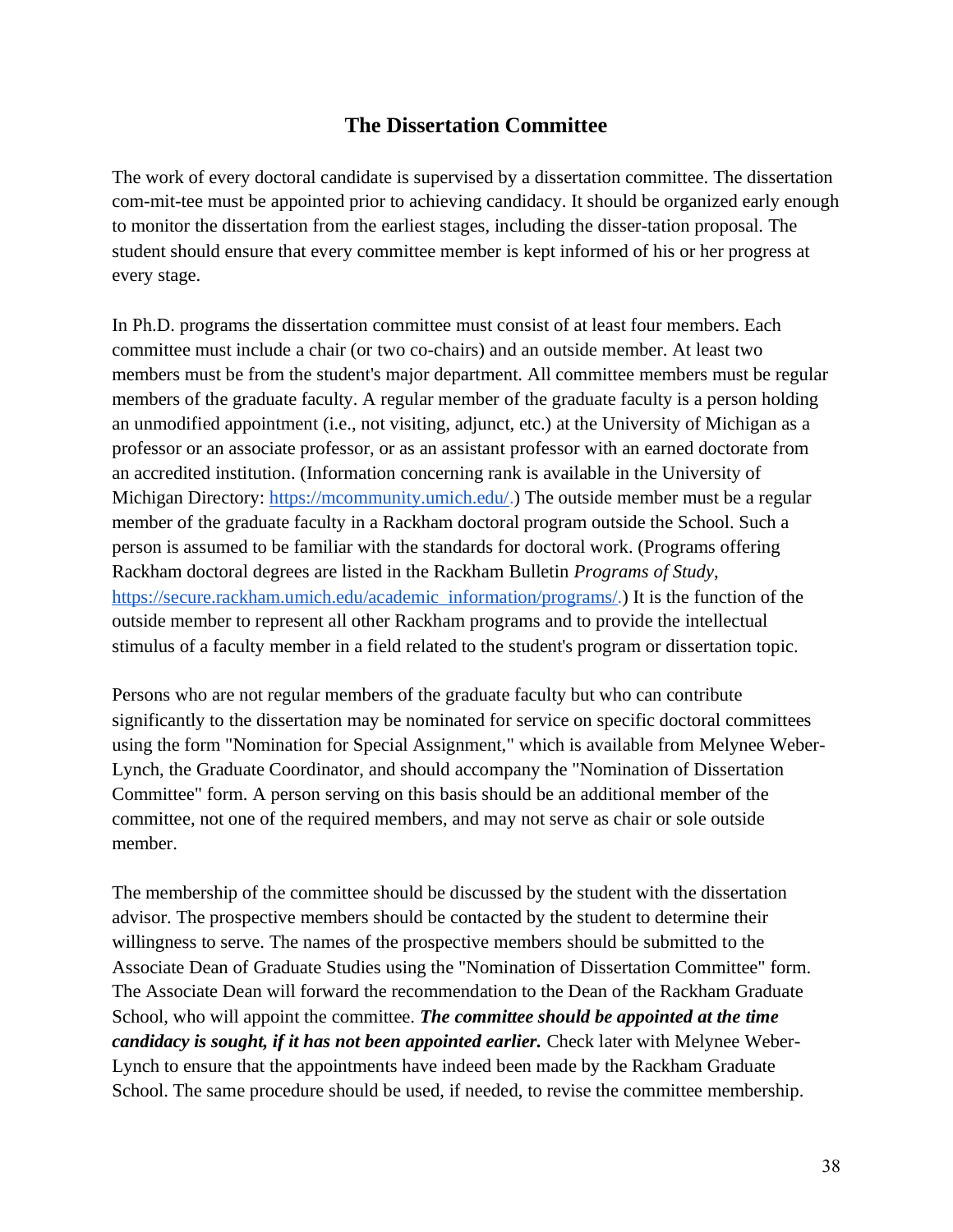Students can verify committee membership themselves on Wolverine Access [\(https://wolverineaccess.umich.edu\)](https://wolverineaccess.umich.edu/), either by reviewing their unofficial transcripts or via the "View My Committee Information" link under Student Business: Academic Records.

#### **The Dissertation**

Each Ph.D. program requires a dissertation, a dissertation abstract of not more than 350 words, and a final oral examination on the dissertation. Each candidate should obtain a copy of the *[Dissertation Handbook](https://rackham.umich.edu/wp-content/uploads/2020/09/dissertation-handbook.pdf)* at the Office of Academic Records and Dissertations (OARD), Room 0120, Rackham Building. The *Handbook* can also be downloaded from [https://rackham.umich.edu/wp-content/uploads/2020/09/dissertation-handbook.pdf.](https://rackham.umich.edu/wp-content/uploads/2020/09/dissertation-handbook.pdf) The *Handbook* provides complete information concerning the physical specifications of the dissertation or dissertation composition and the procedures for preparing and submitting the dissertation. Please note that all dissertations are to be submitted *electronically* to Rackham during the post-defense meeting. Paper copies will no longer be accepted.

All doctoral candidates must schedule at least one pre-dissertation defense meeting with a representative of the Rackham Office of Academic Records and Dissertations (OARD). The meeting should take place at least ten working days before the final oral defense. All doctoral candidates must register online at the Rackham site for a group pre-defense meeting [\(https://secure.rackham.umich.edu/OARD/predef/\)](https://secure.rackham.umich.edu/OARD/predef/). Allow 60 minutes for this meeting. Bring however much of the dissertation has been written for reference during the review of format guidelines. After the meeting, Rackham OARD will notify committee members when online dissertation evaluations are available. Candidates unable to travel to campus for a pre-defense meeting should submit a PDF of the dissertation (in whole or in part) and abstract to Rackham OARD. This will allow OARD to verify that format guidelines are being followed. The e-mail should be sent with the subject line "Rackham Pre-Defense Remote Option," and should include the student's name, program, UMID, the date, time, and place of the oral defense, an email address, a telephone number where the student can be reached during business hours, and the names and e-mail addresses of all dissertation committee members. Rackham OARD will inform the student of any formatting revisions needed, and will send a dissertation evaluation to each committee member. The evaluations are to be submitted online.

Federal regulations and University policy require that all research using human subjects must be reviewed by an appropriately constituted faculty committee charged with this responsibility. For further information consult the Associate Dean for Graduate Studies.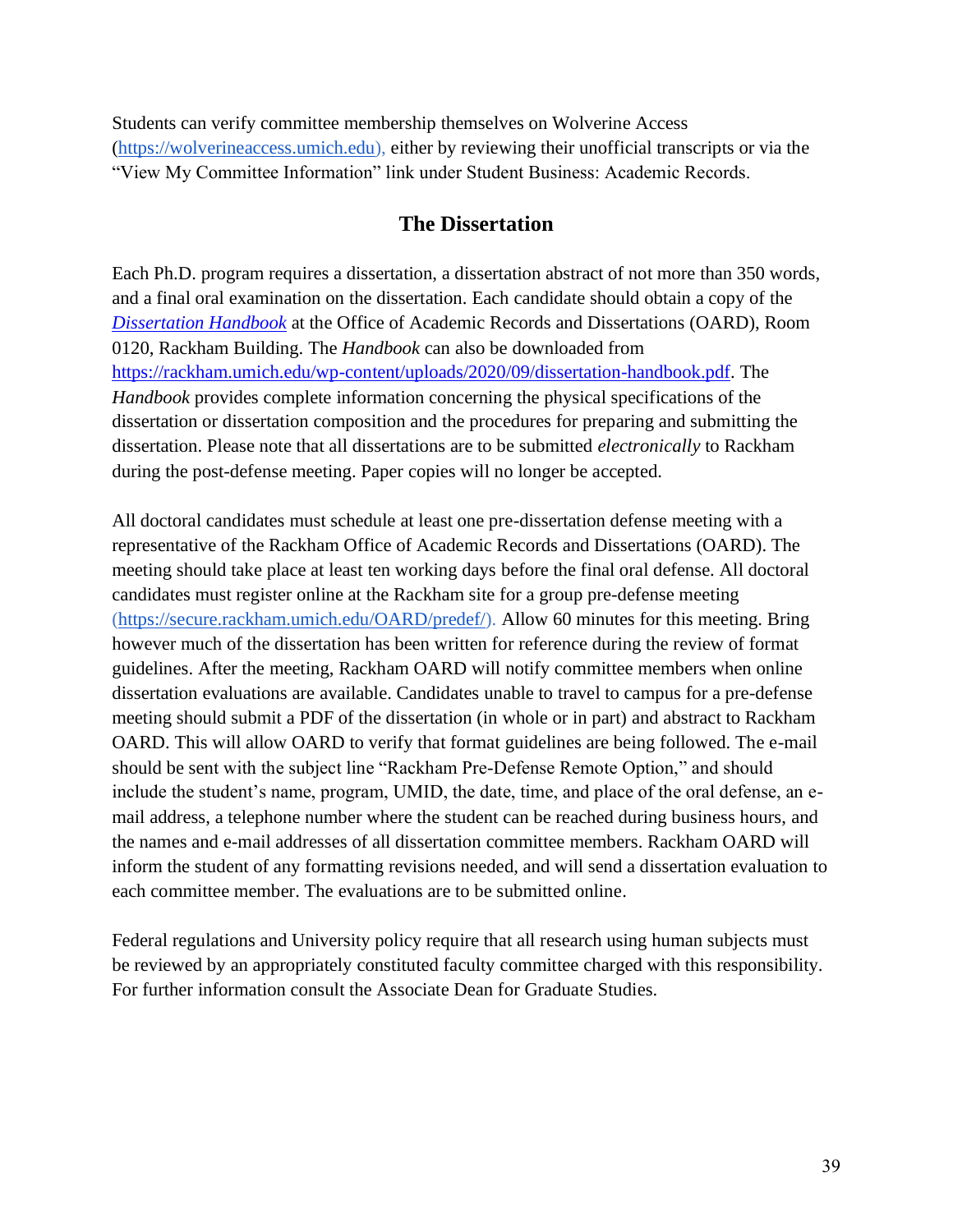### **The Final Oral Examination**

The candidate should consult with the members of the committee to determine a mutually agreeable date and time for the final oral examination and arrange for a room through the online scheduling system. *The final oral examination must be confirmed with Melynee Weber-Lynch*, **the Graduate Coordinator.**

It is entirely appropriate for a student to prepare for a final oral defense by attending the oral defenses of other candidates in their own or related fields. Oral defenses are public events, posted on the Rackham website and in the lobby of the Rackham Graduate School.

The final oral examination must be held under a full-term candidacy enrollment (995) for eight hours in the fall, winter, or spring/summer term, unless the examination is taken during the Rackham grace period. (If the examination is held during the spring or summer half-term, the student must enroll for the entire spring-summer term.) The defense must take place no later than the last day of examinations in the given term, unless Rackham's Office of Academic Records and Dissertations (OARD) has granted an extension to the dissertation committee chair. (Although extensions of the deadline for final oral defenses are possible, the deadlines for completion of all degree requirements, including revisions, are firm, unalterable.)

A student may, however, complete his or her doctoral degree requirements, including the final oral examination, during the designated Rackham grace period without being registered, provided that the student was enrolled during the previous term. The grace period is defined as the first four weeks of a term (or two weeks of a half-term), counting from the first day of classes. This grace period applies from fall term to winter term, winter term to spring half-term, and summer half-term to fall term, *but not* from winter term to fall term. Students and dissertation chairs should consult the Rackham OARD website

[\(https://www.rackham.umich.edu/current-students/policies/doctoral/phd-students/doctoral](https://www.rackham.umich.edu/current-students/policies/doctoral/phd-students/doctoral-degree-deadlines)[degree-deadlines\)](https://www.rackham.umich.edu/current-students/policies/doctoral/phd-students/doctoral-degree-deadlines) for the applicable deadlines for defenses and completion of all degree requirements, including grace-period deadlines. Note also that deadlines vary according to the intended final term of enrollment and to the degree conferral date (August, December, or May).

**Please Note**: International students who have finished their doctoral degree requirements on a grace period deadline should complete the Certification of Dissertation Research/Writing in the United States form. This form allows you to maintain your immigration status with the USCIS for a period of up to twelve months.

As soon as possible after the pre-dissertation defense meeting (but no later than 10 business days before the oral defense), the candidate should deliver to each member of the dissertation committee a copy of the dissertation abstract, and a copy of the dissertation. (Students should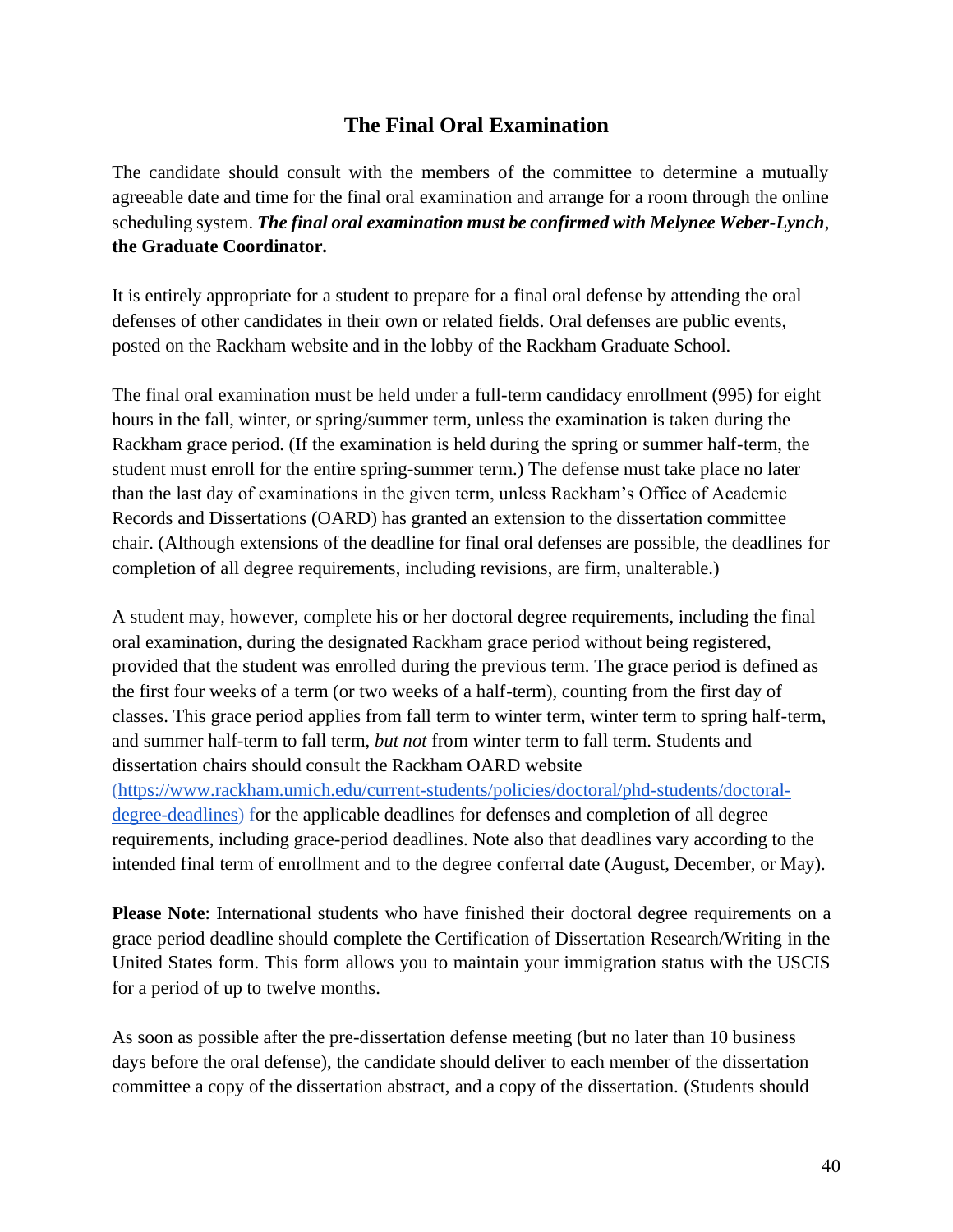consult with committee members to see whether paper or digital copies are preferred.) A committee member who does *not* receive a copy of the dissertation and abstract at least ten business days before the oral defense has the right to request a postponement of the defense. Rackham OARD will notify committee members as soon as online evaluation forms are available. Committee members are expected to submit the online dissertation evaluation at least three working days prior to the final oral defense (a reminder from the student to that effect should not be taken amiss). Candidates are encouraged to verify through Wolverine Access that all evaluations have been submitted. Rackham will authorize the final oral defense when all evaluations have been submitted, and committee members can view the evaluations online. After confirming that all evaluations have been submitted, the student will receive his or her final defense packet from OARD and deliver it to the dissertation committee chair at the defense.

Following the examination the chair is responsible for returning the final oral examination packet to the Rackham OARD by the specified deadline, but may delegate this responsibility to the candidate.

After the oral defense, Ph.D. students must submit all required content revisions and corrections to the committee chair(s) for approval, bearing in mind the final deadline announced by the Rackham Graduate School (on their website: [http://www.rackham.umich.edu/students/navigate](http://www.rackham.umich.edu/students/navigate-degree/doctoral-degree-deadlines))[degree/doctoral-degree-deadlines\).](http://www.rackham.umich.edu/students/navigate-degree/doctoral-degree-deadlines)) Any degree candidate who cannot meet the final deadline will not be listed among the degree recipients for that particular term and may not participate in the commencement exercises.

## **Application for the Degree**

To be recommended for a degree the student must complete an online graduation application through Wolverine Access under "student business" (Apply for Graduation). Please refer to the Rackham website for degree deadlines. It will also be helpful to complete the Rackham Doctoral Recipients exit survey, but this is optional (i.e., not a condition for graduation).

Ph.D. students must arrange for a post-defense meeting to take place *before* Rackham's doctoral deadline. (Exceeding the deadline entails a requirement to register and pay for an eight-hour candidacy enrollment during the full term that degree requirements are completed.) Students can register for the Post-Defense Meeting through Rackham's website: [http://www.rackham.umich.edu/current-students/dissertation/defense.](http://www.rackham.umich.edu/current-students/dissertation/defense) After submitting the dissertation, the student should verify that the committee chair has submitted the Final Oral Examination Report and the Certificate of Dissertation Committee Approval to Rackham OARD. Students are also encouraged to submit the final digital copy of the dissertation and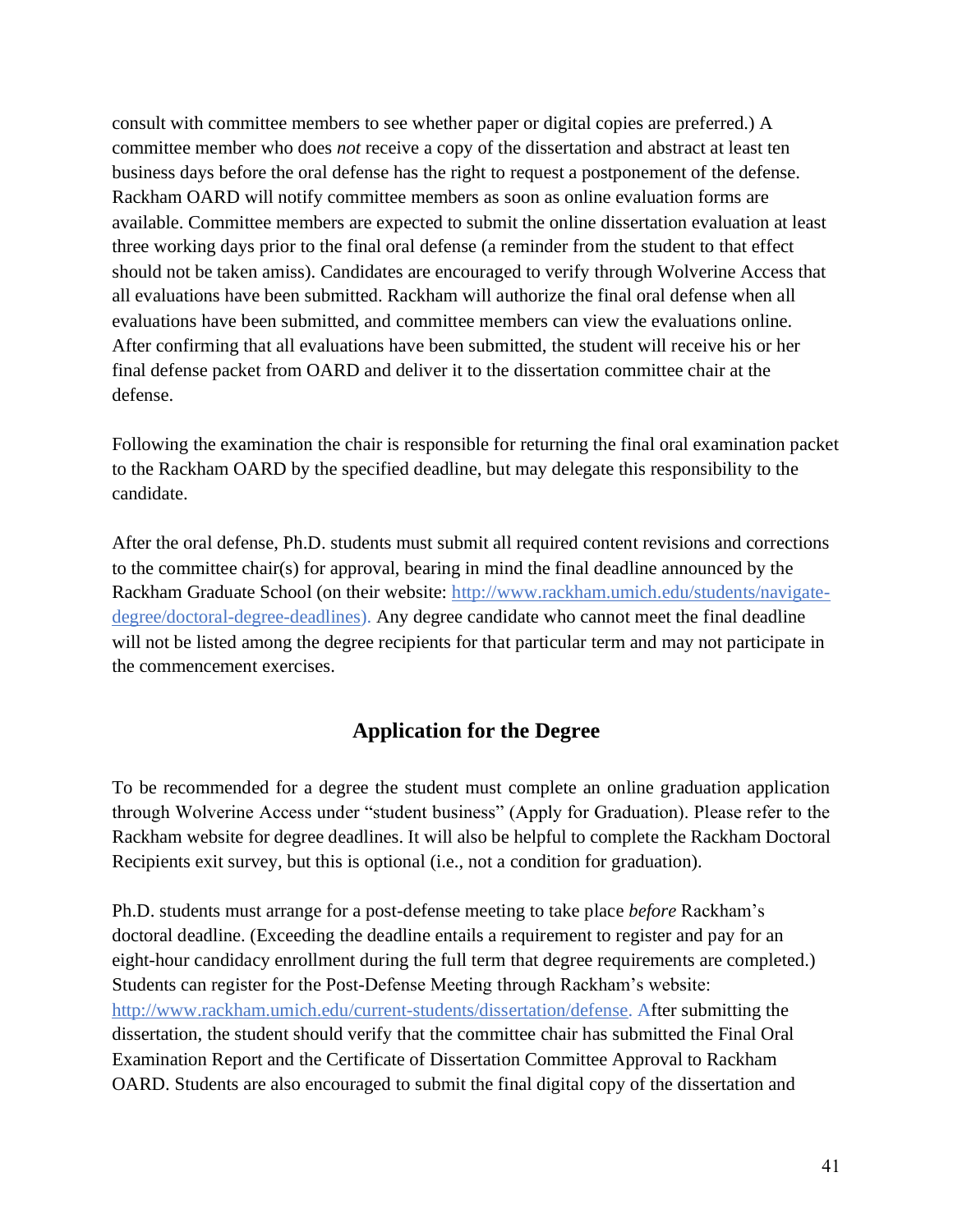abstract to ProQuest/UMI. There is no charge for electronic submission, and students may take the occasion to request registration of copyright in their name.

The online diploma application must be completed through Wolverine Access (https://wolverineaccess.umich.edu) by the deadline posted on Rackham's website. If the student does not complete the work in the term during which the application is filed, he or she must re-apply to receive the degree during a subsequent term.

## **Dissertation Checklist**

1. When you have completed all of the requirements, apply to the Associate Dean for Graduate Studies for admission to candidacy. It is expected that students in the Musicology program will achieve candidacy within six terms of entering the program.

2. Your dissertation committee should be appointed at the time candidacy is sought. Submit the "Nomination of Dissertation Committee" form to the Associate Dean for Graduate Studies. Persons who are not regular members of the graduate faculty but who can contribute significantly may be nominated for service on doctoral committees using the form "Nomination for Special Assignment."

3. You may verify dissertation committee membership through Wolverine Access (on your unofficial transcript).

4. Complete your **dissertation proposal** in consultation with your chair(s).

5. Arrange your **dissertation conference**, choosing a date in consultation with your chair(s) and committee.

6. Present your **dissertation oral presentation**, choosing a date in consultation with your chair(s) and committee.

7. Prepare your **dissertation** as specified in the Rackham *[Dissertation Handbook](https://rackham.umich.edu/wp-content/uploads/2020/09/dissertation-handbook.pdf)*.

8. Prepare your **dissertation abstract** of not more than 550 words.

9. [Register for a group pre-defense meeting](https://secure.rackham.umich.edu/OARD/predef/) at the Rackham site with a representative of Rackham's OARD at least ten working days prior to the final oral defense, or arrange for a [Pre-Dissertation Defense Meeting: Remote Option.](http://www.rackham.umich.edu/current-students/dissertation/defense/pre-dissertation-defense-meeting-remote-option) Bring along the dissertation (whole or in part) and abstract for reference during the review.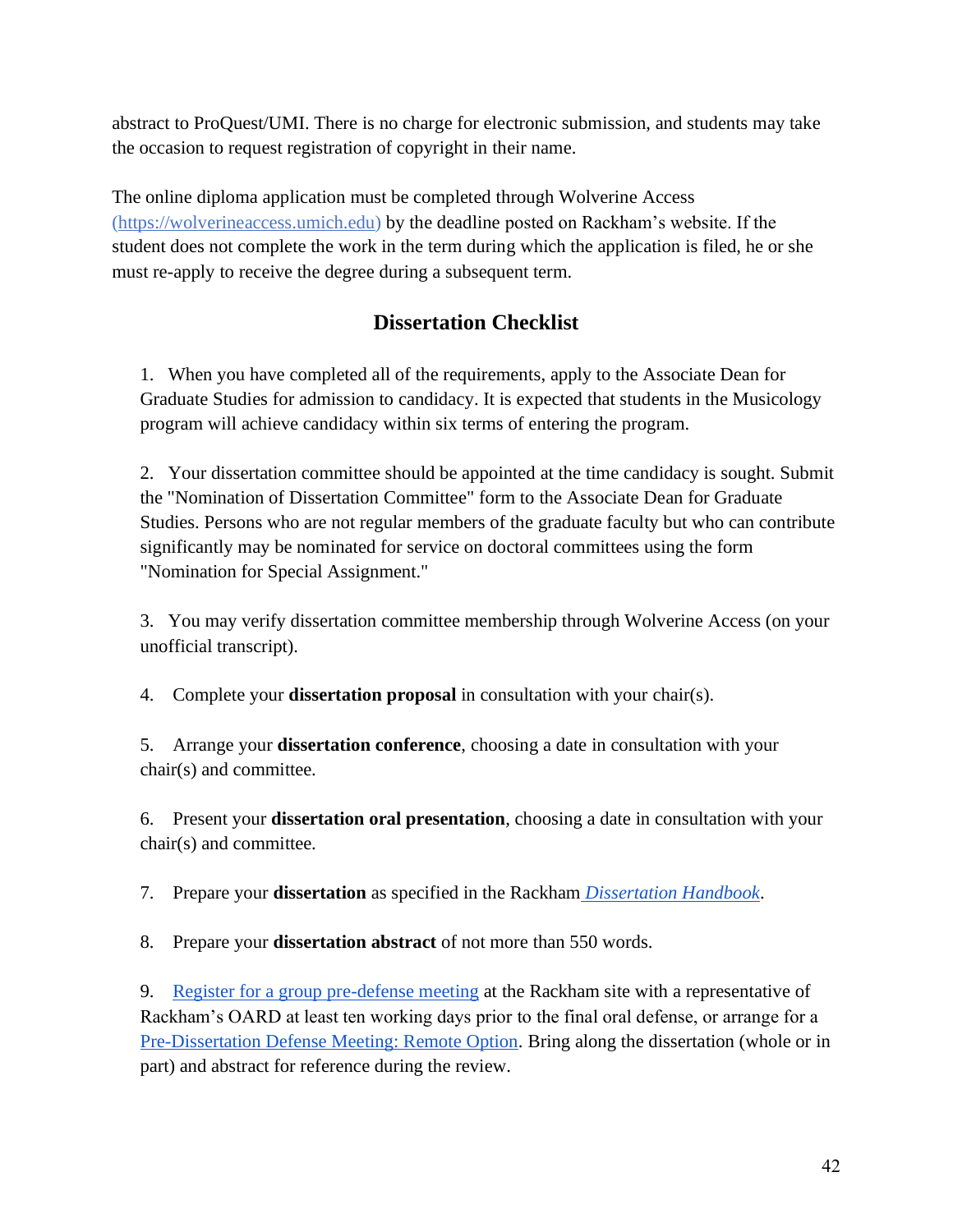10. Determine the date and time of **final oral examination** in consultation with your chair(s) and committee. Confirm these arrangements with Melynee Weber-Lynch, the Graduate Coordinator. Verify through Wolverine Access (on your unofficial transcript) that your dissertation committee has been appointed.

11. Distribute the dissertation and the dissertation abstract to committee members at least two weeks prior to final oral examination. Accommodate committee members who prefer hard copy. Remind committee members that evaluations are to be completed and submitted online at least three working days before the final oral defense.

12. Verify through Wolverine Access that evaluations of the dissertation have been submitted at least three working days before the final oral defense.

13. Pick up final oral examination packet at OARD (Room 120, Rackham Building) on day of examination and give to your chair.

14. Following the examination, return final oral examination packet to Rackham OARD if requested by your chair. Otherwise, verify that the chair has done so.

15. Submit all required content revisions and corrections to your dissertation to your chair(s) for approval, bearing in mind the final dead-line announced by the Rackham Graduate School (on the website and in the *Dissertation Handbook*).

16. Register online for [a post-defense meeting](https://secure.rackham.umich.edu/OARD/postdef/) for Ph.D. candidates to take place *before*  Rackham's doctoral deadline. Submit a PDF copy of your dissertation (complete and final, with all revisions carried out) and abstract to OARD. Make any changes required by a final format check and re-submit before the deadline.

17. Apply for graduation through Wolverine Access (under "student business").

18. Complete the Rackham Doctoral Recipients exit survey (optional).

19. You are encouraged to submit the final digital copy of the abstract to ProQuest/UMI.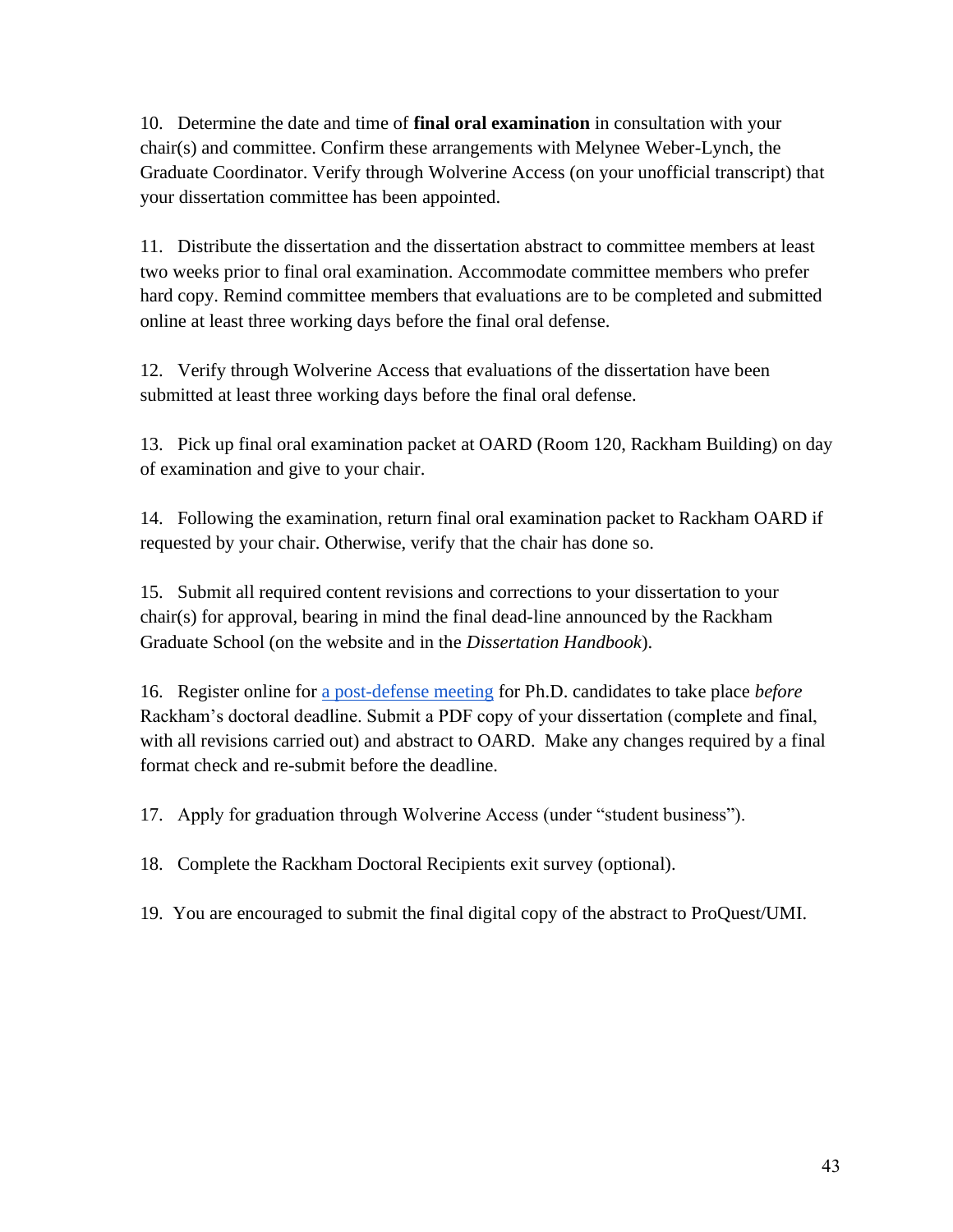# **Section 6: Financial Support**

## **Overview**

All students admitted to the Ph.D. program in Musicology are provided with five-year funding packages. Students are supported each term either through an appointment as a Graduate Student Instructor (GSI) or through a fellowship, as detailed below. It is typical for students to serve as GSIs for three to four years during the five-year funding period. All funding is conditional upon satisfactory progress toward the degree and satisfactory fulfillment of teaching obligations. Financial aid at the doctoral level is conditional on the achievement of candidacy within six terms.

Funding beyond the fifth year is not guaranteed; however, graduate students may qualify for additional support, including GSI assignments, university fellowships, and tuition-only fellowships. In addition, advanced students may qualify for selective University fellowships, including the [Rackham Predoctoral Fellowship](https://rackham.umich.edu/funding/funding-types/rackham-predoctoral-fellowship-program/) and the [U-M Institute for the Humanities](https://lsa.umich.edu/humanities/grad-students/humanities-institute-graduate-student-fellowships.html)  [fellowship.](https://lsa.umich.edu/humanities/grad-students/humanities-institute-graduate-student-fellowships.html) Rackham supplies detailed information on additional [fellowships and grants.](http://www.rackham.umich.edu/funding/) Students are encouraged to apply for funding opportunities from external sources, many of which are listed below.

## **Funding Awarded to Students Upon Admission**

Regents Fellowships provide a full tuition waiver, GradCare medical insurance, and a stipend of \$22, 433 year (\$11,216/semester).

Graduate Student Instructor (GSI) assignments provide a full tuition waiver, GradCare medical insurance, and a stipend of \$22,433/year (\$11,216/semester) in exchange for teaching and related duties. For more information on GSI assignments, see Section 6.

[Rackham Merit Fellowships](http://www.rackham.umich.edu/funding/rmf) are competitive awards administered by Rackham that provide full fellowship support during Years 1, 4, and 5 in the program. RMF fellowships provide a full tuition waiver, GradCare medical insurance, a stipend of \$22,433/year (\$11,216/semester) , and the opportunity for stipend support during one Spring/Summer term. RMF award recipients are supported through GSI appointments in Years 2 and 3 of the program.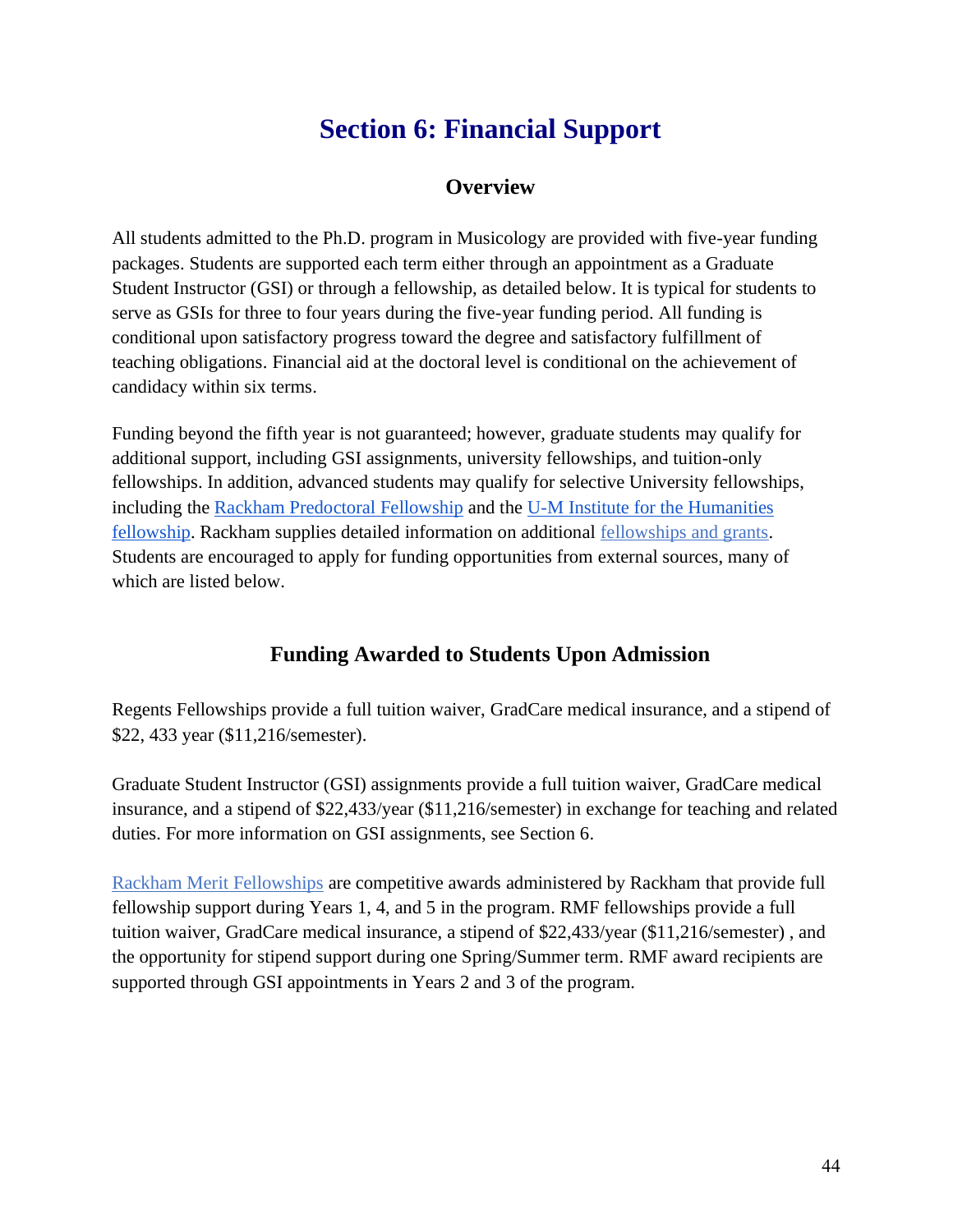## **Funding Awarded to Continuing Students**

Funding decisions and GSI assignments for the following academic year are typically made at the discretion of the Department near the end of the Winter term.

Graduate Student Instructor (GSI) assignments provide a full tuition waiver, GradCare medical insurance, and a stipend of \$22,433/year in exchange for teaching and related duties.

[Rackham Candidacy Fellowships](https://rackham.umich.edu/funding/funding-types/rackham-humanities-research-fellowship/) provide a candidacy tuition waiver, GradCare medical insurance (for either the fall or winter term), and a stipend of \$11,217/semester. Tenure for candidacy awards will be for either the Spring/Summer and Fall term or Winter and Spring/Summer term. Students wishing to be considered by the department for a one-term candidacy fellowship must pass the Special Field Exam and achieve candidacy in the term prior to the fellowship term. In such cases, the Rackham grace period (within the fellowship term) may not be used. For instance, third-year students must achieve candidacy during the Winter term to become eligible for a candidacy fellowship in the following Fall term.

[Rackham Dissertation Fellowships](http://www.rackham.umich.edu/prospective-students/funding/nomination-allocation/humanities-research-fellowship) provide a candidacy tuition waiver, GradCare medical insurance, and a stipend of \$11,217 per term for three consecutive terms (twelve months including Fall, Winter, and Spring/Summer).

[Rackham One-Term Dissertation Fellowships](https://rackham.umich.edu/funding/funding-types/rackham-one-term-dissertation-fellowship/) provide candidacy tuition and registration fee and a stipend of \$11,217 \$10,200 for one term for students in the final stages of their dissertations. Recipients will be eligible for GradCare health and dental insurance coverage provided by the Graduate School during the term of their award.

## **Department Summer Funding**

The department offers limited summer assistance to support student research and language study over the summer. Students are invited to submit proposals by April 1, including a description of the research project, plans to carry out the project, and a budget that details how the funds will be used. Please include a statement indicating what other summer research funding you may have applied for or intend to apply for (such as a Rackham Graduate Student Research Grant or a grant from the International Institute). All students (pre-candidates and candidates) are invited to apply, but preference will be given to those who otherwise have no U-M summer support. Priority will be given to students who have not previously received a summer funding award. Those who receive summer funding are expected to submit a report of 1–2 pages at the start of the fall semester, in which they explain what research the funding made possible and summarize their findings.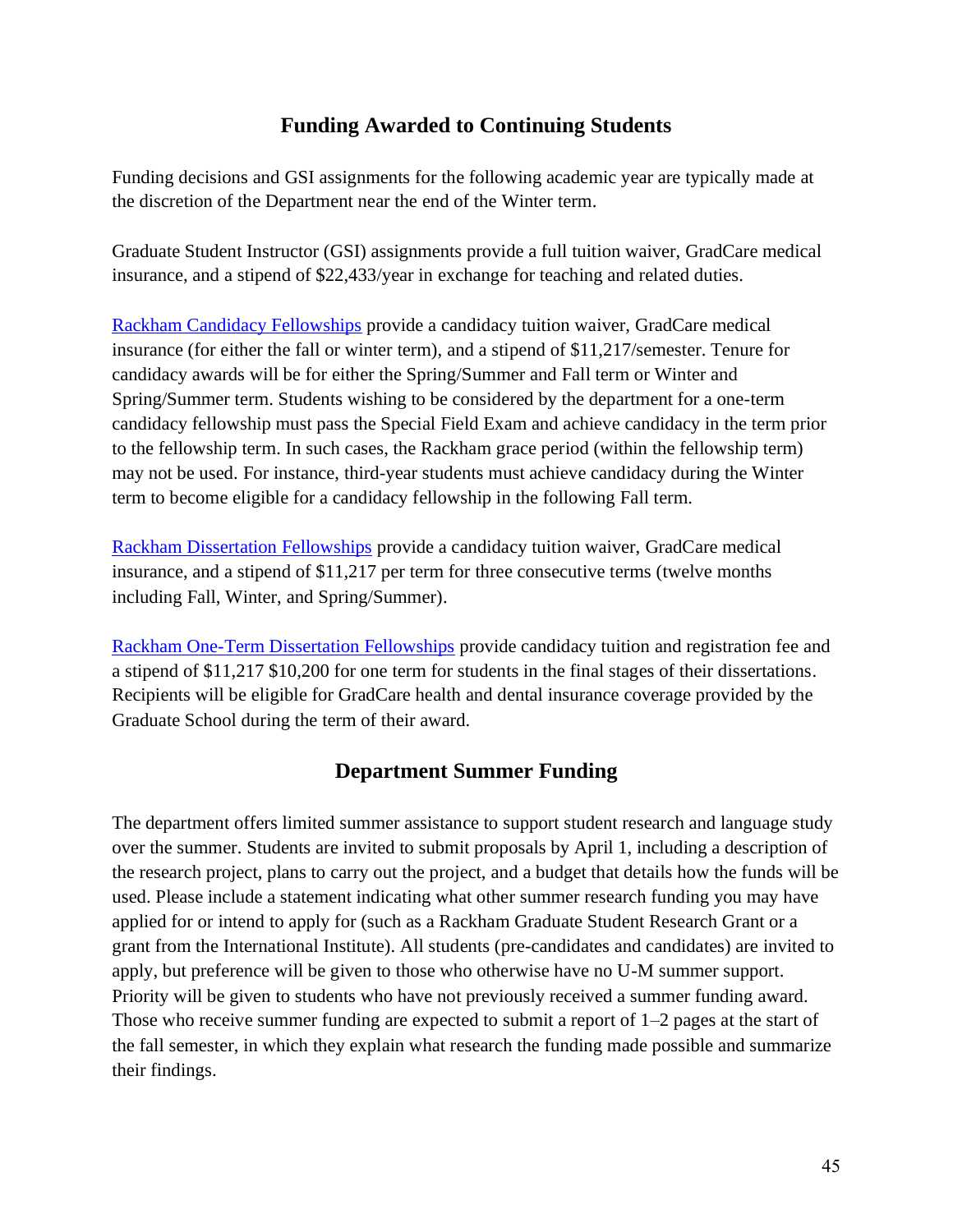### **Graduate Research Fellowships and Scholarships**

#### **[Rackham Graduate Student Research Grant](http://www.rackham.umich.edu/funding/research-grant)**

The Rackham Graduate Student Research Grant supports Rackham graduate students who need assistance to carry out research that advances their progress toward their degree. All precandidates in good standing are eligible for one grant (up to \$1,500) and, once candidacy is achieved, they become eligible for a second grant (up to \$3,000). Students are especially encouraged to apply for these grants.

#### **[Rackham Predoctoral Fellowship](http://www.rackham.umich.edu/funding/predoctoral-fellowship)**

The Rackham Predoctoral Fellowship supports outstanding doctoral students who have achieved candidacy, have completed their dissertation proposal and conference, and are actively working on dissertation research and writing. Fellowships include a stipend of \$32,670, candidacy tuition, and required fees for twelve months. GradCare health and dental insurance are provided during the fellowship period. The Department nominates students for consideration and typically evaluates student applications in November. Final nominations to the Rackham School are made by the Associate Dean for Graduate Studies in consultation with the Faculty Council on Graduate Studies.

#### **[Barbour Scholarship](http://www.rackham.umich.edu/funding/barbour)**

The Barbour Scholarship (for women who are citizens of Asian countries) supports outstanding students who are enrolled full-time in a master's or doctoral program at the University of Michigan. The scholarship includes a one-year stipend of \$32,670, tuition and required fees, and GradCare health and dental insurance. The Department nominates students for consideration. Final nominations to the Rackham School are made by the Associate Dean for Graduate Studies in consultation with the Faculty Council on Graduate Studies. A student who wishes to be considered should bring the matter to the attention of his or her doctoral advisor or department chair. The school deadline for applications is typically in late November or early December.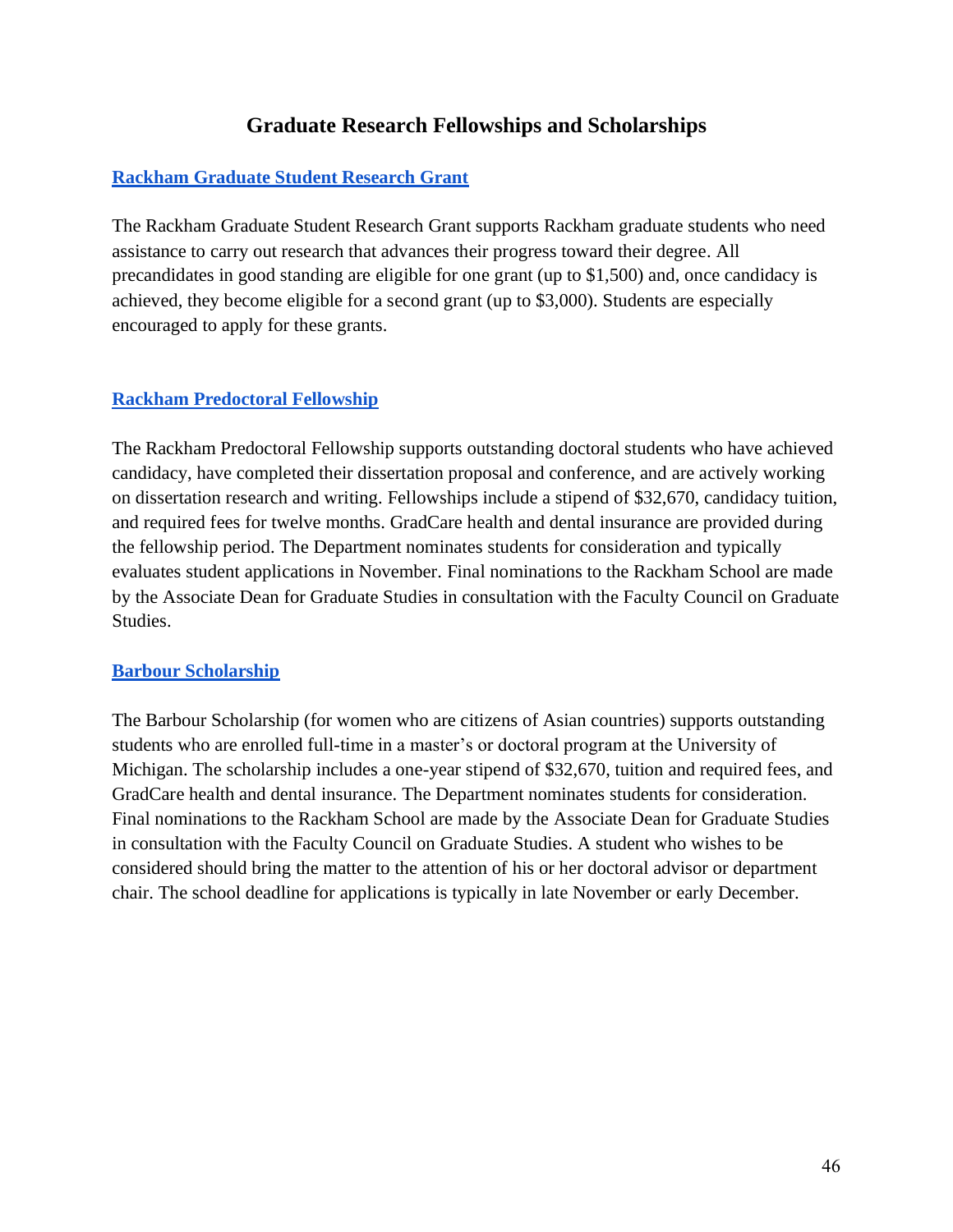## **Conference Travel Grants**

#### **[Rackham Conference Travel Grant](http://www.rackham.umich.edu/funding/conference-travel-grant)**

A student is eligible to receive one Rackham conference travel grant award (either domestic or international, but not both) during a fiscal year, which runs from July 1 to June 30, based on the start date of the conference.

#### **[The International Institute Conference Travel Grant](https://ii.umich.edu/ii/ii-conference-travel-grants.html)**

The International Institute Conference Travel Grants provide supplemental travel support for graduate and professional school students who are presenting papers at conferences in the U.S.A. and its territories. Papers must be on international or area studies topics. Students may apply each year for one travel support grant of up to \$300.

#### **The Louise Cuyler Award Travel Fund**

The Louise Cuyler Award Travel Fund, supported by the annual revenues from the Louise Cuyler Endowment and administered by the Department of Musicology, seeks to assist with some expenses graduate students incur when they deliver papers at academic conferences sponsored by scholarly societies. Endowment support is only available in support of reading a formal conference paper; it is not available to support service on panels, committees, workshops, and other such functions.

Top funding priority will be assigned to papers presented at either international or national conferences. The definition of "national" is interpreted broadly, and certainly includes the annual meetings of the American Musicological Society, the Society for Ethnomusicology, and the Society for American Music. Applications for travel funding to present papers at regional conferences (such as a chapter meeting of a national society) are also encouraged. Please address questions concerning other conferences to the department chair, who will bring them to the department for consideration prior to application.

Along with an application form, please submit to the department chair the abstract submitted to the conference; a copy of the letter or email accepting the paper; and a proposed budget, estimating as precisely as possible the costs of conference registration, travel, and lodging. The Award does not cover meals. The faculty will review application materials on a revolving basis throughout the academic year. Preference will be given to applicants who also document requests for matching funds from other University sources. Please apply for funds after acceptance of the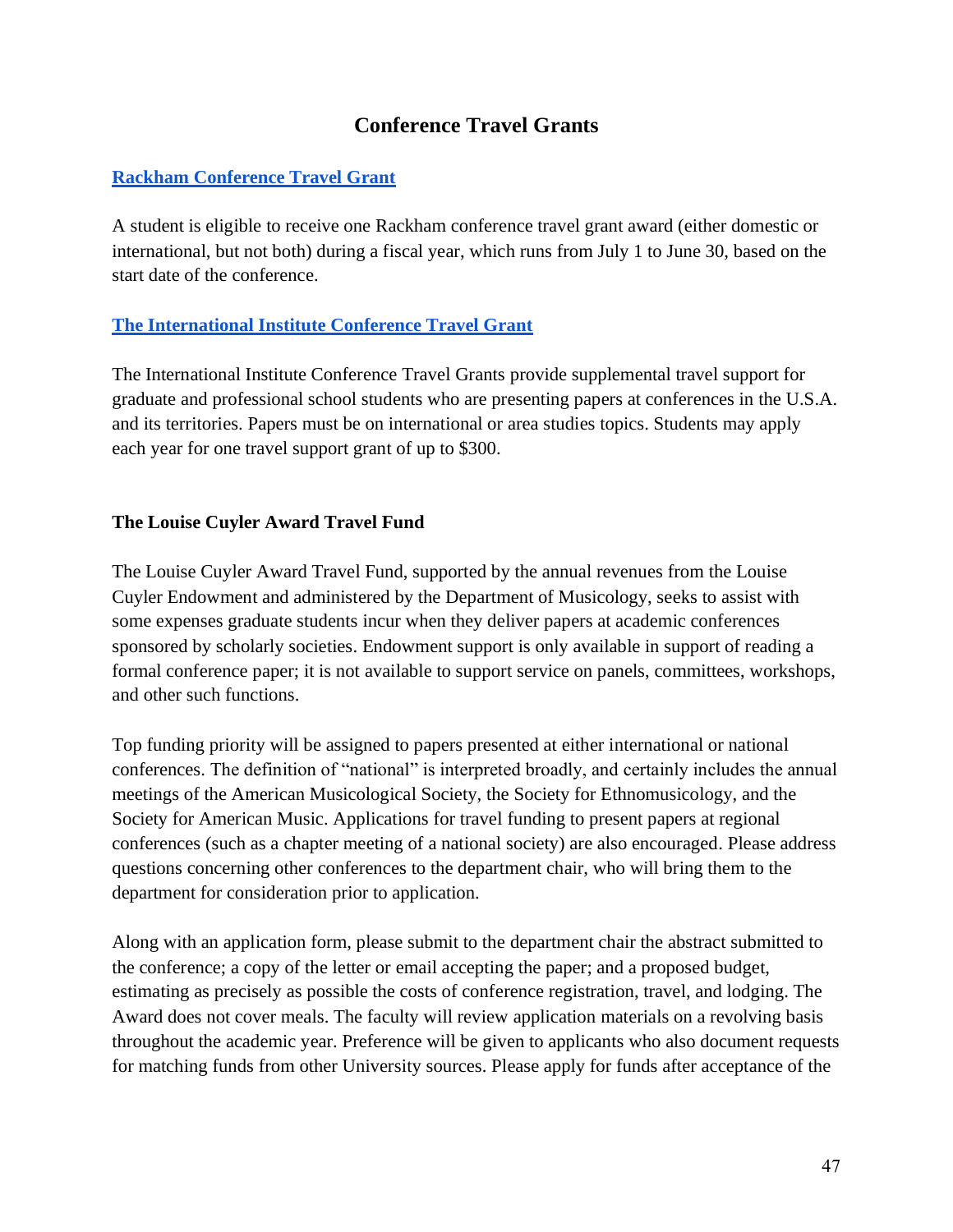abstract but before the trip; please retain all receipts, which must be submitted within 3 weeks of travel (even in the summer).

#### **[Louise Cuyler Award Travel Fund Application Form](http://smtd.umich.edu/wp-content/uploads/2018/09/CuylerTravelAward.pdf)**

## **Department Prizes, Awards, and Scholarships**

The **Louise E. Cuyler Prize in Musicology** was endowed in 1987 by the late emerita professor and founding member of the department to honor outstanding achievement by graduate students in musicology. In 2014, the Cuyler prize competition expanded from a single annual prize to two distinct prizes given each academic year.

The **Louise E. Cuyler Prize in Musicology for Best Paper or Presentatio**n, which includes a cash award, recognizes outstanding achievement by a graduate student as demonstrated by an article in a scholarly journal or a presentation at an AMS, SEM, SAM, or comparable meeting. Previous winners of the Cuyler Prize for Best Paper or Presentation are not eligible to apply. Applicants for this award may not apply for the Cuyler Prize for Best Dissertation Chapter in the same year. The deadline for submissions is February 1.

The **Louise E. Cuyler Prize in Musicology for Best Dissertation Chapter**, which includes a cash award, recognizes outstanding achievement by a graduate student as demonstrated by a dissertation chapter. Ph.D. candidates who are currently enrolled (during the Winter term when the prize is adjudicated) are eligible to apply. Former graduates of the program and previous winners of the Cuyler Prize for Best Dissertation Chapter are not eligible to apply. Applicants should submit a single chapter (a finished chapter or polished draft) from their dissertation. Applicants for this award may not apply for the Cuyler Prize for Best Paper or Presentation in the same year. The deadline for submissions is February 1.

**The Glenn McGeoch Memorial Scholarship in Musicology** was endowed in 1989 by his family, former colleagues, and students to provide scholarship assistance to graduate students in Musicology. In 2014, the McGeoch endowment expanded from a single annual scholarship to two distinct scholarships given each academic year. One scholarship is given annually to an outstanding graduate student instructor of SMTD music majors; the other scholarship is given annually to an outstanding graduate student instructor of non-majors. No applications are required. Previous recipients of a McGeogh scholarship are not eligible to receive the award a second time. The faculty will choose the scholarship recipients at the end of each school year.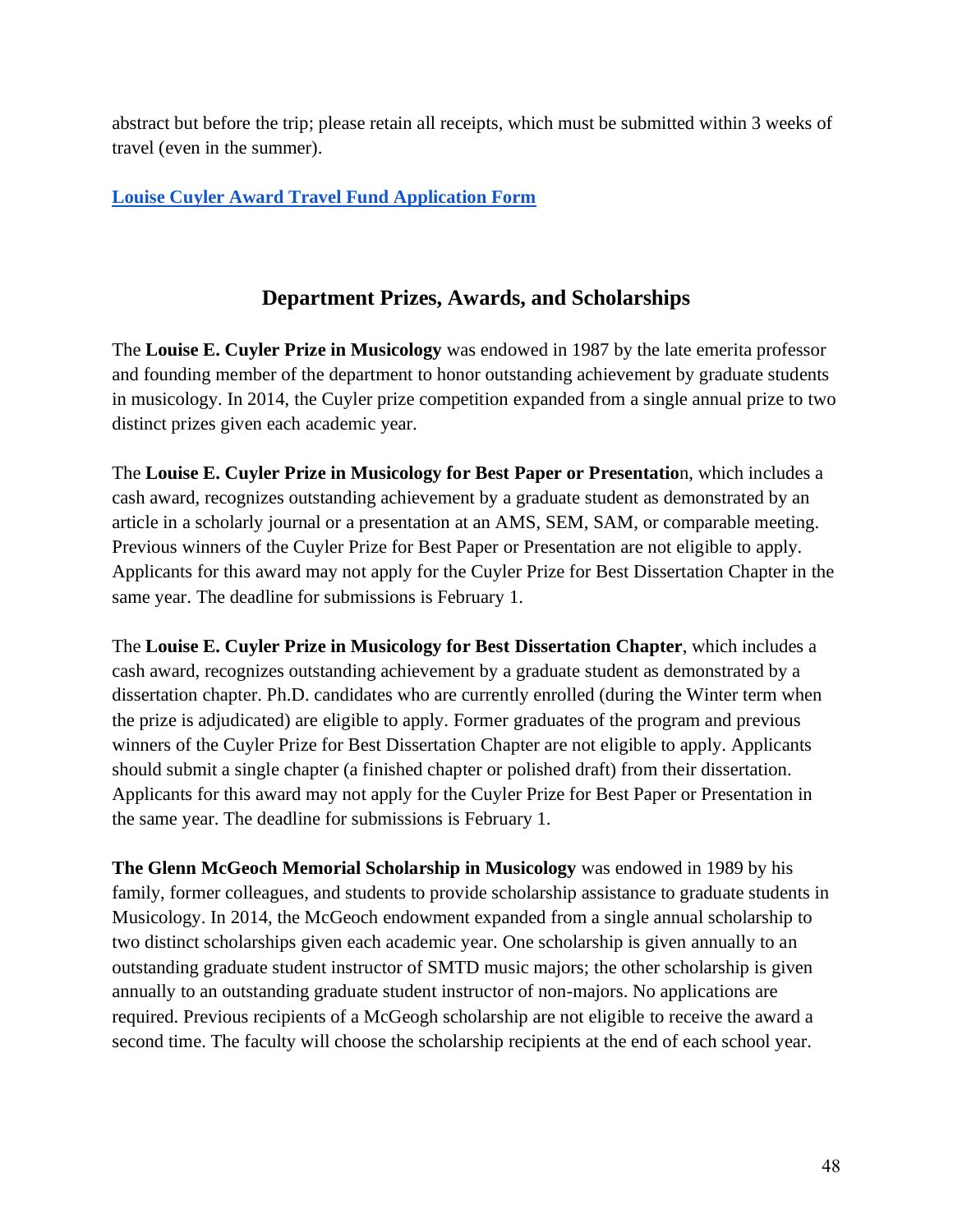**The Hans T. David Memorial Scholarship**, instituted in 2014, recognizes exceptional achievement by a precandidate graduate student in the Department of Musicology. The funds associated with the scholarship are used to help pay for the cost of a student's tuition rather than to supplement a student's funding package. No applications are required. The faculty will choose the scholarship winner at the end of each academic year.

## **University-wide Graduate Funding and Fellowships**

#### **Rackham Graduate School Funding for Graduate Students**

The Rackham site describes many additional funding opportunities, including the King-Parks-Chavez Future Faculty Fellowship; the Georges Lurcy Fellowship for Study in France; the German Academic Exchange (DAAD); the Rackham International Research Award; and the Shapiro/Malik/Forrest Awards. The site contains information on funding opportunities for students at any stage of their graduate education. It also includes information about funding resources for child care, emergency financial support, and external sources for finding funding.

#### **[International Institute Fellowships and Grants](https://ii.umich.edu/ii/undergraduates/fellowships-grants.html)**

This site outlines the Fulbright Program, the Foreign Language and Area Studies Fellowship (FLAS), Fulbright-Hays Doctoral Dissertation Research Abroad Fellowships, and the [International Institute Student Fellowships.](https://ii.umich.edu/ii/iisf.html) More funding is available through the institute's [individual centers and programs.](https://ii.umich.edu/ii/about-us/centers-programs.html)

#### **[Institute for Research on Women and Gender](http://irwg.umich.edu/funding)**

The IRWG provides funding for graduate students pursuing scholarship, research collaborations, or creative activities that focus on women, gender, or sexuality.

#### **[Center for the Education of Women / Scholarships and Fellowships](http://www.cew.umich.edu/funding/cew-scholarships/)**

CEW administers a number of fellowships (many for women whose education has been interrupted).

## **External Funding Sources and Fellowships**

Rackham's [External Sources for Finding Funding](http://guides.lib.umich.edu/studentfunding/external) is a valuable resource for any student who seeks to locate outside fellowships. Many scholarly societies offer fellowships and research funding opportunities; these include the [American Musicological Society,](https://www.amsmusicology.org/) [Society for American](https://www.american-music.org/page/AwardOverview)  [Music,](https://www.american-music.org/page/AwardOverview) [Society for Asian Music,](http://asianmusic.skidmore.edu/SAM-sgrant.html) and [Society for Ethnomusicology.](http://www.ethnomusicology.org/?page=Prizes_Home)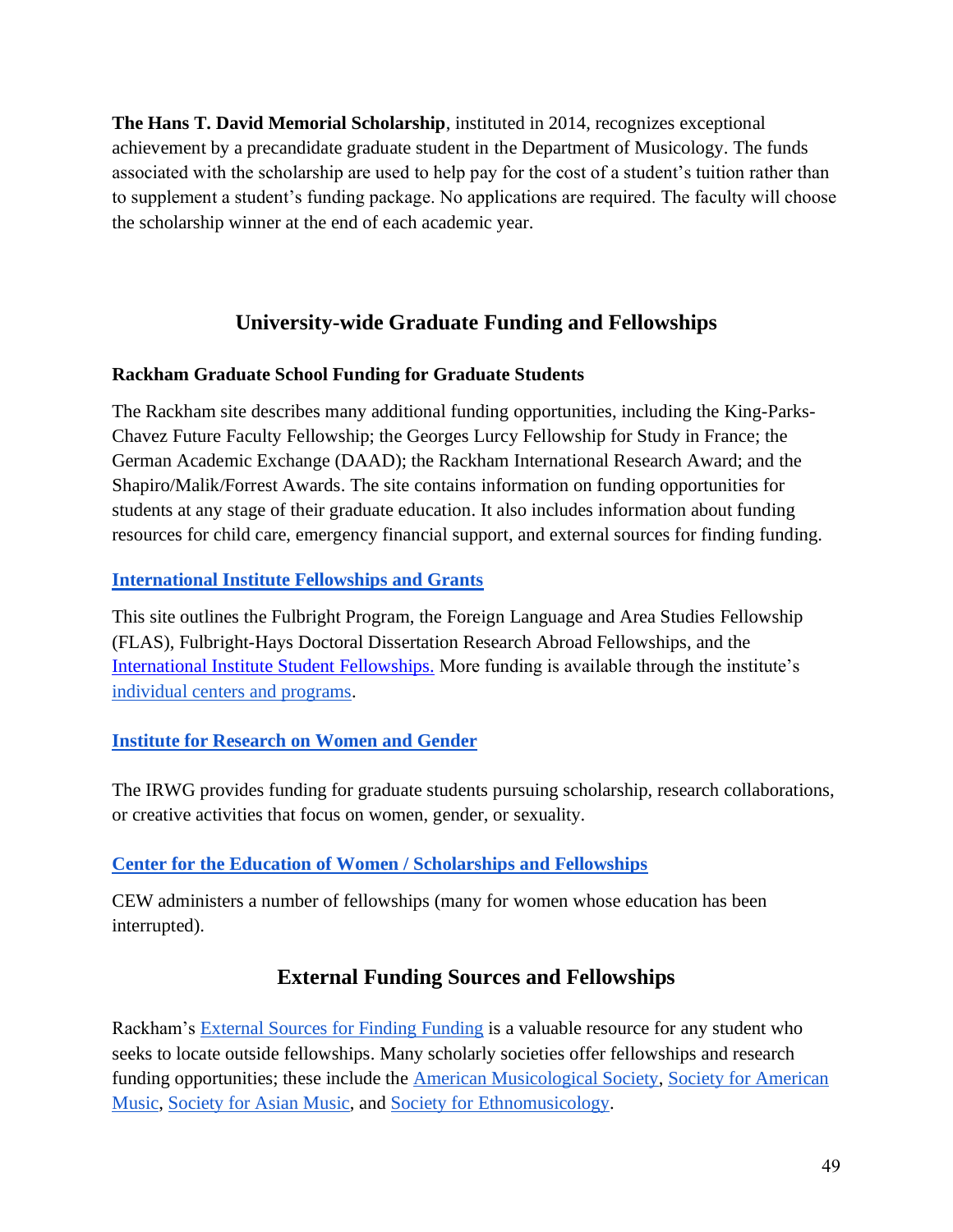# **Section 7: Graduate Student Instructors**

## **Overview**

Gaining teaching experience by serving as a Graduate Student Instructor (GSI) is an important step in the preparation of students for their professional careers. A variety of GSI positions are available through the Department: a typical assignment involves serving as a teaching assistant for a large-enrollment course and carrying out duties as assigned by your supervising professor.

Every GSI must be a graduate student in good standing and must be enrolled full-time (that is, for at least nine credit hours as a precandidate and for at least eight credit hours as a candidate).

Every Musicology Graduate Student Instructor (GSI) is required to complete Musicology 509, Teaching an Introduction to Music, prior to or during his or her first term of appointment. A student with demonstrated competence in teaching at the college level may petition the Department for a waiver of 509 but then must take a different doctoral pedagogy course to satisfy the SMTD pedagogy requirement.

GSI appointments are conditional upon satisfactory progress toward the degree and satisfactory fulfillment of teaching obligations. GSI positions are calculated as 50% effort, with an anticipated workload of 16.5-20 hours per week (averaged over the term). If your average begins to fall significantly below or to rise significantly above this general framework, please inform your supervising professor. GSI appointments provide a full tuition waiver, GradCare medical insurance, and a stipend of \$22,433/year (\$11,216/semester) in exchange for teaching and related duties. GSI assignments for subsequent academic years are typically made by the Department near the end of the Winter term or the start of the Spring/Summer term.

GSIs may receive a Verified Individualized Services and Accommodations (VISA) letter (issued by the Services for Student Disabilities Office) from an undergraduate student enrolled in their class or discussion section. Such documentation should be shared with the supervising professor of the course. Typical accommodations may require that a student be given additional time for an exam. Concerns about the implementation of accommodations should be shared with the instructor of record for the course or with the Department Chair.

Graduate student instructors are paid monthly, not later than the last working day of the month (September through December for the fall term; January through April for the winter term). Automatic deposit to a bank, savings and loan institution, or credit union is usually the most convenient method of payment for most students. Direct deposit can be set up through Wolverine Access [\(https://wolverineaccess.umich.edu/\)](https://wolverineaccess.umich.edu/) under Employee Self-Service, Payroll and Compensation.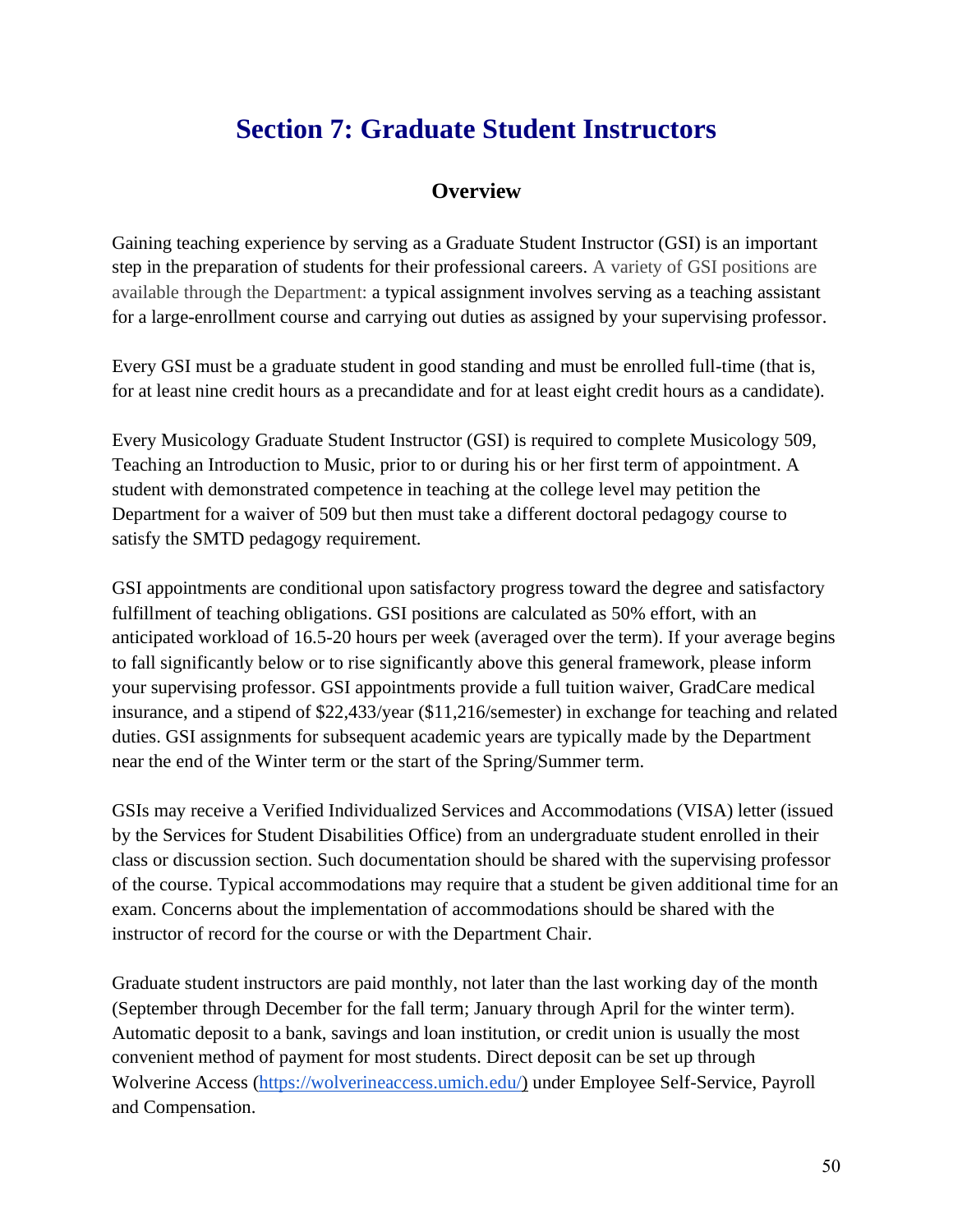Any GSI, no matter what their appointment, is eligible to participate in the University's Major Medical (GradCare), Blue Cross-Blue Shield, and Group Life Insurance plans. Every newly appointed GSI automatically receives single-person coverage with GradCare and dental option I. They may select other plans, and will have access, at their own cost, to vision and legal plans, as well as the ability to purchase additional life insurance. Applications for the programs must be filed within thirty days of the effective date of the appointment. Applications for the Group Life Insurance program must be filed within sixty (60) days of the effective date of the appointment. Application forms and further information concerning these and other benefits are available from U-M Human Resources: [https://hr.umich.edu/benefits-wellness.](https://hr.umich.edu/benefits-wellness)

Students with a GSI appointment in the winter semester who will be returning to the appointment in the fall semester, are eligible for continued GradCare coverage over spring and summer.

A graduate student instructor may obtain an Mcard staff identification card from the ID issuing stations listed here: [http://www.finance.umich.edu/treasury/mcard/get-your-mcard/id-stations.](http://www.finance.umich.edu/treasury/mcard/get-your-mcard/id-stations)

Shared GSI office space is available in Burton Memorial Tower 500 and the Moore Building (room 2013 is the main shared workroom; rooms 2009, 2011, 2015, and 2017 are smaller meeting and/or piano rooms).

Shared mailboxes are available for GSIs in the Student Commons on the first floor of the E.V. Moore Building. A single shared mailbox for GSIs is also available on the sixth floor of BMT.

The Graduate Employees' Organization (GEO) is the labor union representing Graduate Student Instructors (GSIs) and Graduate Student Staff Assistants (GSSAs) at the University of Michigan. <https://www.geo3550.org/>

## **Residential College Teaching (GSI position)**

The [Residential College](https://www.lsa.umich.edu/rc) offers selected Musicology graduate students the opportunity to design and teach an undergraduate course. Proposed courses should appeal to upper-level undergraduates and target an enrollment of 15-20 students (RC students, LSA students, and others, not all of whom may have strong music backgrounds). Proposed courses should be newly designed, rather than repackage courses already offered by the Department. Students must submit RC proposals to the Department by October 15 for courses to be taught during the following academic year. Proposals should be submitted electronically to the chair and should include a detailed syllabus that contains a concise description of the course as well as a bibliography.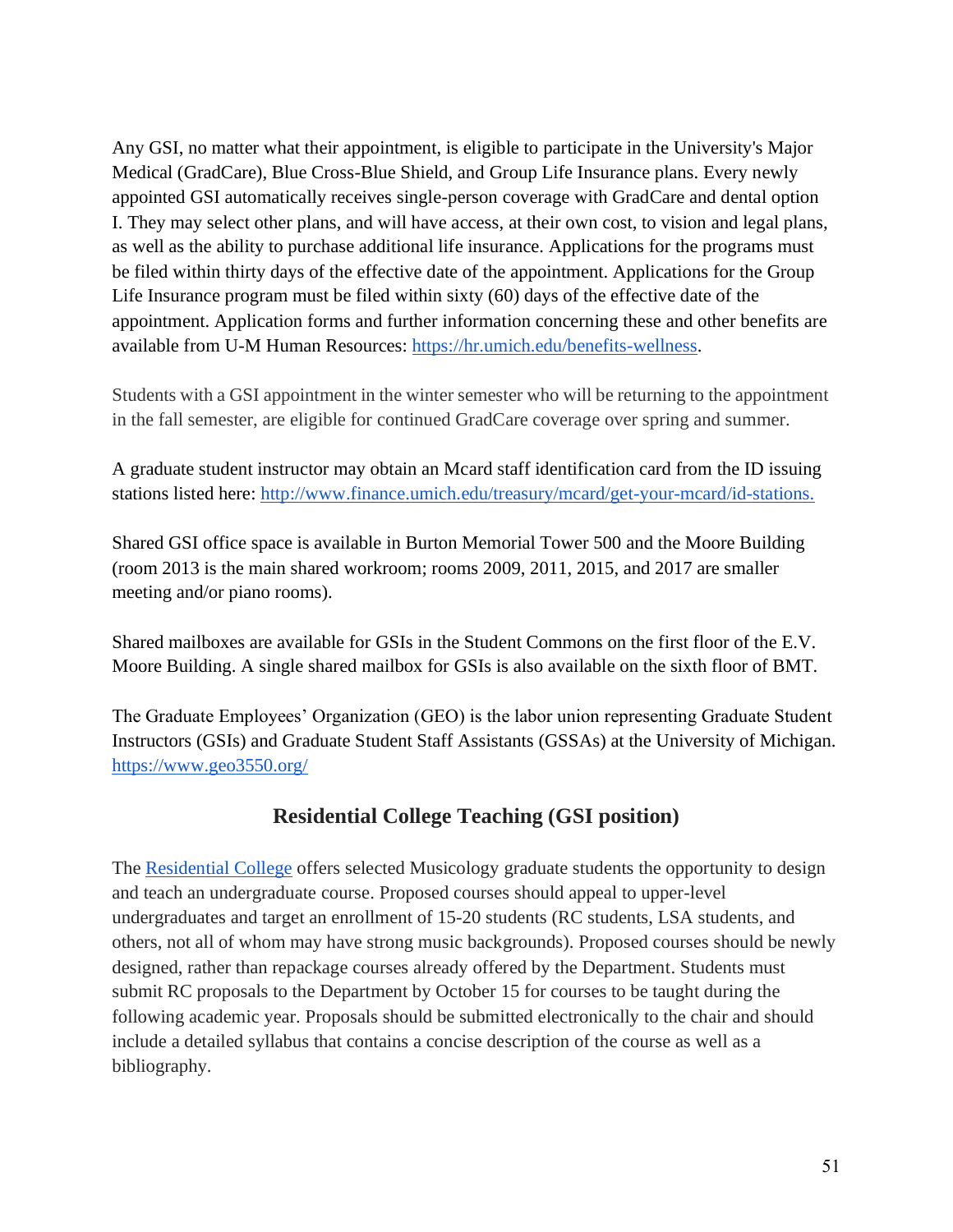The opportunity to teach at the RC has historically been awarded to a student who will reach candidacy by the time the course is offered; students who will be in their fourth year or beyond when the course is taught are encouraged to submit a proposal. Students who have taught an RC course in past years are ineligible to apply. Administratively and financially, teaching for the Residential College operates as a 50% GSI position.

#### **RC Courses offered by Musicology Students (2004–2018)**

*Music and Sacred Spaces: From Gregorian Chant to the Grateful Dead Spirituality and the Musical Avant-Garde Sounds of New Orleans: Music and Place in an Urban Landscape Sounds of New York: Music and Place in an Urban Landscape Music and Social Movements "Intimate Voices" from Debussy to DBR: Hearing the Twentieth Century Through the String Quartet Space is the Place! Music in Science Fiction Film and Television Music, Dance and the Cultural Body Music, Markets and Morals: Nineteenth-Century American Musical Life Music and the World Wars Death and Desire: Opera in Performance 1589–1759 From the New York Philharmonic to the YouTube Symphony: Classical Music in America The Troubadours and French Songs Film Music: History, Aesthetics, and Ideology The Musical Theater of Stephen Sondheim The Sponsorship and Performance of Music in Early Modern France, 1646-1764 Film Music of the Hollywood Studio Era, 1926–1959 Drummers, Dancers and Griots: the Popularization of West African Music Death, Heroism, and Female Characters in the 19th-Century Italian Opera The Worlds of Gilbert and Sullivan Music and Politics in the Age of Stalin The Great American Songbook Popular Music, Political Power, and Social Formation in South Africa I Hear America Dancing: Performing American Identities through Music and Dance Brazilian Popular Music: Race, Nation, Globalization Twentieth-Century Chinese Musical Lives: A Partial Survey of Chinese Instrumental Music Cultural Histories of Music in/on Film Music of the Holocaust*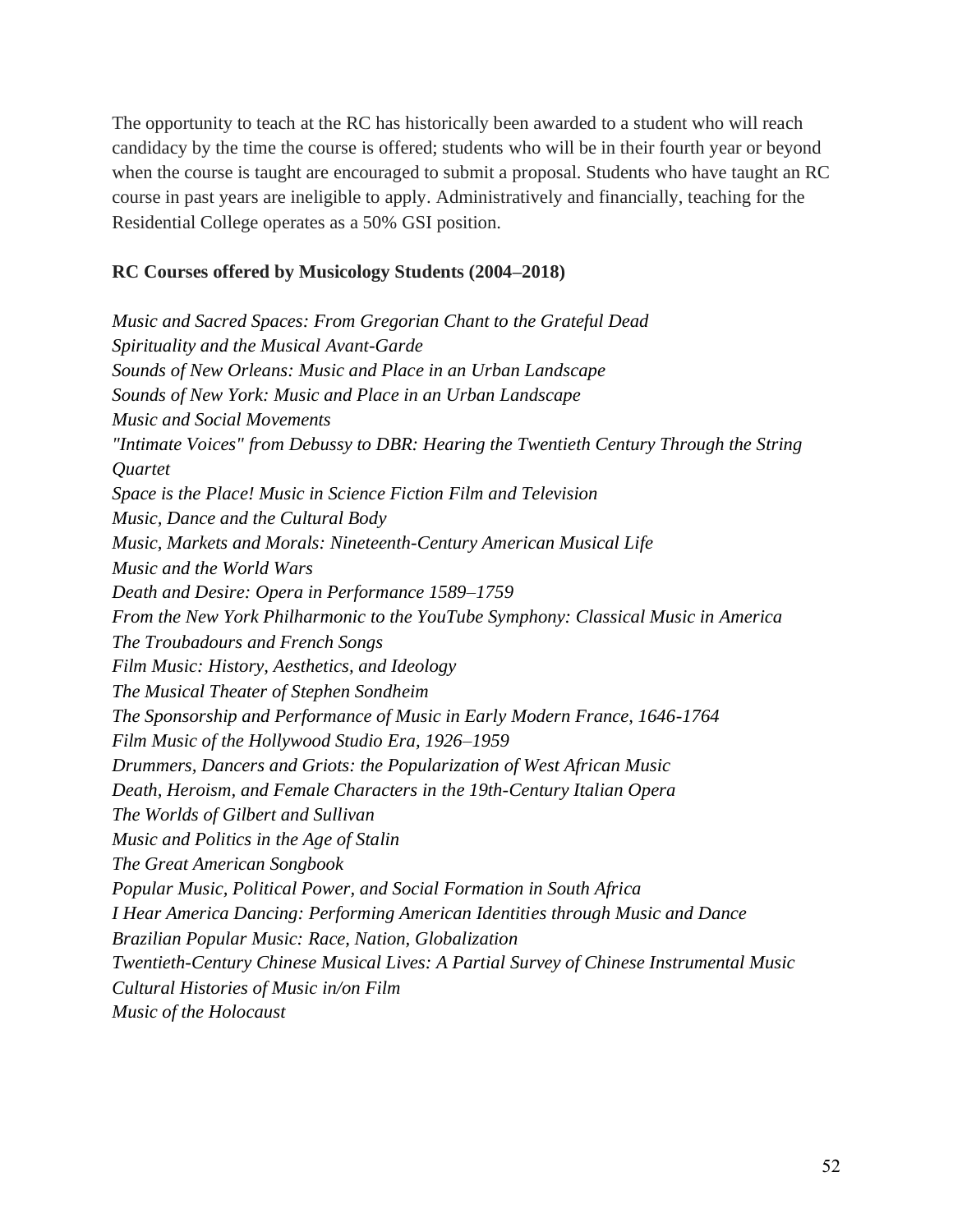## **University Learning and Teaching Resources**

GSIs are encouraged to take advantage of campus resources to improve their teaching. These include the many services offered by the [Center for Research on Learning and Teaching](http://www.crlt.umich.edu/) (CRLT), which hosts workshops and seminars designed to help new and seasoned GSIs improve their pedagogy. In addition, CRLT hosts new GSI orientation training sessions in the Fall and Winter terms. CRLT also enables graduate students to acquire additional teaching credentials with a CRLT [Graduate Teaching Certificate,](http://crlt.umich.edu/um.gtc/introduction_to_program) offers mid-semester teaching evaluations for GSIs, and sponsors [a program designed to prepare students for faculty careers.](http://www.crlt.umich.edu/programs/pff)

[GSI Orientation Training Session](http://www.crlt.umich.edu/gsis/gsio) [CRLT Resources](http://www.crlt.umich.edu/resources) [CRLT Programs for Graduate Students](http://www.crlt.umich.edu/programs-services/graduate-students-post-docs)

Other campus resources for learning and teaching include:

[Edward Ginsberg Center for Community Service and Learning](http://www.umich.edu/~mserve/) [Language Resource Center](http://www.umich.edu/~langres/) [Services for Students with Disabilities](http://www.umich.edu/~sswd/) [Sweetland Writing Center](https://lsa.umich.edu/sweetland)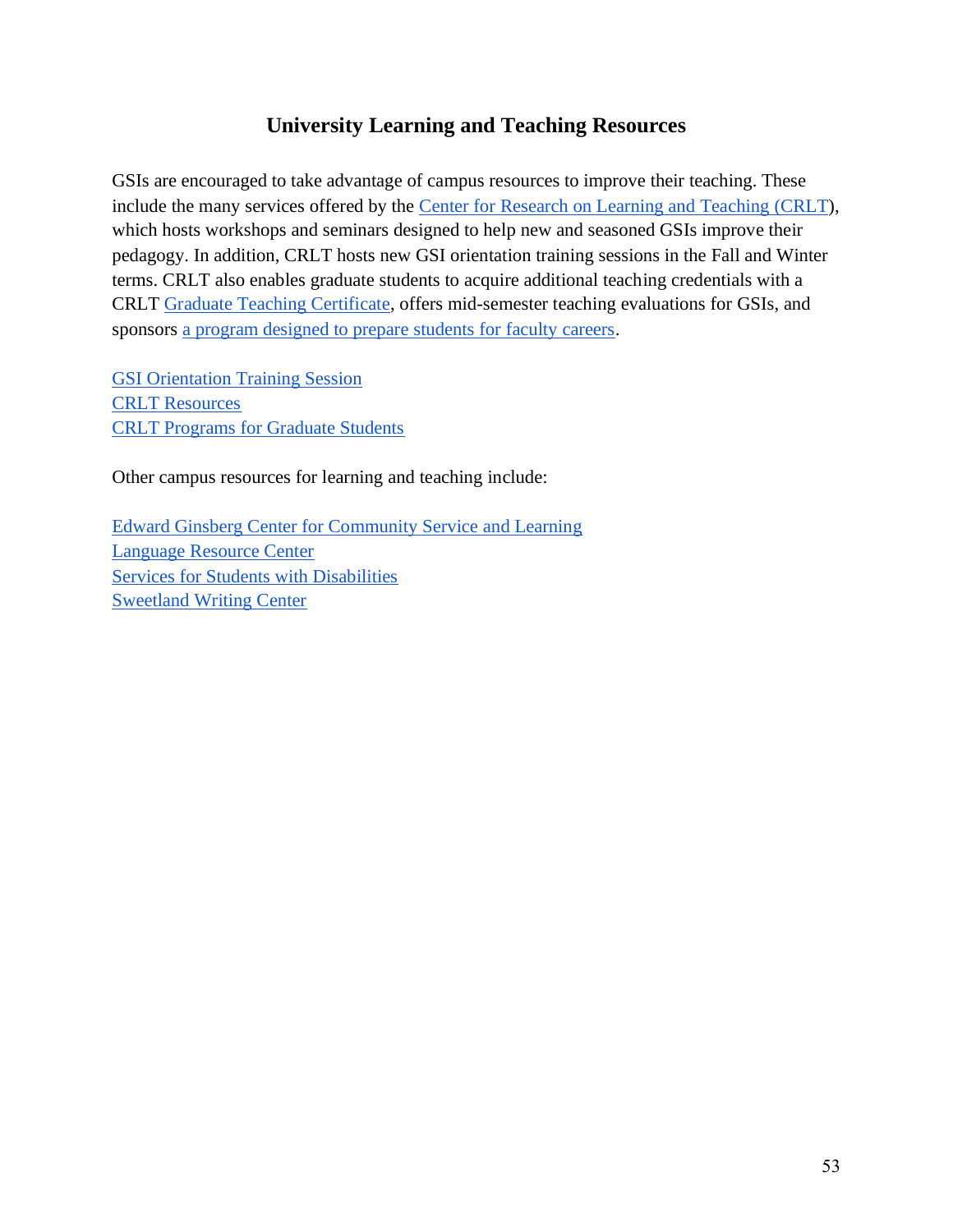# **Section 8: Student Positions and Organizations**

## **Graduate Student Representative**

A Graduate Student Representative, elected by students in the department to serve in this position for an academic year, acts as a liaison between graduate students and faculty. The representative (who must have reached PhD candidacy) meets with students to identify general student questions and concerns, relays these issues at departmental faculty meetings, and circulates news from department faculty meetings with students.

## **Student Lecture Assistants**

Two graduate students are invited by the Department Chair in consultation with the graduate students and the faculty to serve for the period of one academic year as lecture assistants to the chair of the lecture series committee. They assist with tasks related to the planning, advertising, organizing, and running all lectures and related activities.

## **Society for Music Research**

The [Society for Music Research](https://societyformusicresearch.com/) (SMR) at the University of Michigan is an organization of graduate students in ethnomusicology, historical musicology, and music theory in the School of Music, Theatre & Dance, whose mission is to foster the sharing of knowledge and research of music through events and symposia, and to provide a central forum for its membership.

## **Music of the United States of America (MUSA)**

[Music of the United States of America](https://sites.google.com/a/umich.edu/musa/home) (MUSA) is a project of the American Musicological Society, supported by a grant from the National Endowment for the Humanities, published by A-R Editions, and hosted by the School of Music, Theatre & Dance. MUSA aims to represent the depth and diversity of our nation's heritage by publishing a forty-volume series of scholarly editions of music that addresses the wide variety of American musical styles. Since 1993, MUSA has published twenty-nine editions and twenty sets of associated performance parts, making its editions available internationally for both study and performance. MUSA employs a handful of skilled editorial assistants—most are musicology graduate students—to help bring MUSA critical editions to publication. Typically, editorial assistants work on tasks such as music and text editing, examining sources, proofreading, research, and typesetting. Students interested in learning more should contact Executive Editor Andrew Kuster at akuster@umich.edu (606) Burton Memorial Tower).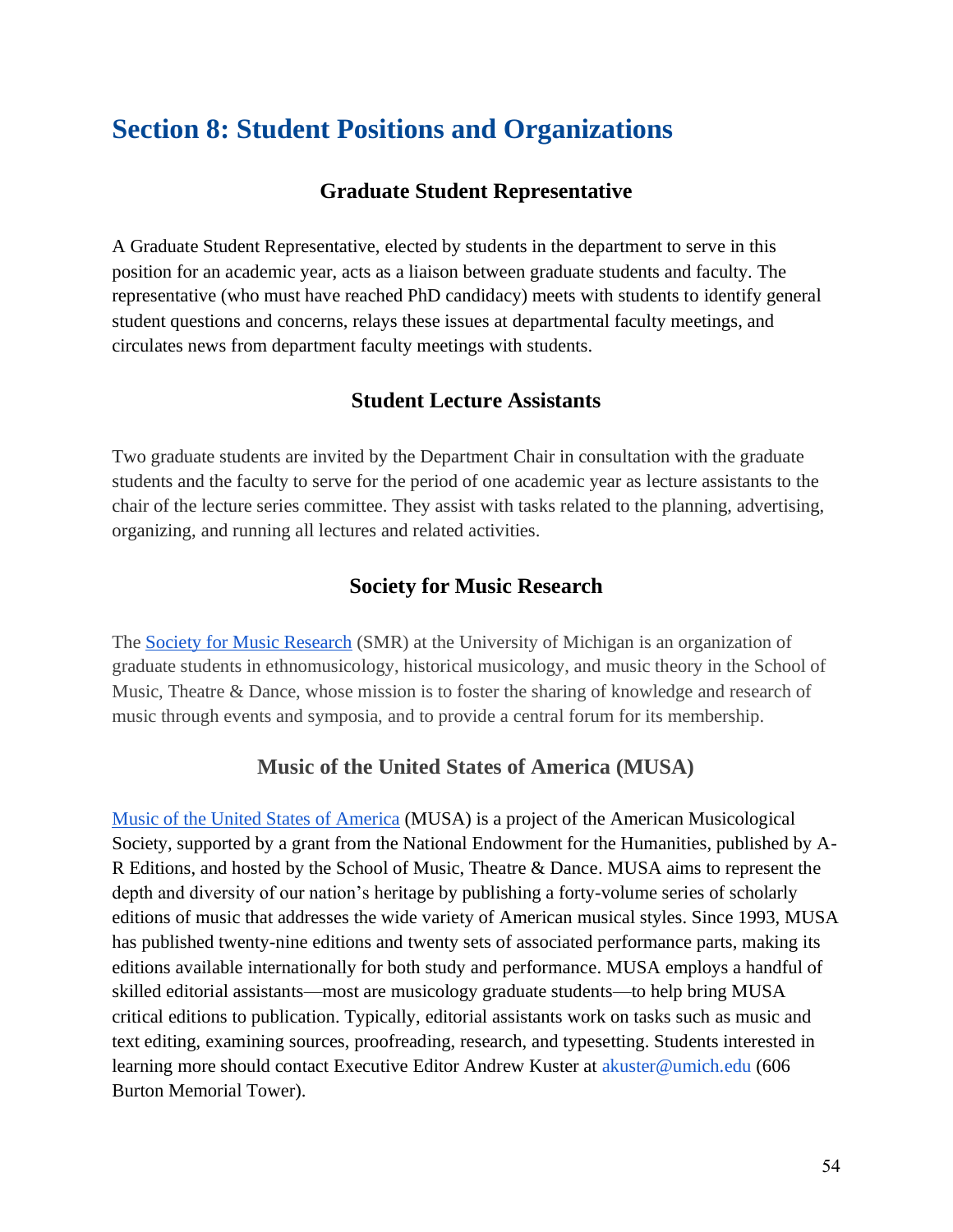### **The Gershwin Initiative**

[The Gershwin Initiative](http://smtd.umich.edu/gershwin) is a joint project of the Gershwin family estates, Schott Music Group, and the University of Michigan School of Music, Theatre & Dance. Its primary goal is to produce *The George and Ira Gershwin Critical Edition*, the first scholarly edition of the music and lyrics of George and Ira Gershwin. The initiative involves a broad array of tasks, including not only creating and critiquing critical scores, but also producing ancillary materials (piano study scores, orchestral parts, and more) and engraving all final proofs. The Initiative employs U-M graduate students year-round as editorial assistants, who work on a variety of research, editing, engraving, and proofing tasks. In addition, the Gershwin undergraduate research program provides graduate ethno/musicologists with an opportunity to engage in one-on-one student mentorship in research and writing. Students interested in learning more should contact Managing Editor Andrew Kohler at gershwinedition@umich.edu (602 Burton Memorial Tower).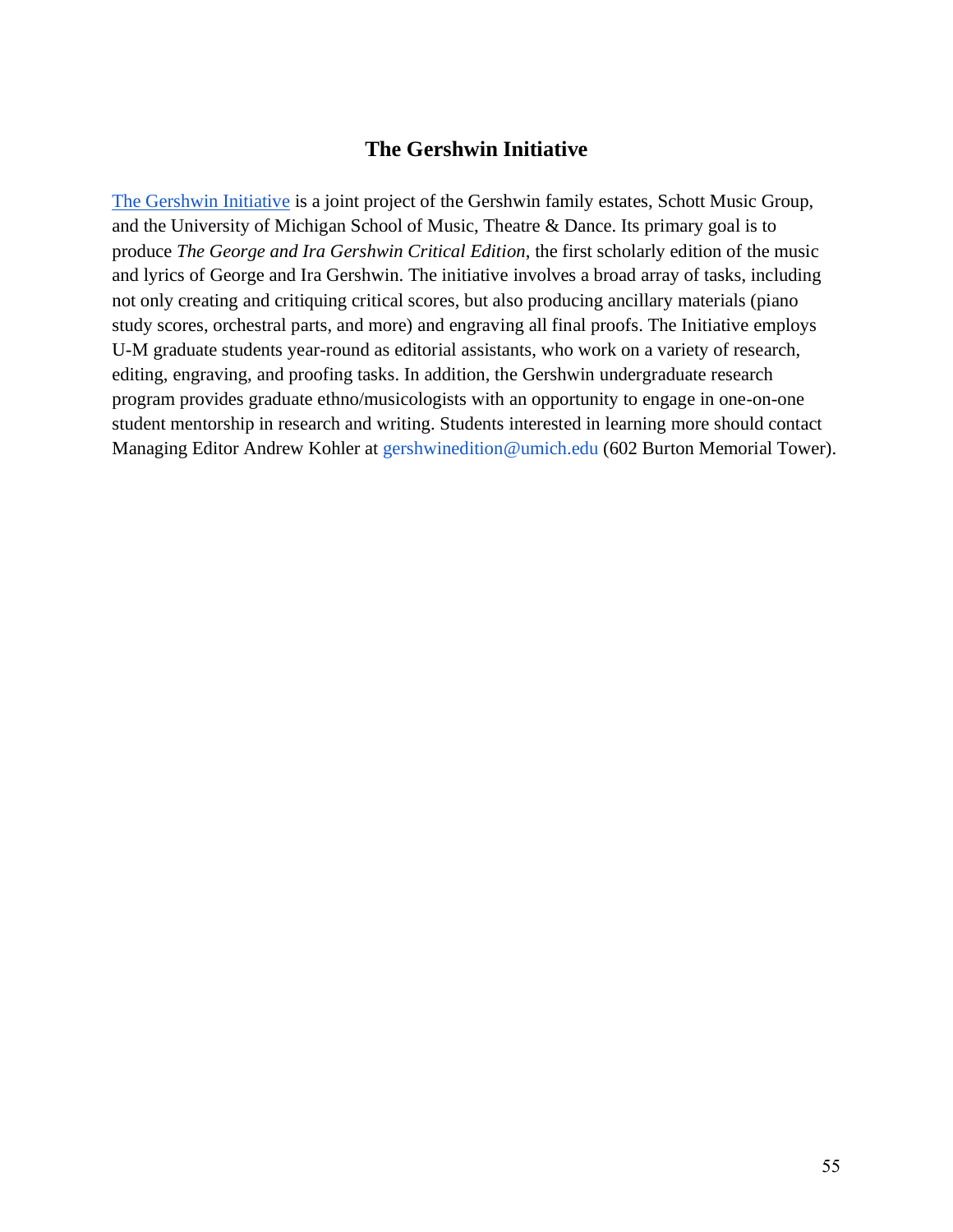# **Section 9: University Centers, Institutes, and Graduate Certificates**

## **University of Michigan Centers and Institutes**

The wealth of intellectual and institutional resources at the University of Michigan encourages students to design robust yet flexible plans of study, while cultivating individual interests and opening new fields of investigation. The following list of interdisciplinary centers, institutes, and programs on campus offers a representative sampling of such opportunities:

[African Studies Center](https://www.lsa.umich.edu/asc) [Center for Armenian Studies](https://ii.umich.edu/content/ii-directory/armenian/en.html) [Center for European Studies](https://www.lsa.umich.edu/ces) [Center for Japanese Studies](https://www.lsa.umich.edu/cjs) [Center for Latin American and Caribbean Studies](https://www.lsa.umich.edu/lacs) [Center for Middle Eastern and North African Studies](https://www.lsa.umich.edu/cmenas) [Center for Russian, East European, and Eurasian Studies](https://www.lsa.umich.edu/crees) [Center for South Asian Studies](https://www.lsa.umich.edu/csas) [Center for Southeast Asian Studies](https://www.lsa.umich.edu/cseas) [Center for World Performance Studies](https://lsa.umich.edu/world-performance) [Copernicus Program in Polish Studies](https://www.lsa.umich.edu/crees/polishstudies) [Global Islamic Studies Center](https://ii.umich.edu/content/ii-directory/islamicstudies/en.html) [Institute for the Humanities](https://lsa.umich.edu/humanities)  [Institute for Research on Women and Gender](http://irwg.umich.edu/) [International Institute](http://www.ii.umich.edu/)  [Latin American and Caribbean Studies](http://www.ii.umich.edu/lacs/)  [Lieberthal-Rogel Center for Chinese Studies](https://www.lsa.umich.edu/lrccs) [Medieval and Early Modern Studies](http://www.lsa.umich.edu/mems/)  [Nam Center for Korean Studies](https://www.lsa.umich.edu/ncks) [Program in International and Comparative Studies](https://www.lsa.umich.edu/pics) [Weiser Center for Emerging Democracies](https://www.lsa.umich.edu/wced) [Weiser Center for Europe and Eurasia](https://www.lsa.umich.edu/wcee)

## **Graduate Certificates**

Graduate certificates enable students who are pursuing a doctoral or professional degree to supplement their disciplinary training with concentrated inquiry in a specific field. Current University of Michigan graduate students can pursue certificates in conjunction with a degreeseeking program. Because completing a Graduate Certificate may delay a student's progress toward the degree and may incur financial consequences, students who wish to pursue a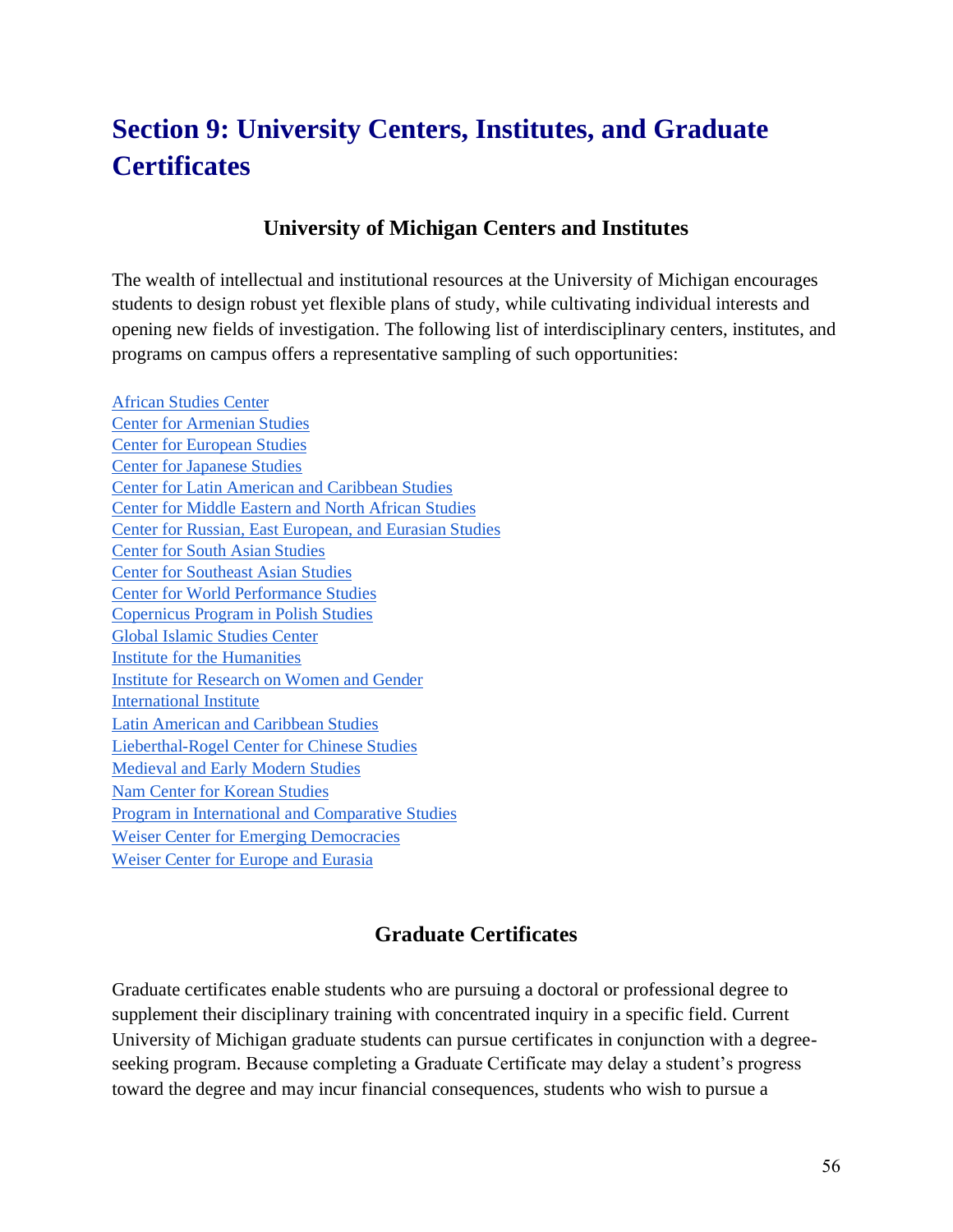certificate must consult with the Director of Graduate Studies and their individual advisor. Rackham maintains a complete list of [programs that grant graduate certificates,](https://rackham.umich.edu/programs-of-study/certificate-programs/) which includes this representative list:

[African American and Diaspora Studies](https://lsa.umich.edu/daas/graduates/african-american-diasporic-studies-certificate.html) [Afro-Luso-Brazilian Studies](https://lsa.umich.edu/rll/graduates/graduate-certificate-program-in-afro-luso-brazilian-studies.html) [Arts Entrepreneurship and Leadership](http://smtd.umich.edu/departments/entrepreneurship-leadership/grad-cert.htm) [Asian Studies: South Asian Studies](http://www.ii.umich.edu/cseas/students/graduate/graduate-certificate.html) [Asian Studies: Southeast Asian Studies](http://www.ii.umich.edu/cseas/students/graduate/graduate-certificate.html) [Diversity, Equity, and Inclusion Certificate \(Rackham\)](https://rackham.umich.edu/professional-development/dei-certificate/) [European and European Union Studies](http://www.ii.umich.edu/ces/graduates/graduate-certificate.html) [Film, Television, and Media](https://lsa.umich.edu/ftvm/graduates/prospective-students/graduate-certificate.html)  [German Studies](http://lsa.umich.edu/german/graduate-students/graduate-certificate.html) [Judaic Studies](http://lsa.umich.edu/judaic/graduates/graduate-certificate-program.html) [Latin American and Caribbean Studies](http://www.ii.umich.edu/lacs/students/grad-program/grad-certificate.html) [Latina/o Studies](http://lsa.umich.edu/latina/graduates/graduate-certificate.html) [Lesbian, Gay, Bisexual, Transgender and Queer Studies](http://lsa.umich.edu/women/graduates/graduate-certificate-programs/lgbtq-studies.html) [Medieval and Early Modern Studies](http://lsa.umich.edu/mems/graduates/certificate-program.html) [Music Theory Pedagogy](http://smtd.umich.edu/departments/mustheory/cert_theory_pedagogy.htm) [Russian, East European and Eurasian Studies](http://www.ii.umich.edu/crees/graduates/rees-graduate-certificate.html) [U-M Graduate Teacher Certificate](http://crlt.umich.edu/um.gtc/introduction_to_program) [Women's Studies](http://lsa.umich.edu/women/graduates/graduate-certificate-programs.html) [World Performance Studies](http://lsa.umich.edu/world-performance/graduates/graduate-certificate-in-world-performance-studies.html)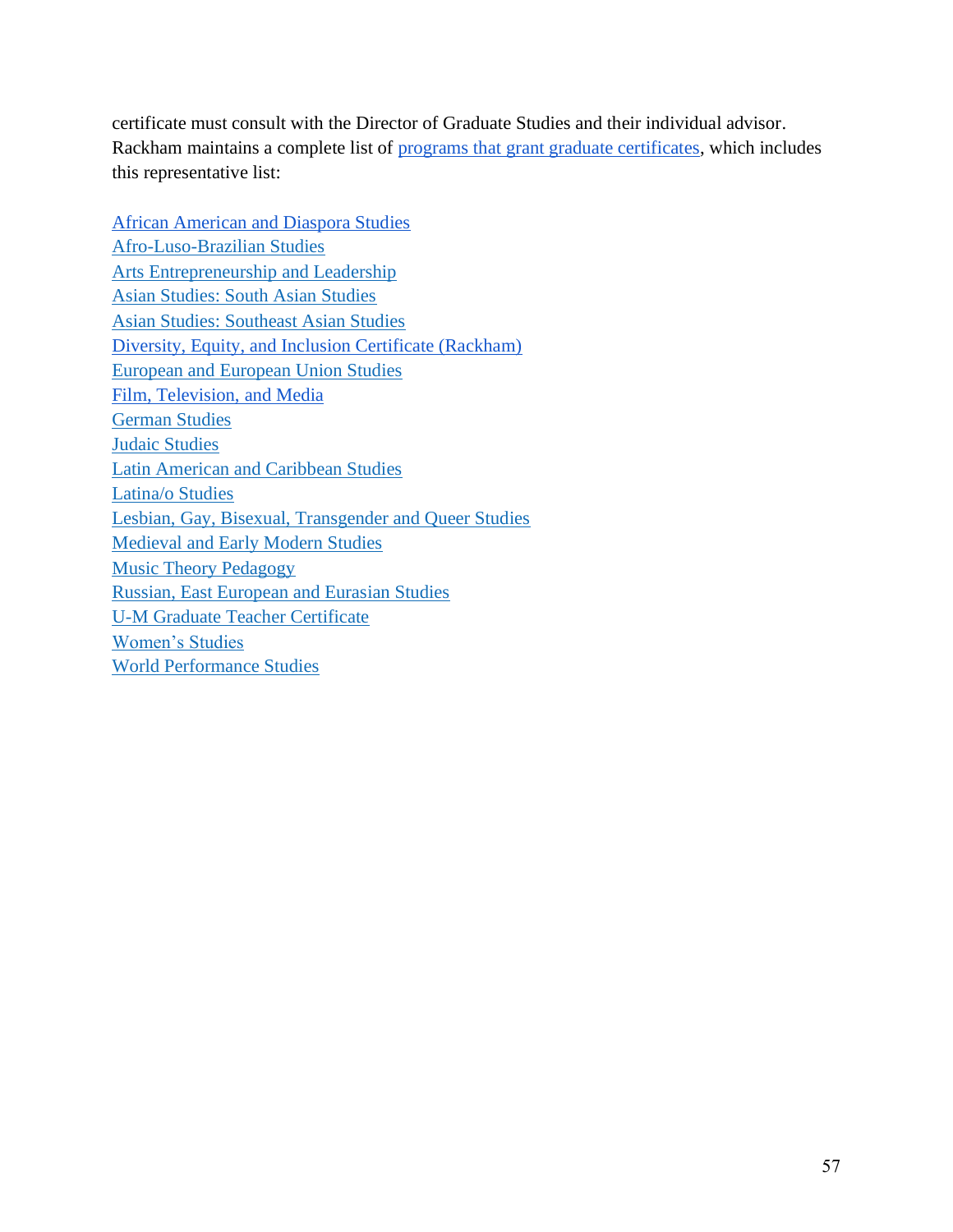## **Section 10: Professional Development**

## **University Resources**

While the academic job market remains challenging, University of Michigan graduates have succeeded at rates above the national average. Primary responsibility for finding a position after graduate school rests with students and their advisor(s), since experience suggests that those with closest involvement understand a student's strengths best. Staying in close communication with your advisor(s) throughout the job search is essential. Developing a strong relationship with one's dissertation committee is an equally important step for students seeking academic employment. Please consult with your advisor(s) as you prepare to enter the job market to strengthen your materials, to draw on the experiences and insights of faculty members, and to handle arrangements for recommendation letters in advance. You are encouraged to take advantage of the many professional development opportunities offered across the University.

#### **[Rackham Professional Development Resources](https://rackham.umich.edu/professional-development/)**

Rackham supports graduate students in developing strategies, plans, and networks to be successful in their professional development during their Michigan experience, and as they transition into their careers. Their programming includes events, workshops, and seminars designed to help students with skills and techniques related to professional development. Many Rackham functions are designed with a broad audience in mind, prompting students to tailor skills for their own disciplines.

[Interdisciplinary Workshops](http://www.rackham.umich.edu/academics/rii/interdisciplinary-workshops#overview) [Preparing Future Faculty](http://www.crlt.umich.edu/programs/pff)

#### **[The Sweetland Center for Writing](https://lsa.umich.edu/sweetland)**

The Sweetland Center for Writing, a comprehensive writing center, exists to support student writing at all levels and in all forms and modes. The offers face-to-face writing help for graduate students, co-sponsor a series on writing with Rackham, host a dissertation writing institute in the spring term, and facilitate student-run interdisciplinary writing groups.

[Writing Workshop](https://lsa.umich.edu/sweetland/graduates/writing-workshop.html) [Sweetland-Rackham Workshops](https://lsa.umich.edu/sweetland/graduates/sweetland-rackham-workshops.html) [Dissertation Writing Institute](https://lsa.umich.edu/sweetland/graduates/dissertation-writing-institute.html) [Writing Groups](https://lsa.umich.edu/sweetland/graduates/writing-groups.html)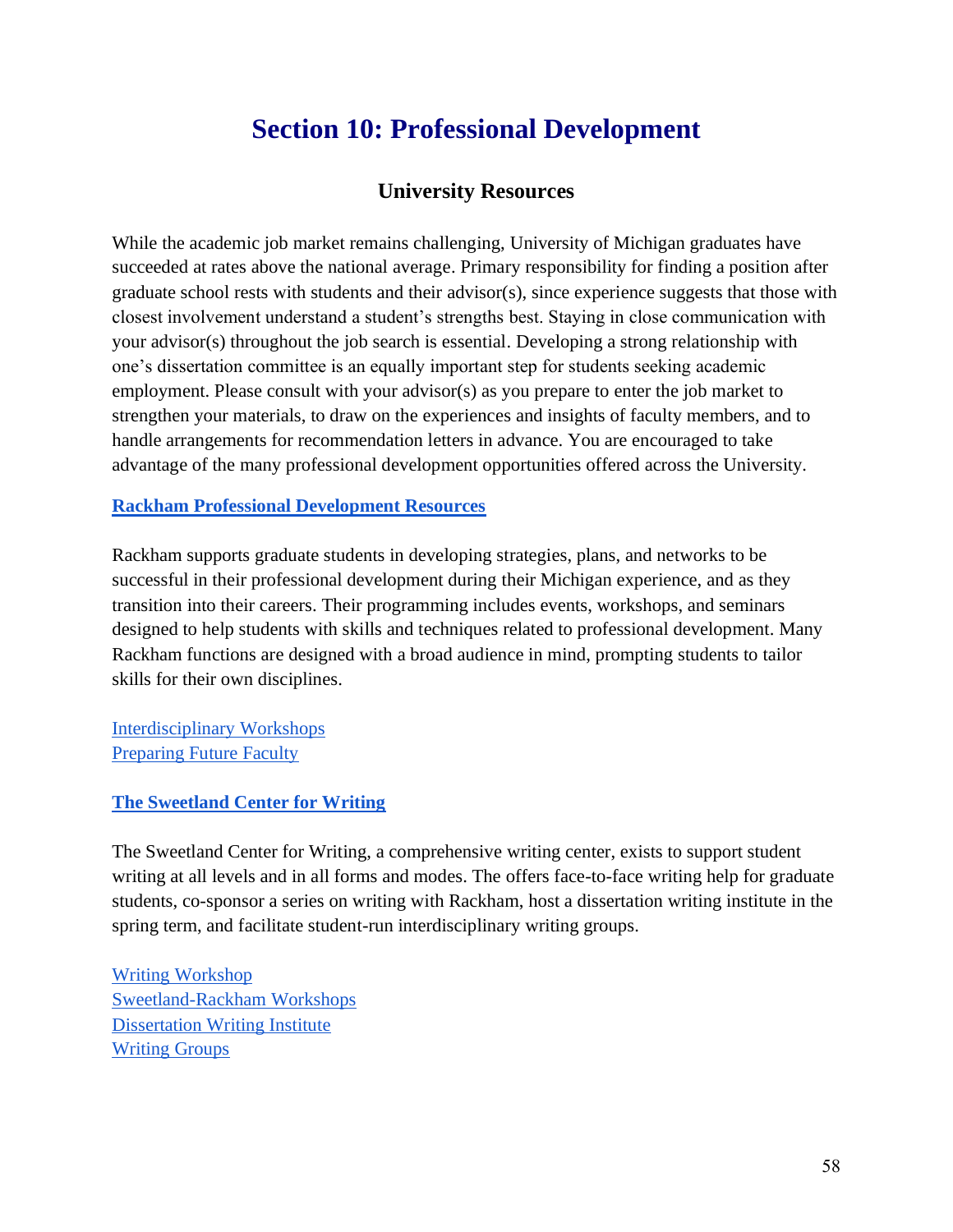#### **[The Career Center](http://careercenter.umich.edu/content/masters-phd-students)**

The Career Center supports Ph.D. students as they navigate their career decision making. They have dedicated staff who work with graduate students in all aspects of their career development, internship, and job searches. They offer individual appointments, workshops and programs, and web resources.

#### **[The SMTD EXCEL Program](http://smtd.umich.edu/departments/entrepreneurship-leadership/excellab/)**

The EXCEL program provides entrepreneurship training and career services for all U-M students engaged in the performing arts. Visit the EXCEL Lab in the Moore Building (1279 Moore) or email Jonathan Kuuskoski at jkuusk@umich.edu.

Students may [order business cards for a fee](http://mbiz.bf.umich.edu/printingsvcs/onlinecatalogStudents.htm) from U-M Printing Services.

## **Job Listings**

Information concerning academic job openings in music is available through the following sources:

[AMS-Announce electronic list](https://www.amsmusicology.org/page/subscribe) [The Chronicle of Higher Education Job Listing](http://chronicle.com/section/Jobs/61/) [CMS Music Vacancy List](http://www.music.org/index.php?option=com_content&view=article&id=1462&Itemid=1249) [Higher Ed Jobs](https://www.higheredjobs.com/) [Higher Education Recruitment Consortium](http://www.hercjobs.org/) [Inside Higher Ed Careers](http://careers.insidehighered.com/) [Jobs.ac.uk](http://www.jobs.ac.uk/) (UK jobs) [SEMNotices-L electronic list](http://www.ethnomusicology.org/?Resources_ELists) [Academic Jobs Wiki](https://academicjobs.wikia.org/wiki/Musicology/Ethnomusicology_2020-21)

The School also subscribes to an online career service, *Bridge: Worldwide Music Connection*, managed by the New England Conservatory. Please contact Melynee Weber-Lynch, the Graduate Coordinator, for more information on how to access *Bridge*.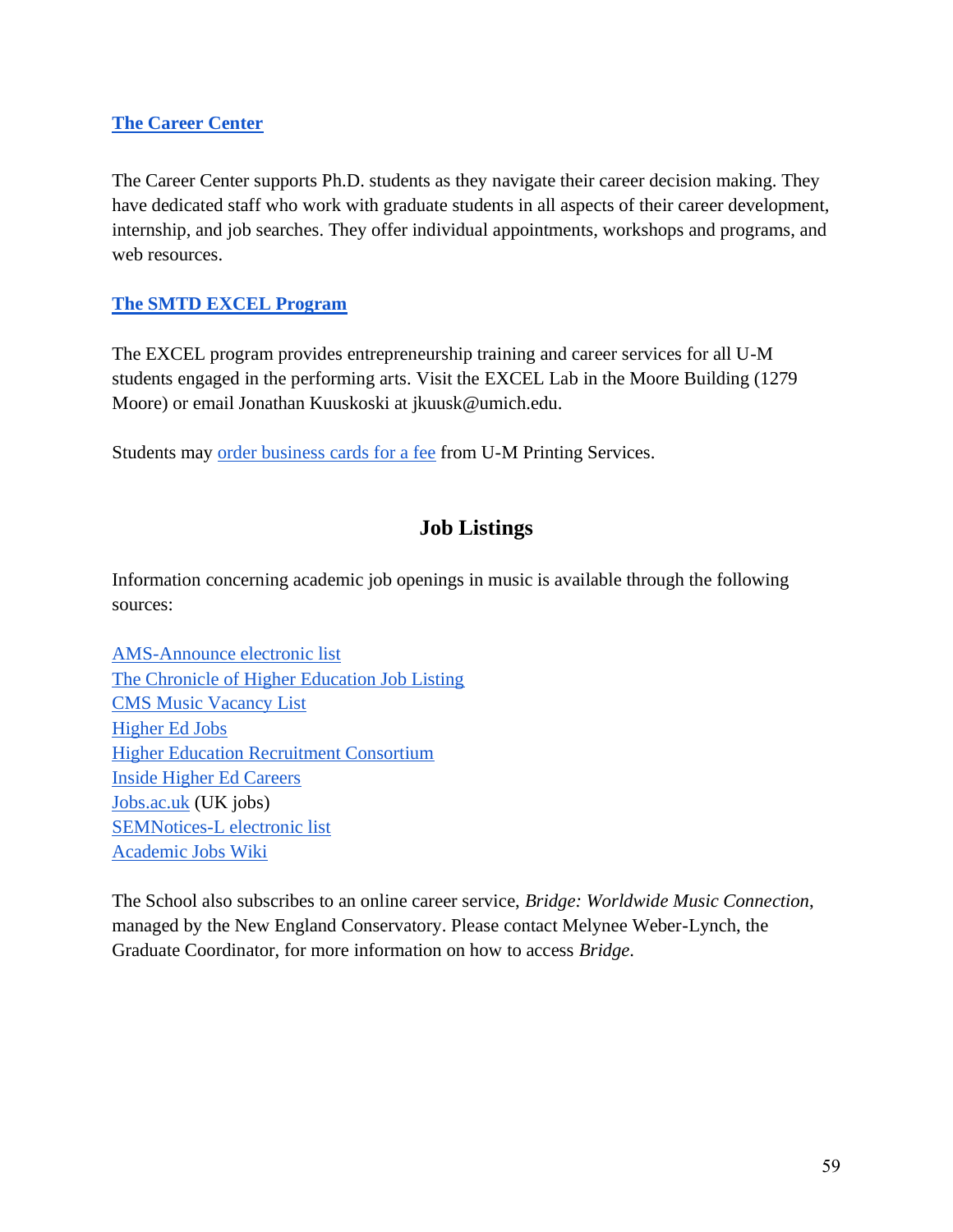## **Rackham Programs and Resources for Career Exploration**

Rackham hosts workshops, holds seminars, grants fellowships, and organizes immersive experiences for students who wish to explore career paths that expand beyond academia.

[Program in Public Scholarship](http://artsofcitizenship.umich.edu/) [Versatile PhD Premium Membership](https://careercenter.umich.edu/resource/595) [The Humanities PhD Project](https://sites.lsa.umich.edu/humanities-phd-proj/)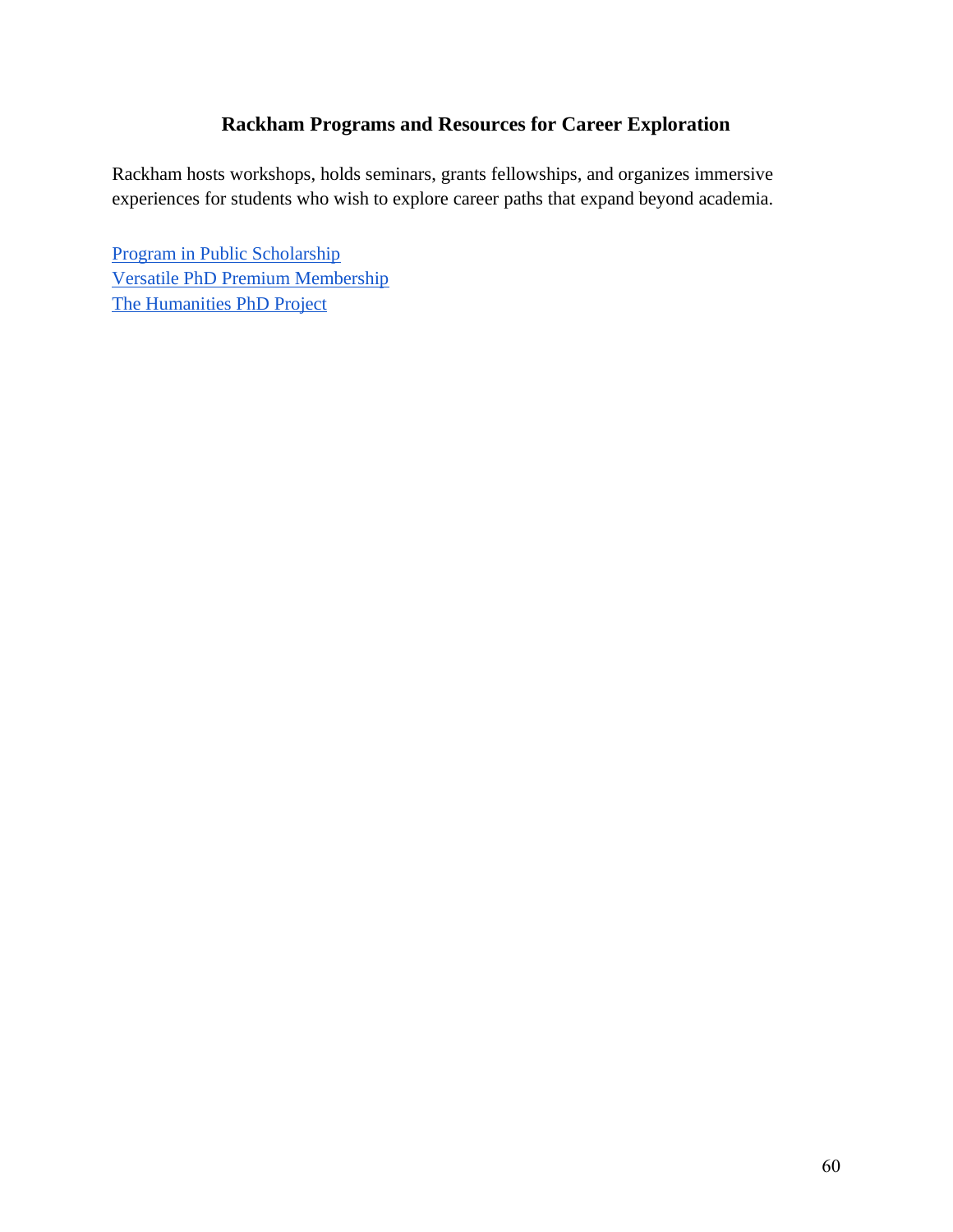# **Section 11: Health Care Benefits**

Many but not all university-sponsored funding packages and fellowships include health care coverage. Note that familiarity with health coverage is the student's responsibility, and health care benefits are a personal, contractual arrangement between the individual and the [Benefits](https://hr.umich.edu/benefits-wellness)  [Office.](https://hr.umich.edu/benefits-wellness) You will be contacted by the Benefits Office when your eligibility for health care coverage is confirmed by the department. Please heed the instructions concerning deadlines and enrollment, which is handled through Wolverine Access. When health care coverage eligibility is nearing the end date, the Benefits Office will notify you of the pending termination and offer the possibility of personally extending coverage.

Any GSI, no matter what their appointment, is eligible to participate in the University's Major Medical (GradCare), Blue Cross-Blue Shield, and Group Life Insurance plans. Every newly appointed GSI automatically receives single-person coverage with GradCare and dental option I. They may select other plans, and will have access, at their own cost, to vision and legal plans, as well as the ability to purchase additional life insurance. Applications for the programs must be filed within thirty days of the effective date of the appointment. Applications for the Group Life Insurance program must be filed within sixty (60) days of the effective date of the appointment. Application forms and further information concerning these and other benefits are available from U-M Human Resources: [https://hr.umich.edu/benefits-wellness.](https://hr.umich.edu/benefits-wellness)

Health care benefits will be extended over the summer for students holding a GSI appointment in the winter term and who will hold another GSI appointment again in the subsequent fall term.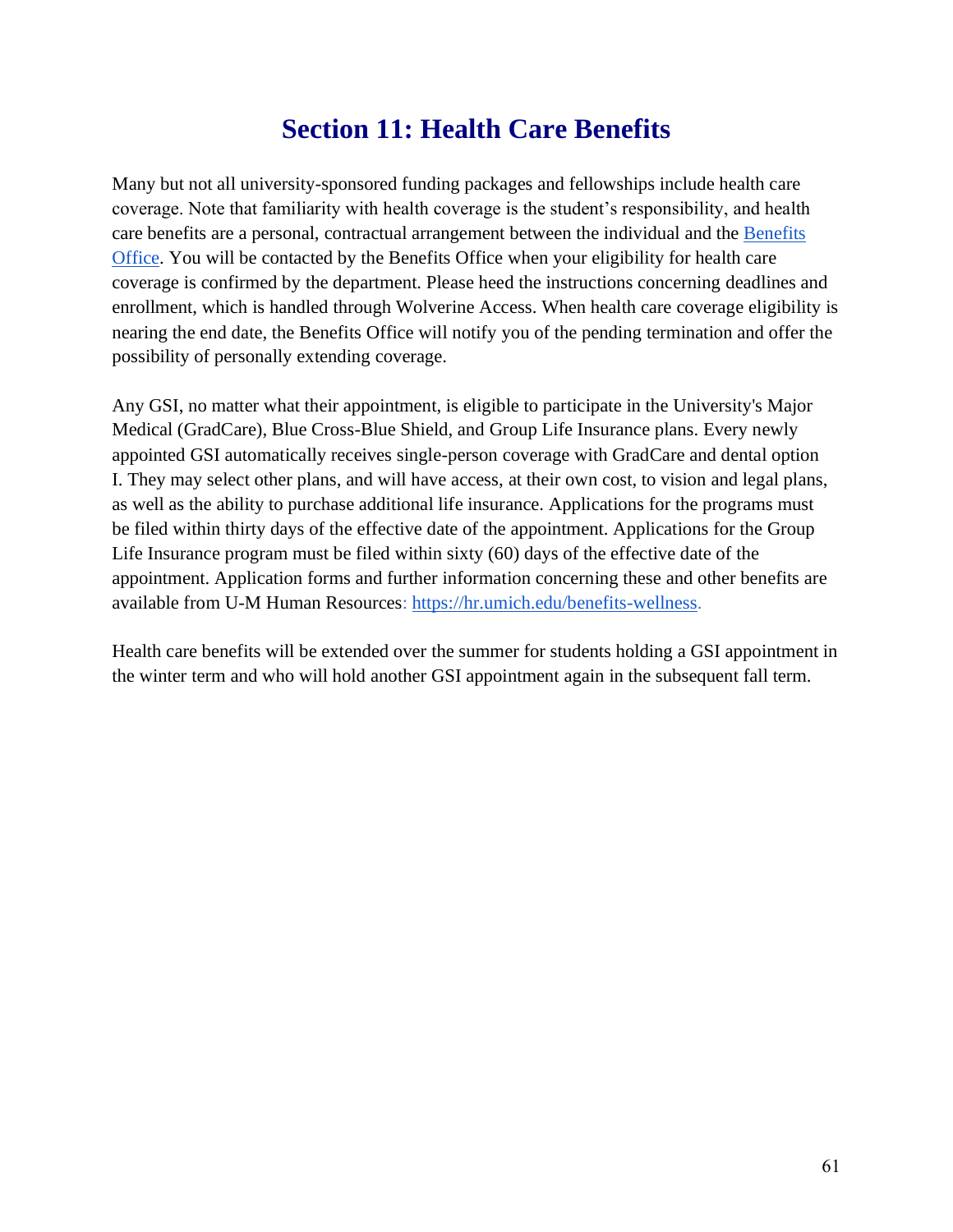# **Section 12: Student Services and Resources**

### **Accommodations for Graduate Students with Disabilities**

The University of Michigan is committed to ensuring that graduate students receive appropriate and reasonable accommodations so that all students are supported in all aspects of their educational experience, including their employment related to their graduate education. Ph.D. students are fully eligible for disability services and accommodations. Rackham maintains a helpful <u>site describing campus policies</u>, procedures, and resources for students with disabilities. If you are a graduate student who has been diagnosed with a disability, or who believes that you may have a disability requiring accommodation, please contact the [Office of Services for](https://ssd.umich.edu/)  [Students with Disabilities \(SSD\),](https://ssd.umich.edu/) which will determine your eligibility for services and identify reasonable and appropriate accommodation. After visiting SSD, please contact your professors and the DGS to implement any accommodations.

## **Diversity, Equity, and Inclusion**

The School of Music, Theatre & Dance fully embraces the notion that academic and artistic excellence is inseparable from an abiding and pervasive institutional commitment to diversity, equity, and inclusion. The School is committed to furthering the University's mission of ensuring that each member of our community has an equal opportunity to thrive and to take full advantage of the resources afforded by the University of Michigan. The [Office of Diversity, Equity and](https://smtd.umich.edu/about/diversity-equity-inclusion/)  [Inclusion](https://smtd.umich.edu/about/diversity-equity-inclusion/) serves as a resource to all students, faculty and staff in the School of Music, Theatre and Dance. Through projects, workshops, trainings, one-on-one meetings, performances, grants, and other programs, the office works to make every member of our school feel welcomed and supported. The office has an open door policy and encourages students to drop by, ask questions, share concerns, or just say hello. [Julio Cardona](mailto:jraya@umich.edu) (734-764-3757) is Assistant Dean for Student Affairs, Human Resources, and Diversity, Equity, and Inclusion, and [Rikki Morrow-Spitzer](mailto:rikkims@umich.edu) (734- 763-3642) is the school's Diversity, Equity and Inclusion Program Manager.

Related campus resources include:

[Diversity, Equity & Inclusion](http://diversity.umich.edu/) (University Office)

[Multi-Ethnic Student Affairs](http://www.umich.edu/~mesamss/)

[Office of Academic Multicultural Initiatives \(OAMI\)](http://www.oami.umich.edu/)

[Program on Intergroup Relations, Conflict and Community](http://www.umich.edu/~igrc/)

[Spectrum Center \(Office of Lesbian, Gay, Bisexual, and Transgender Affairs\)](http://spectrumcenter.umich.edu/)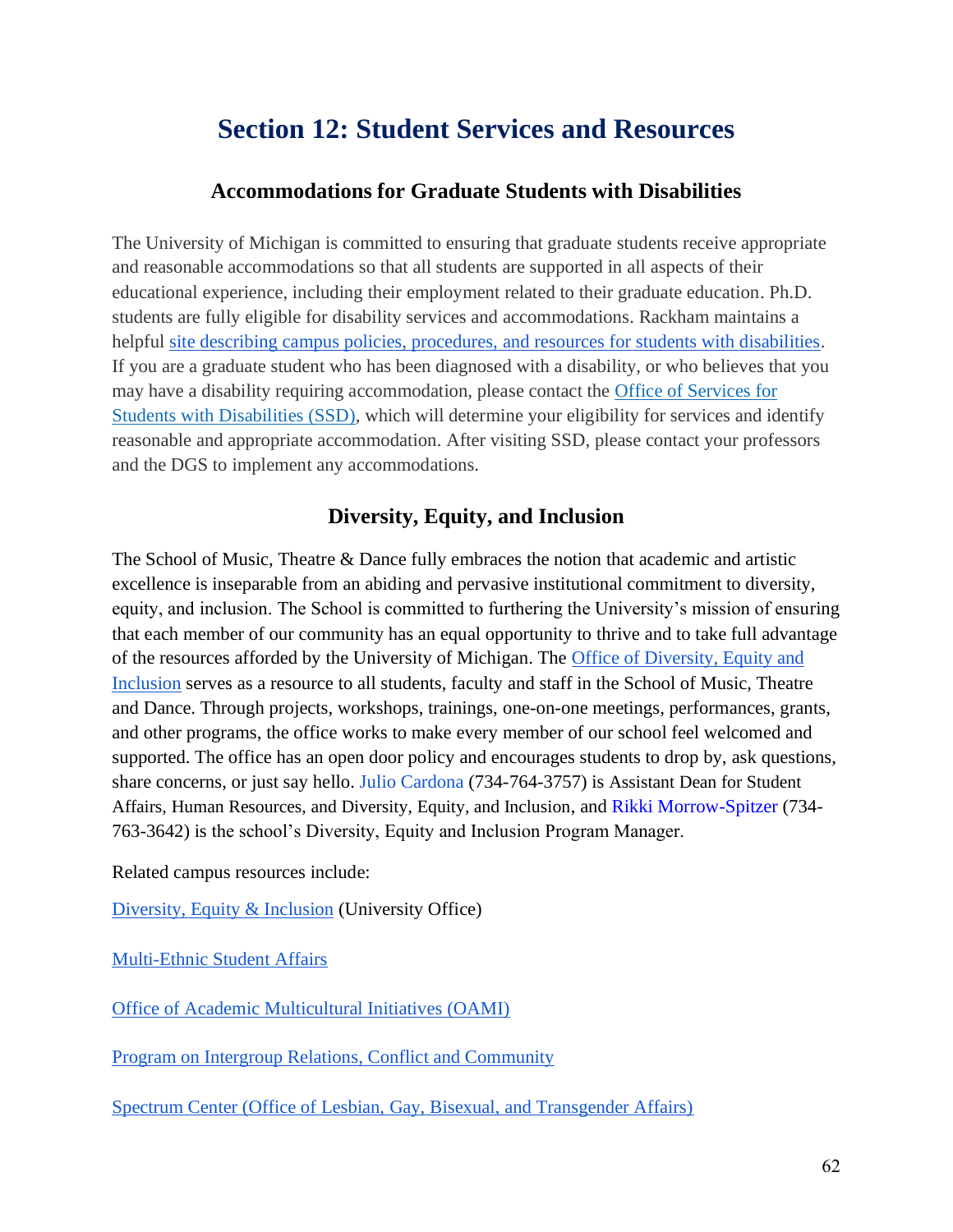### **Resources for International Students**

#### **International Center**

The [International Center p](https://internationalcenter.umich.edu/)rovides a variety of services to assist international students, scholars, faculty and staff at the University of Michigan. Among their notable events is a summer orientation program held before the fall term. In addition to providing a [list of resources,](https://internationalcenter.umich.edu/resources) the International Center offers a helpful list of [frequently asked questions.](http://internationalcenter.umich.edu/intlstudents/faq.html) Rackham also provides a list of [resources for new international students](http://www.rackham.umich.edu/current-students/community-resources/international) to become familiar with the University and in Ann Arbor more generally.

#### **English Language Institute (ELI)**

The [English Language Institute \(](http://www.lsa.umich.edu/eli)ELI) offers a variety of courses in English for Academic Purposes (EAP) for nonnative speakers of English enrolled at and visiting the University of Michigan. Approximately 80% of ELI's students are graduate students, with the remainder comprised of undergraduates and visiting scholars. The ELI also features a number of special instructional programs, including [courses and workshops for graduate student instructors \(GSIs\)](https://lsa.umich.edu/eli/grad-students-scholars.html) and a full-time summer intensive program: [English for Academic Purposes.](https://lsa.umich.edu/eli/summer-programs)

#### **Employment for International Students**

In general, employment in the U.S.is restricted for international students. On-campus employment is limited to 20 hours per week while school is in session and available full time during school vacation and holidays. On-campus employment includes work done as a teaching or research assistant as well as jobs in the university library, laboratories, and administrative offices.

#### **Additional University Resources**

Listed below are websites that may be of assistance. It is not meant to be all-inclusive.

[Academic Calendar](http://ro.umich.edu/calendar/)

[Benefits Office](http://www.umich.edu/~benefits)

[Campus Information Centers \(CIC\)](http://campusinfo.umich.edu/)

Division [of Public Safety](http://www.dpss.umich.edu/) and Security (734-763-1131 or 911 for emergencies)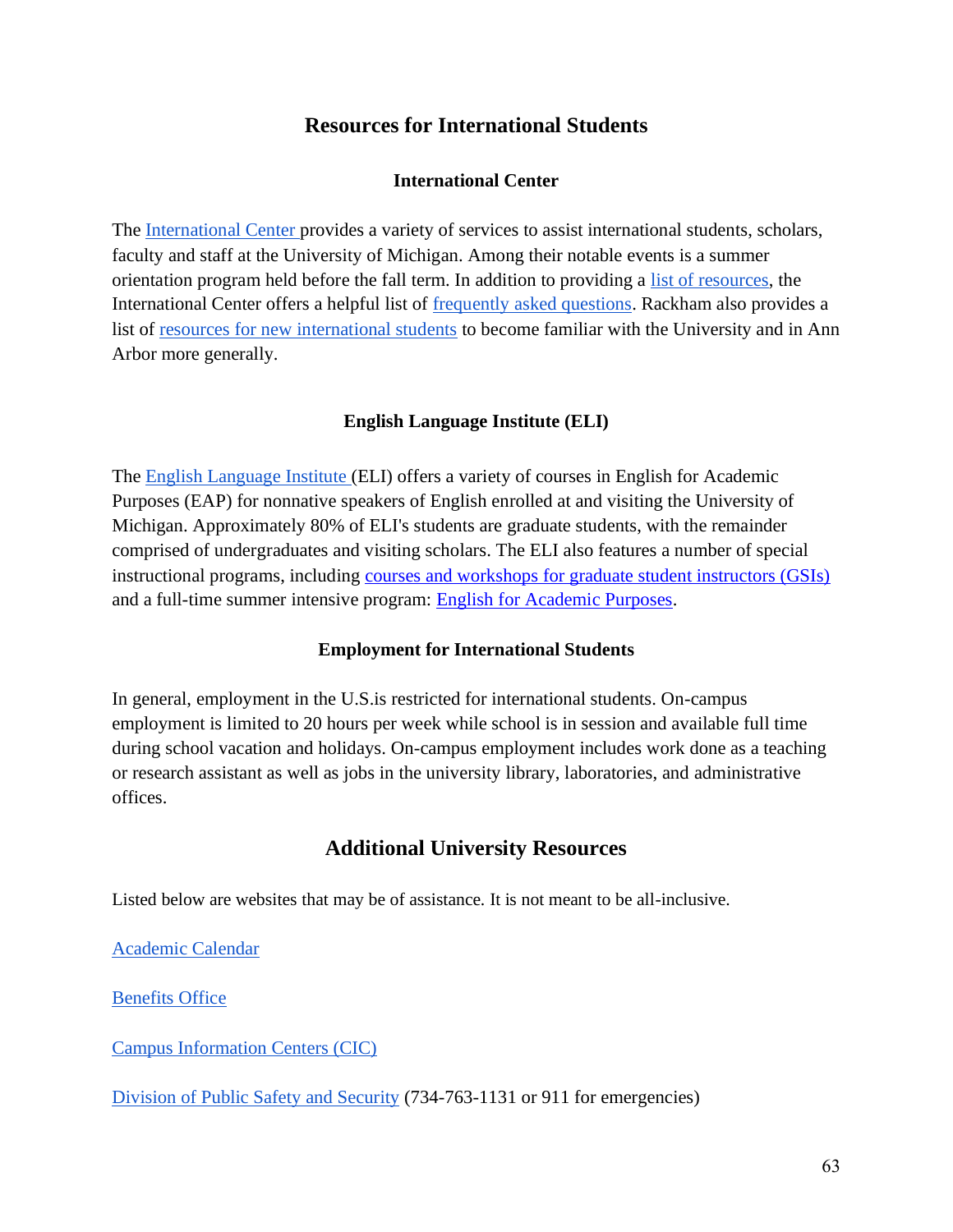[Financial Aid](https://finaid.umich.edu/graduate-students/)

[Information and Technology Services](http://www.itcs.umich.edu/)

[Parking and Transportation Services](http://ltp.umich.edu/)

[University Housing](http://www.housing.umich.edu/) (University residences and off-campus housing)

[Libraries & Archives](https://www.lib.umich.edu/)

**[Online Directory](http://directory.umich.edu/)** 

[Rackham Academic Records and Dissertations \(OARD\)](https://rackham.umich.edu/about/directory/academic-records-dissertations/)

[Rackham Resources for Current Students](https://rackham.umich.edu/current-students/)

[Student Legal Services](https://studentlegalservices.umich.edu/)

[Wolverine Access](http://wolverineaccess.umich.edu/)

#### **Family, Health, and Wellness Resources**

[After Hours Transit](https://ltp.umich.edu/campus-transit/after-hours/) 

[Child Care Subsidy Program](http://finaid.umich.edu/child-care-subsidy/)

[Counseling and Psychological Services](http://www.umich.edu/~caps/) (734-764-8312)

In addition to services provided by the central CAPS location, social worker and CAPS counselor Emily Hyssong (emhyss@umich.edu, 734-764-7321) maintains office hours in the Moore Building on North Campus. For a full list of mental health resources on campus, see [http://smtd.umich.edu/about/wellness/um-resources-mental-health/.](http://smtd.umich.edu/about/wellness/um-resources-mental-health/)

**[GradCare](https://hr.umich.edu/benefits-wellness/health/health-plans/gradcare)** 

[Grad Students with Children Resources](http://www.rackham.umich.edu/current-students/community-resources/grad-parents)

[Office of Services for Students with Disabilities](http://www.umich.edu/~sswd/)